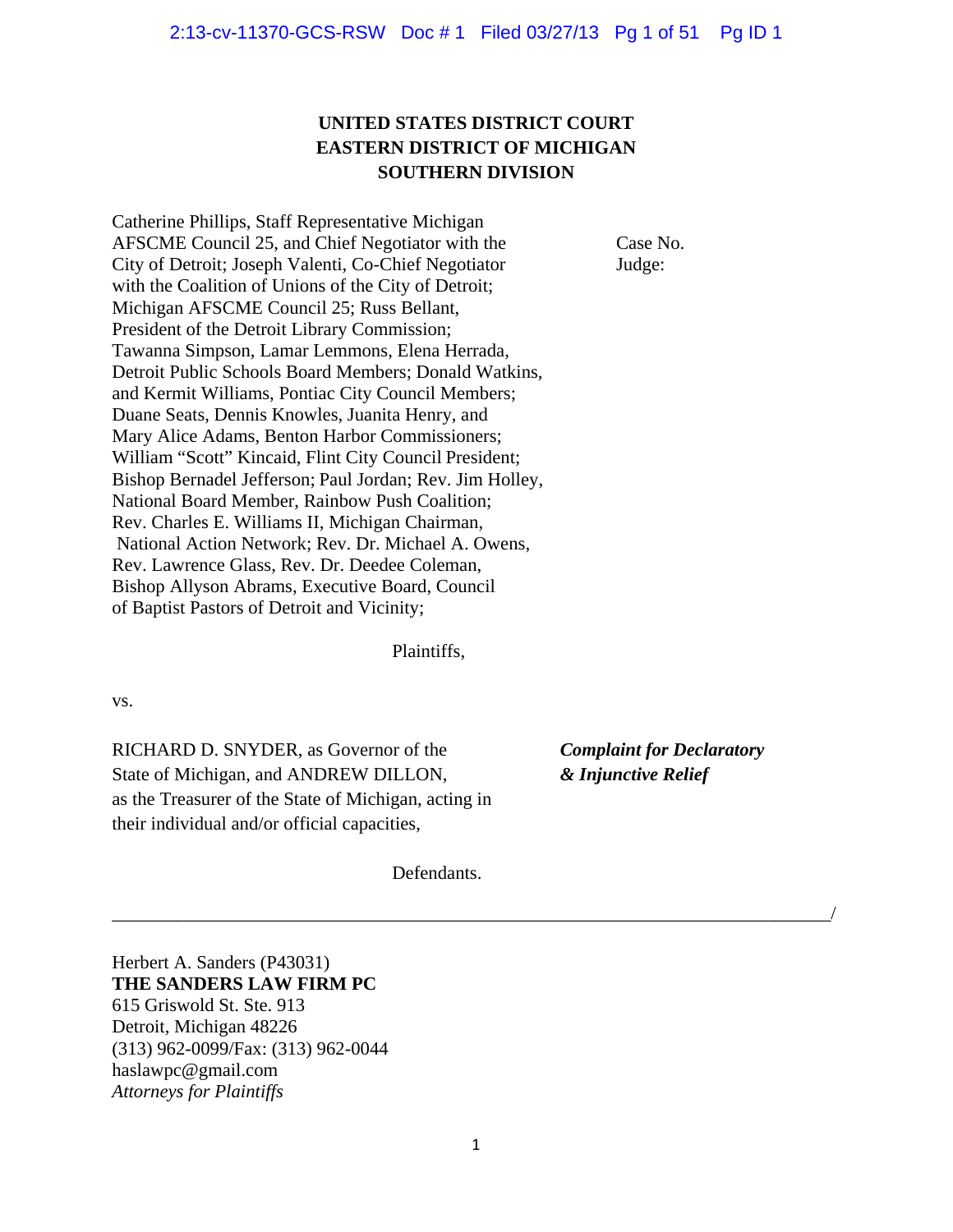John C. Philo (P52721) Anthony D. Paris (P71525) **SUGAR LAW CENTER FOR ECONOMIC & SOCIAL JUSTICE**  4605 Cass Ave., 2<sup>nd</sup> Floor Detroit, Michigan 48201 (313) 993-4505/Fax: (313) 887-8470 jphilo@sugarlaw.org tparis@sugarlaw.org *Attorneys for Plaintiffs* 

Julie H. Hurwitz (P34720) William H. Goodman (P14173) **GOODMAN & HURWITZ PC on behalf of the DETROIT & MICHIGAN NATIONAL LAWYERS GUILD** 

1394 E. Jefferson Ave. Detroit, Michigan 48207 (313) 567-6170/Fax: (313) 567-4827 jhurwitz@goodmanhurwitz.com bgoodman@goodmanhurwitz.com *Attorneys for Plaintiffs* 

Richard G. Mack, Jr. (P58657) Keith D. Flynn (P74192) **MILLER COHEN, P.L.C.**  600 W. Lafayette Blvd., 4<sup>th</sup> Floor Detroit, Michigan 48226 (313) 964-4454/Fax: (313) 964-4490 richardmack@millercohen.com *Attorneys for Plaintiffs*

Darius Charney Ghita Schwarz **CENTER FOR CONSTITUTIONAL RIGHTS** 

666 Broadway, 7th floor New York, New York 10012 (212) 614-6464/Fax: (212) 614-6499 dcharney@ccrjustice.org *Attorneys for Plaintiffs* 

Cynthia Heenan (P53664) Hugh M. Davis, Jr. (P12555) **CONSTITUTIONAL LITIGATION ASSOCIATES PC**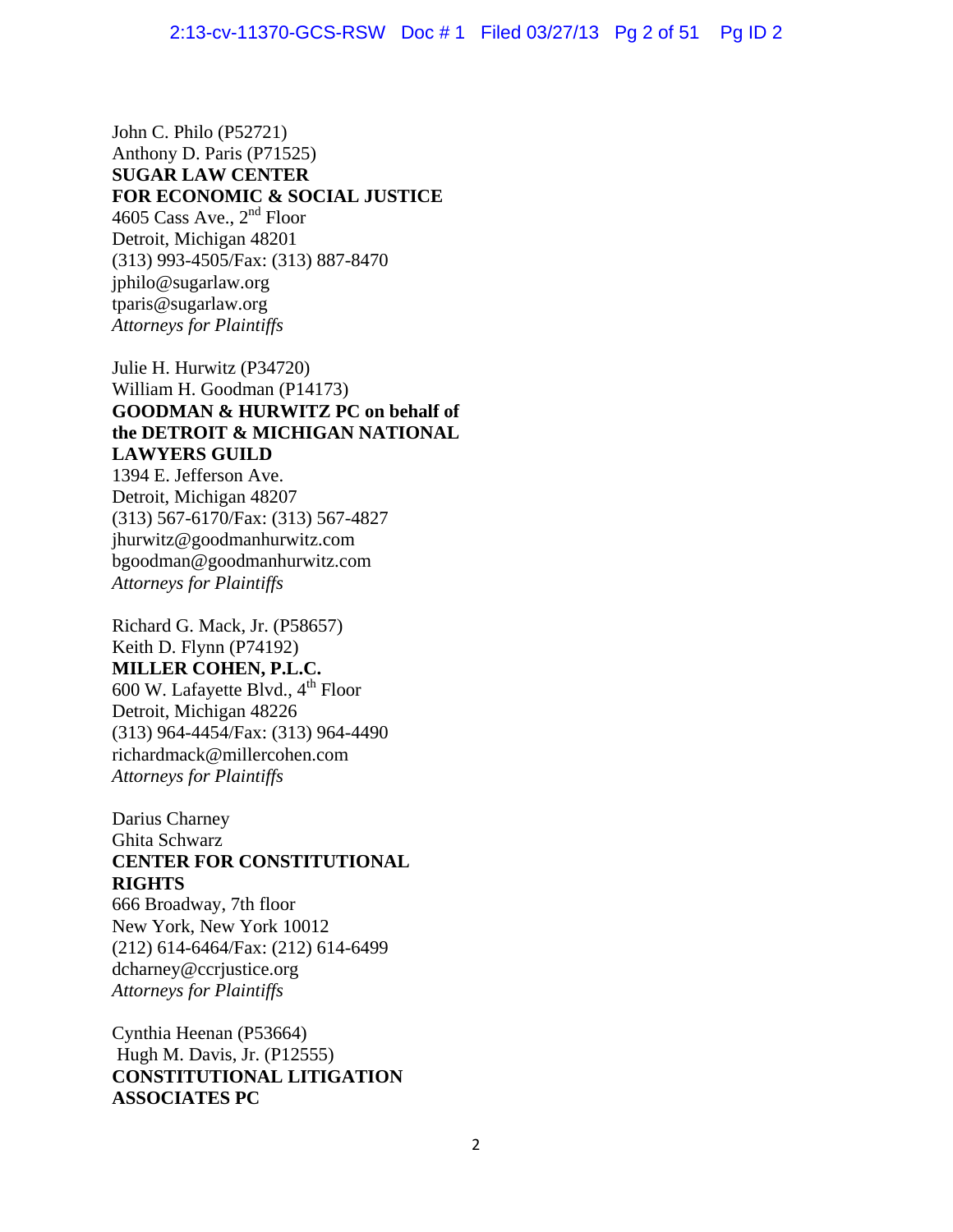450 W Fort St Ste 200 Detroit, MI 48226 (313) 961-2255/Fax: (313) 961-5999 conlitpc@sbcglobal.net *Attorneys for Plaintiffs* 

Bertram L. Marks (P47829) **Litigation Associates PLLC** 30300 Northwestern Hwy Ste 240 Farmington Hills, MI 48334 Phone: (248) 737-4444 Fax: (248) 932-6365 [BertramMarks@aol.com](mailto:BertramMarks@aol.com)  *Attorneys for Plaintiffs* 

# **THERE WAS ANOTHER PENDING CIVIL ACTION ARISING OUT OF THE SAME TRANSACTIONS OR OCCURRENCE AS ALLEGED IN THIS COMPLAINT, BEFORE THE HONORABLE JUDGE ARTHUR J TARNOW, THAT CIVIL ACTION BEING CASE NO. 12-11461.**

\_\_\_\_\_\_\_\_\_\_\_\_\_\_\_\_\_\_\_\_\_\_\_\_\_\_\_\_\_\_\_\_\_\_\_\_\_\_\_\_\_\_\_\_\_\_\_\_\_\_\_\_\_\_\_\_\_\_\_\_\_\_\_\_\_\_\_\_\_\_\_\_\_\_\_\_\_/

# **COMPLAINT FOR DECLARATORY & INJUNCTIVE RELIEF**

 NOW COME Plaintiffs, and by and through their attorneys and for their Complaint, do hereby allege as follows.

# **I. NATURE OF PLAINTIFFS' CLAIMS**

1. This is a federal civil rights and voting rights cause of action brought pursuant to 42 USC §1983 for violations of the Plaintiffs' federal and constitutional rights under the United States Constitution, Art. 4, §4; Amend. I; Amend. XIII; Amend. XIV; and pursuant to the *Voting Rights Act of 1965*, 42 U.S.C. §§ 1973 *et. seq.*

2. The *Local Financial Stability and Choice Act*, Act No. 436, Public Acts of 2012, MCL §§ 141.1541 *et. seq*. (Public Act 436) effectively establishes a new form of government within the State of Michigan. The new form of government allows Michigan cities and other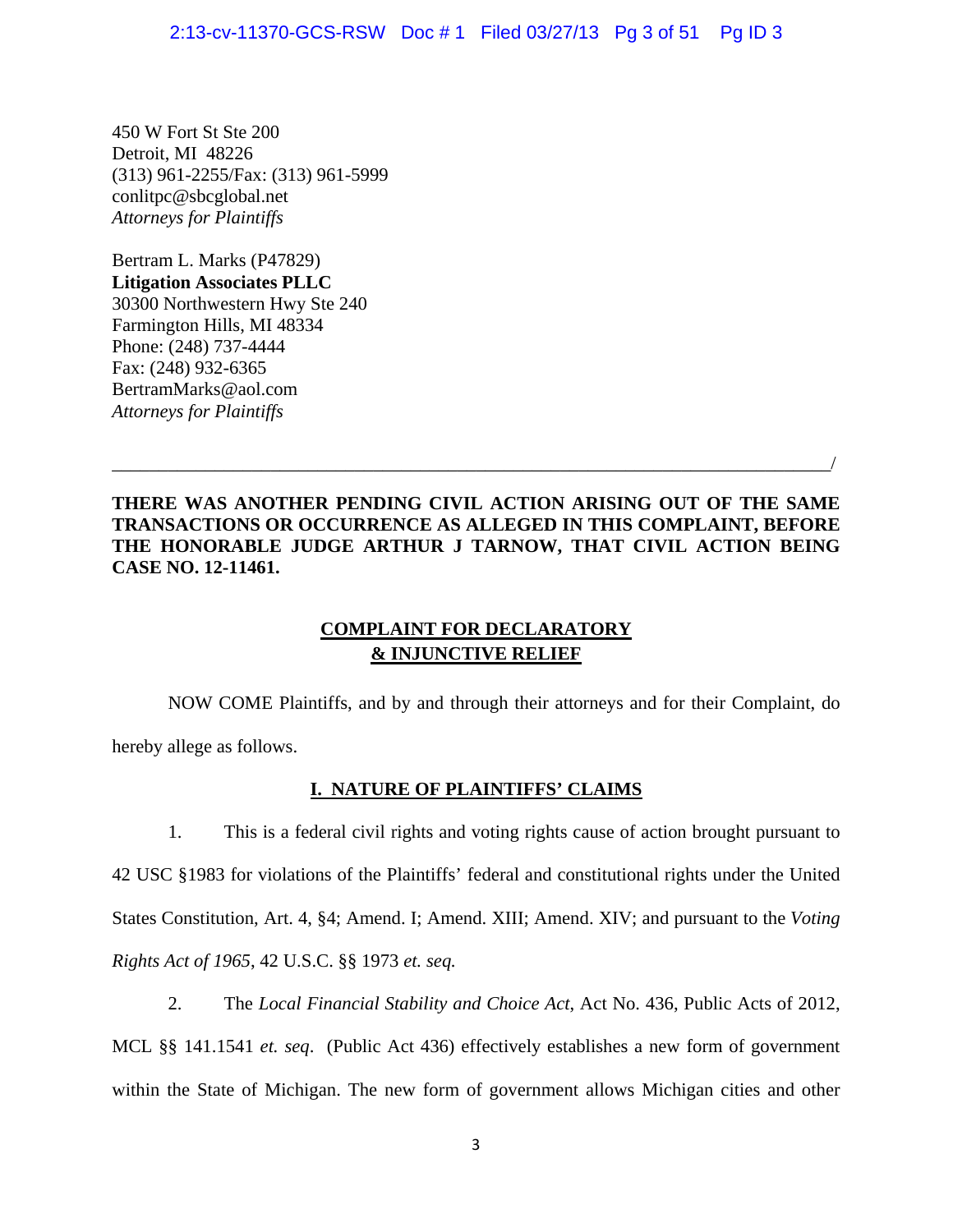### 2:13-cv-11370-GCS-RSW Doc # 1 Filed 03/27/13 Pg 4 of 51 Pg ID 4

forms of municipal corporations to be ruled by one unelected official, who is vested with broad legislative power and whose orders, appointments, expenditures, and other decisions are not reviewable by local voters.

- 3. Plaintiffs' rights under the United States Constitution, include:
	- a. A due process right to engage in collective bargaining.
	- b. A due process right to an elected, republican form of government;
	- c. A right to freedom of speech.
	- d. A right to petition local government.
	- e. A right to equal protection of laws granting Michigan citizens the right to vote in local elections and to remove emergency managers.

Each of these rights is violated by provisions of Public Act 436*.*

4. The Voting Rights Act of 1965 protects Plaintiffs from discriminatory laws that disenfranchise voters. Plaintiffs' voting rights are also violated by provisions of Public Act 436.

# **II. JURISDICTION AND VENUE**

5. Federal question jurisdiction is conferred by 28 USC §§ 1331, 1343(a)(3), 1343(a)(4), 1344, 2201 and 2202 over Plaintiffs' Constitutional and Voting Rights Act claims.

6. Venue is proper pursuant to 28 USC §1391, since all Defendants reside or are located in the Eastern District of Michigan and the events giving rise to this action occurred, in part, within this District.

### **III. PARTIES**

7. Plaintiff Catherine Phillips is a citizen of the United States, a resident of the City of Detroit, County of Wayne, and the State of Michigan. Plaintiff Catherine Phillips is also a Staff Representative for Michigan AFSCME Council 25, and Chief Negotiator with the City of Detroit.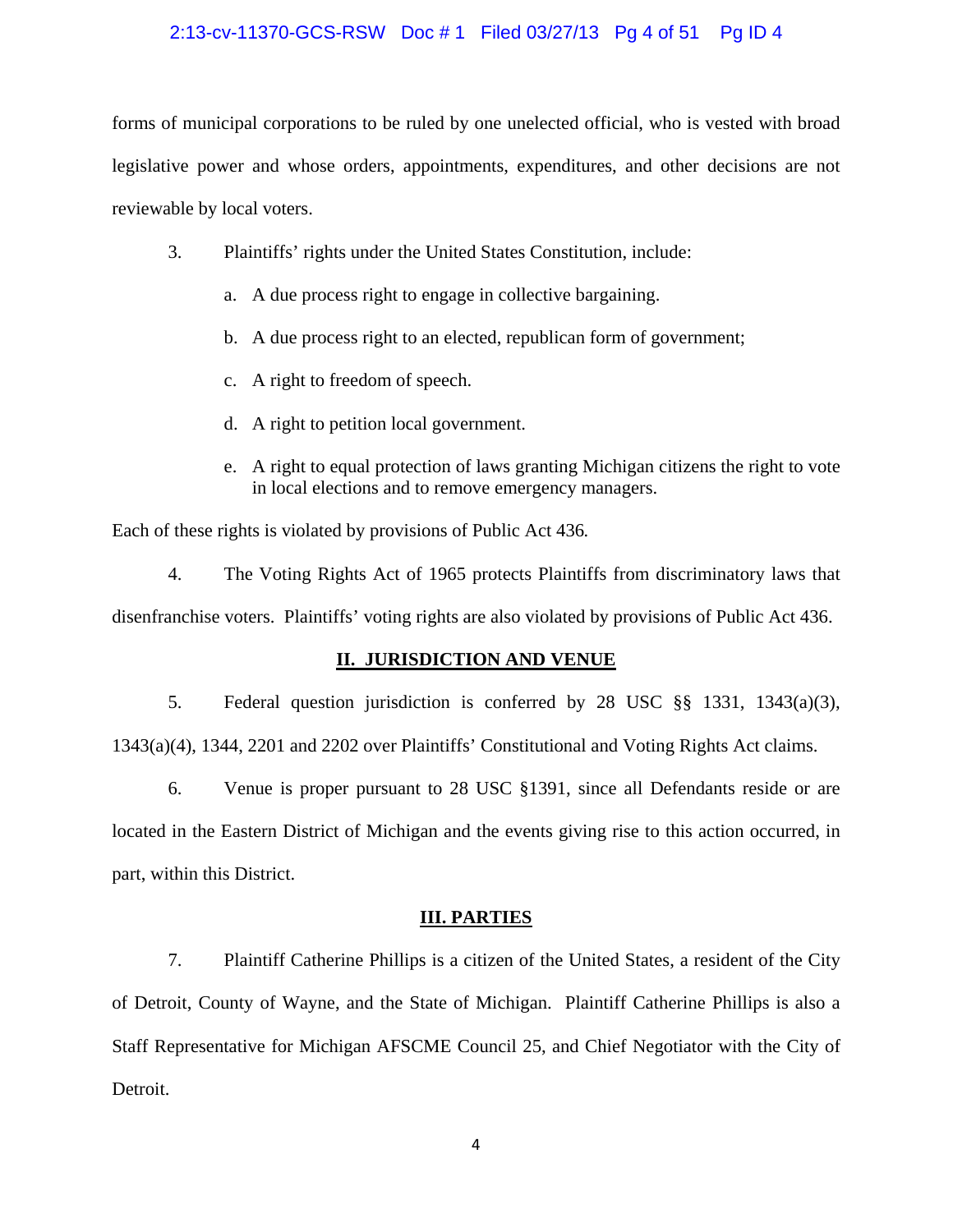#### 2:13-cv-11370-GCS-RSW Doc # 1 Filed 03/27/13 Pg 5 of 51 Pg ID 5

8. Plaintiff Joseph Valenti is a citizen of the United States, a resident of the City of Detroit, County of Wayne, and the State of Michigan. Plaintiff Valenti is also Co-Chief Negotiator for the Coalition of unions of the City of Detroit.

9. Plaintiff, Michigan AFSCME Council 25 is an unincorporated, voluntary labor association certified by the Michigan Employment Relations Commission, pursuant to the Michigan Public Employee Relations Act, MCLA 432.201 *et seq*. Plaintiff Michigan AFSCME Council 25 has associational standing on behalf of its members as well as its own standing as party to collective bargaining agreements with numerous public entities that will be affected by PA 436, inclusive of, but not limited to the City of Detroit.

10. Plaintiff Russ Bellant is a citizen of the United States, a resident of the City of Detroit, County of Wayne, and the State of Michigan. Plaintiff Bellant is also President of the Detroit Library Commission.

11. Plaintiff Tawanna Simpson is a citizen of the United States, a resident of the City of Detroit, County of Wayne, and the State of Michigan. Plaintiff Simpson is also a Detroit Public Schools Board Member.

12. Plaintiff Lamar Lemmons is a citizen of the United States, a resident of the City of Detroit, County of Wayne, and the State of Michigan. Plaintiff Lemmons is also a Detroit Public Schools Board Member.

13. Plaintiff Elena Herrada is a citizen of the United States, a resident of the City of Detroit, County of Wayne, and the State of Michigan. Plaintiff Herrada is also a Detroit Public Schools Board Member.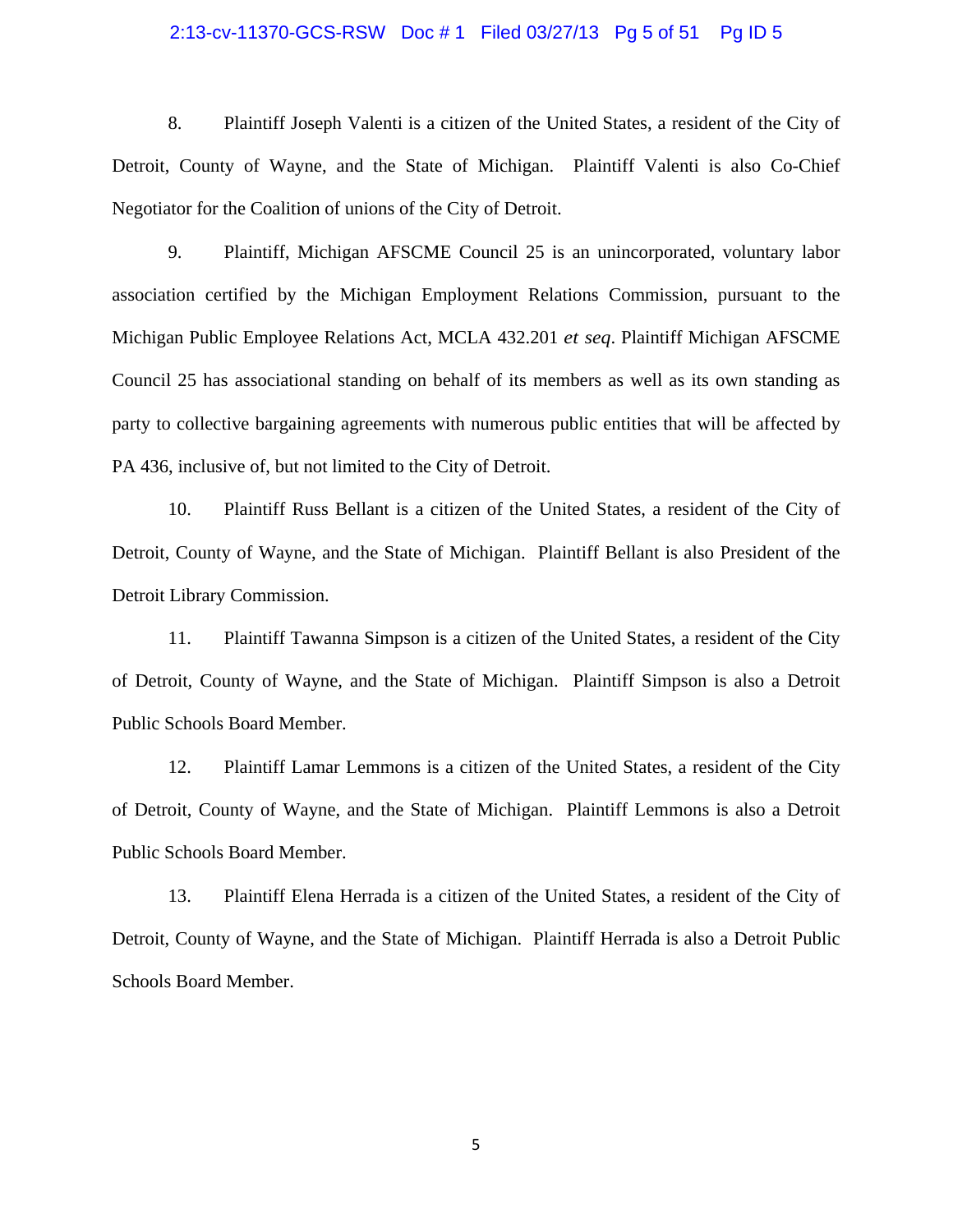#### 2:13-cv-11370-GCS-RSW Doc # 1 Filed 03/27/13 Pg 6 of 51 Pg ID 6

14. Plaintiff Donald Watkins is a citizen of the United States, a resident of the City of Pontiac, County of Wayne, and the State of Michigan. Plaintiff Watkins is also a member of the Pontiac City Council.

15. Plaintiff Kermit Williams is a citizen of the United States, a resident of the City of Pontiac, County of Wayne, and the State of Michigan. Plaintiff Williams is also a member of the Pontiac City Council.

16. Plaintiff Duane Seats is a citizen of the United States, a resident of the City of Benton Harbor Michigan, County of Berrien, and the State of Michigan. Plaintiff Seats is also a Benton Harbor Commissioner.

17. Plaintiff Dennis Knowles is a citizen of the United States, a resident of the City of Benton Harbor Michigan, County of Berrien, and the State of Michigan. Plaintiff Knowles is also a Benton Harbor Commissioner.

18. Plaintiff Juanita Henry is a citizen of the United States, a resident of the City of Benton Harbor Michigan, County of Berrien, and the State of Michigan. Plaintiff Henry is also a Benton Harbor Commissioner.

19. Plaintiff Mary Alice Adams is a citizen of the United States, a resident of the City of Benton Harbor Michigan, County of Berrien, and the State of Michigan. Plaintiff Adams is also a Benton Harbor City Commissioner.

20. Plaintiff William "Scott" Kincaid is a citizen of the United States, a resident of the City of Flint Michigan, County of Genesee, and the State of Michigan. Plaintiff Kincaid is also President of the Flint City Council.

21. Bishop Bernadel Jefferson is a citizen of the United States, a resident of the City of Flint Michigan, County of Genesee, and the State of Michigan.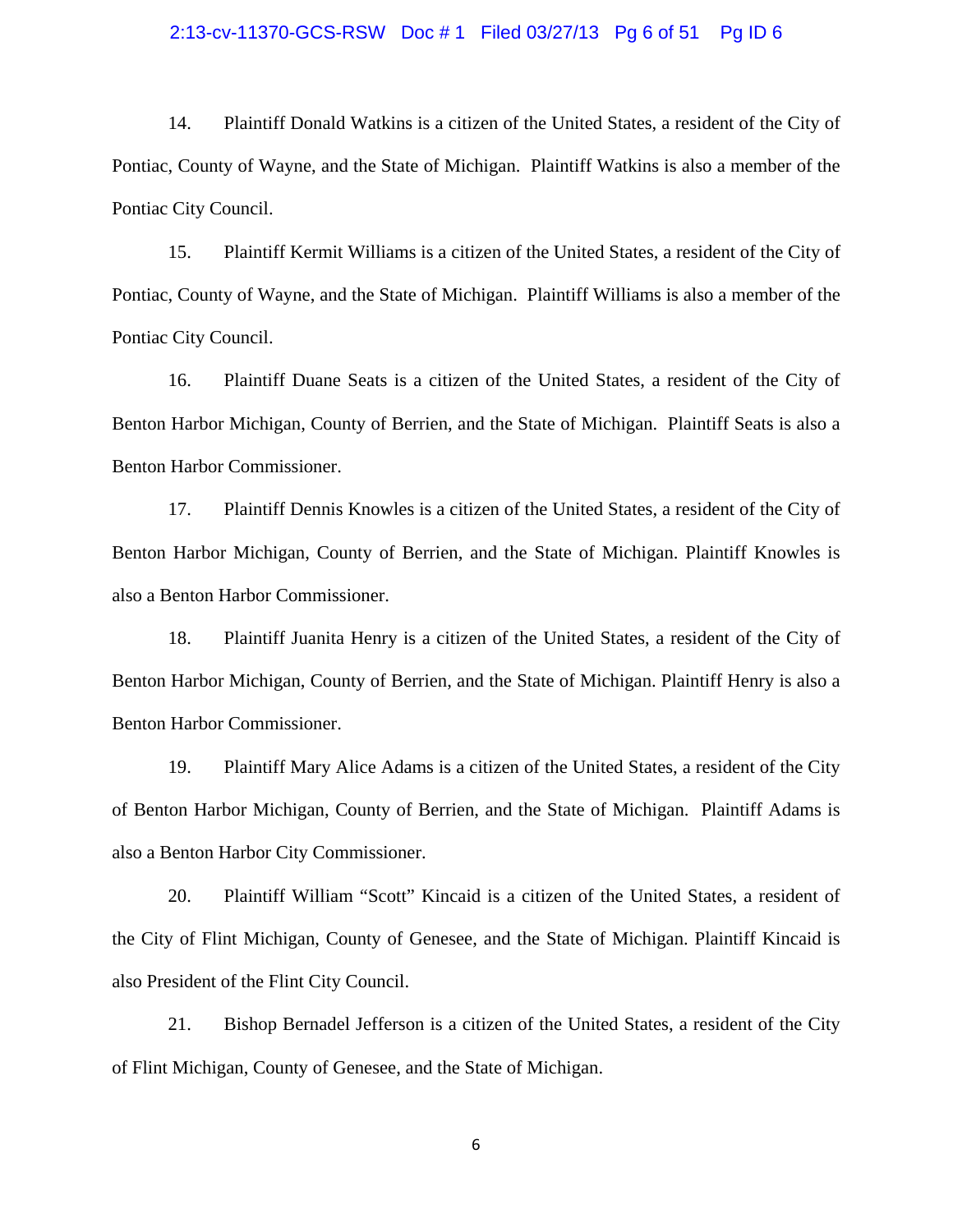#### 2:13-cv-11370-GCS-RSW Doc # 1 Filed 03/27/13 Pg 7 of 51 Pg ID 7

22. Plaintiff Paul Jordan is a citizen of the United States and a resident of the City of Flint, County of Genesee, and State of Michigan.

23. Plaintiff Rev. Jim Holley is a citizen of the United States, a resident of the City of Detroit, County of Wayne, and the State of Michigan. Plaintiff Rev. Holley is also a National Board Member of the Rainbow Push Coalition.

24. Rev. Charles E. Williams II is a citizen of the United States, a resident of the City of Detroit, County of Wayne, and the State of Michigan. Plaintiff Rev. Williams is also the Michigan Chairman of the National Action Network.

25. Plaintiff Rev. Dr. Michael A. Owens is a citizen of the United States, a resident of the City of Detroit, County of Wayne, and the State of Michigan. Plaintiff Rev. Dr. Michael A. Owens is also President of the Council of Baptist Pastors of Detroit and Vicinity.

26. Plaintiff Rev. Lawrence Glass is a citizen of the United States, a resident of the City of Redford, County of Wayne, and the State of Michigan. Plaintiff Rev. Lawrence Glass is also First Vice-President of the Council of Baptist Pastors of Detroit and Vicinity.

27. Plaintiff Rev. Dr. Deedee Coleman is a citizen of the United States, a resident of the City of Detroit, County of Wayne, and the State of Michigan. Plaintiff Rev. Dr. Deedee Coleman is also Second Vice-President of the Council of Baptist Pastors of Detroit and Vicinity.

28. Plaintiff Bishop Allyson Abrams is a citizen of the United States, a resident of the City of Detroit, County of Wayne, and the State of Michigan. Plaintiff Bishop Allyson Abrams is also Secretary of the Council of Baptist Pastors of Detroit and Vicinity.

29. Defendant Richard D. Snyder is the Governor of the State of Michigan. Governor Snyder maintains his principal residence in the City of Ann Arbor in Washtenaw County,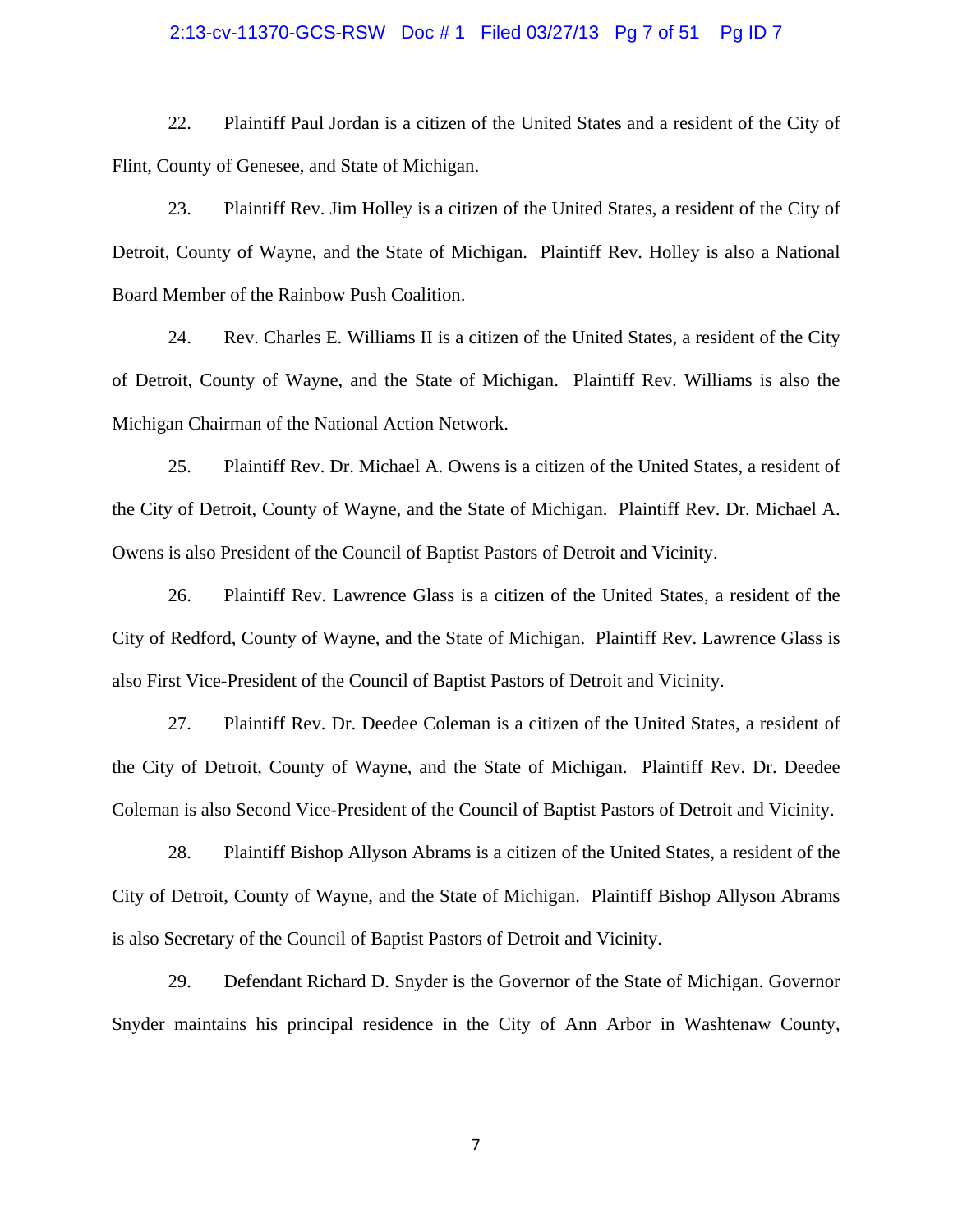#### 2:13-cv-11370-GCS-RSW Doc # 1 Filed 03/27/13 Pg 8 of 51 Pg ID 8

Michigan, and at all times relevant hereto was acting individually and in his official capacity as State Governor and top policymaker for the State of Michigan.

30. Defendant Andrew Dillon is the Treasurer of the State of Michigan. Treasurer Dillon maintains his principal residence in Redford Township in Wayne County, Michigan, and at all times relevant hereto was acting individually and in his official capacity as State Treasurer and as a policymaker.

#### **IV. COMMON FACTS**

31. Through its provisions, Public Act 436 establishes a new form of local government, previously unknown within the United States or the State of Michigan, where the people within local municipalities may be governed by an unelected official who establishes local law by decree.

# *Legislative Background Of Municipal Financial Distress In Michigan*

32. During the Great Depression in the 1930s, 4,770 cities defaulted on their debt. Among all states, Michigan had the fourth highest number of defaulting municipalities throughout the depression years. At that time, creditors of defaulting cities were commonly required to file a mandamus action in state courts seeking to compel the municipality to raise taxes to pay debt obligations. Courts then appointed receivers to oversee the finances of municipal debtors.

33. To improve procedures for creditors and municipal debtors, the federal government adopted Chapter 9 of the federal bankruptcy code in 1937. Chapter 9 permits the use of federal bankruptcy procedures for debt-ridden municipalities. Under Chapter 9, elected officials remain in office and retain significant autonomy while bankruptcy procedures oversee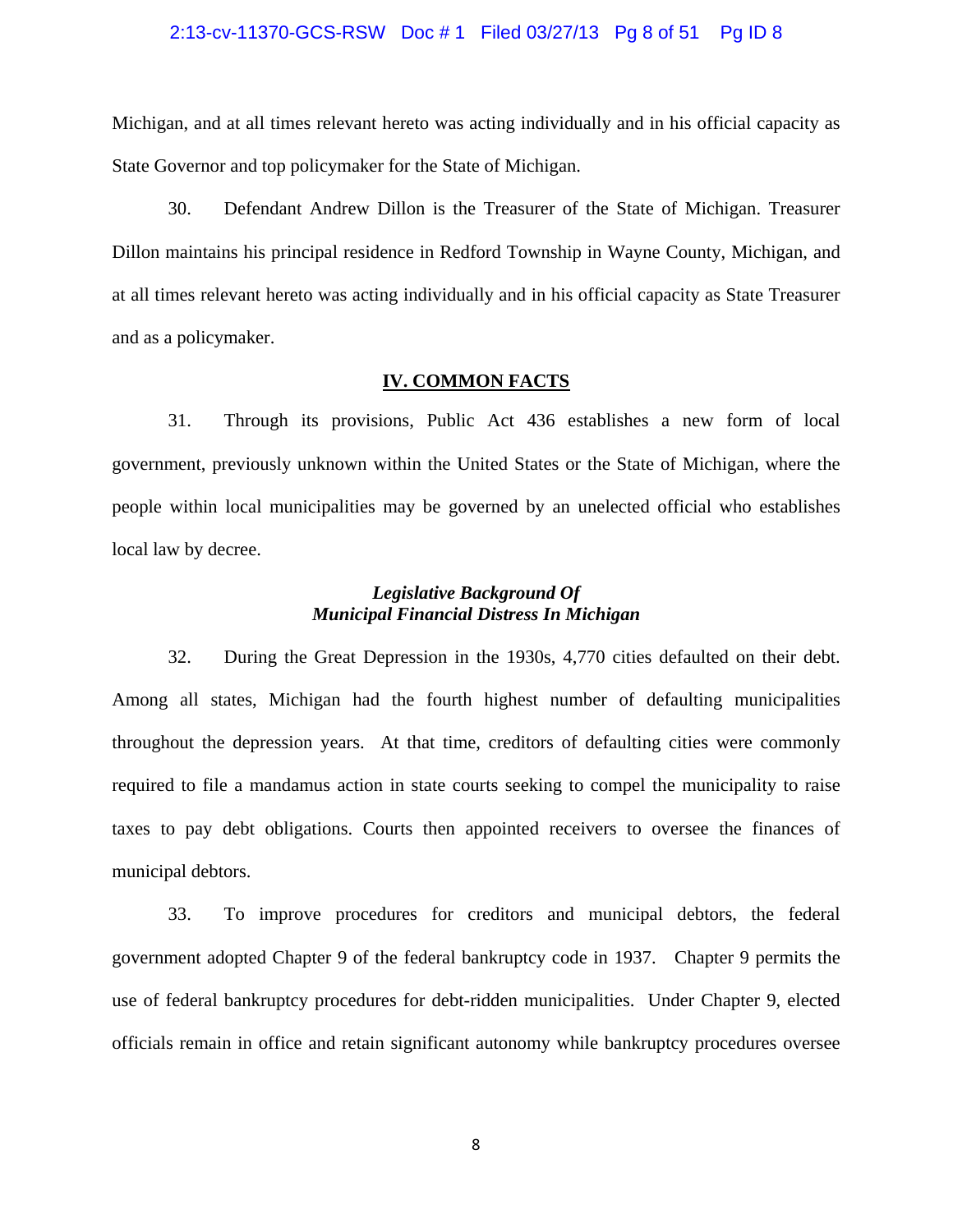#### 2:13-cv-11370-GCS-RSW Doc # 1 Filed 03/27/13 Pg 9 of 51 Pg ID 9

the development of a plan to adjust debts and pay creditors. Before a Chapter 9 petition may be filed however, the state must authorize the municipality to file for bankruptcy.

34. Prior to 1988, unless proceeding through Chapter 9, municipalities were placed into receivership by the courts, not the state legislature or executive branch. Compensation for court-appointed receivers was derived from property that the courts placed within the care of the receiver*.* 

35. Since 1937, two Michigan cities have defaulted on bond payments or been placed under a court imposed receivership due to insolvency. Muskegon Township defaulted on revenue bond payments in the early 1960s and the City of Ecorse was placed in receivership by a Wayne County Circuit Court in 1986.

36. Neither municipality sought the protections of Chapter 9 bankruptcy. Muskegon Township entered into a settlement agreement with its creditors that resolved their defaults. Ecorse remained under court receivership through 1990 and was subject to further state oversight until the late 1990s.

37. In response to the troubled insolvency of the City of Ecorse, the state enacted Public Act 101 of 1988 (PA 101). Public Act 101 allowed the state to intervene when local municipalities were found to be in financial distress. The statute allowed the state to appoint emergency financial managers over cities experiencing a financial emergency.

38. In 1990, the legislature replaced PA 101 with the *Local Government Fiscal Responsibility Act*, Act No. 72, Public Acts of 1990 (PA 72). Public Act 72 authorizes state officials to intervene when local governments face a financial emergency. Pursuant to PA 72, Michigan's local financial emergency review board can appoint an emergency financial manager (EFM) only after the Governor declares a financial emergency within the local government.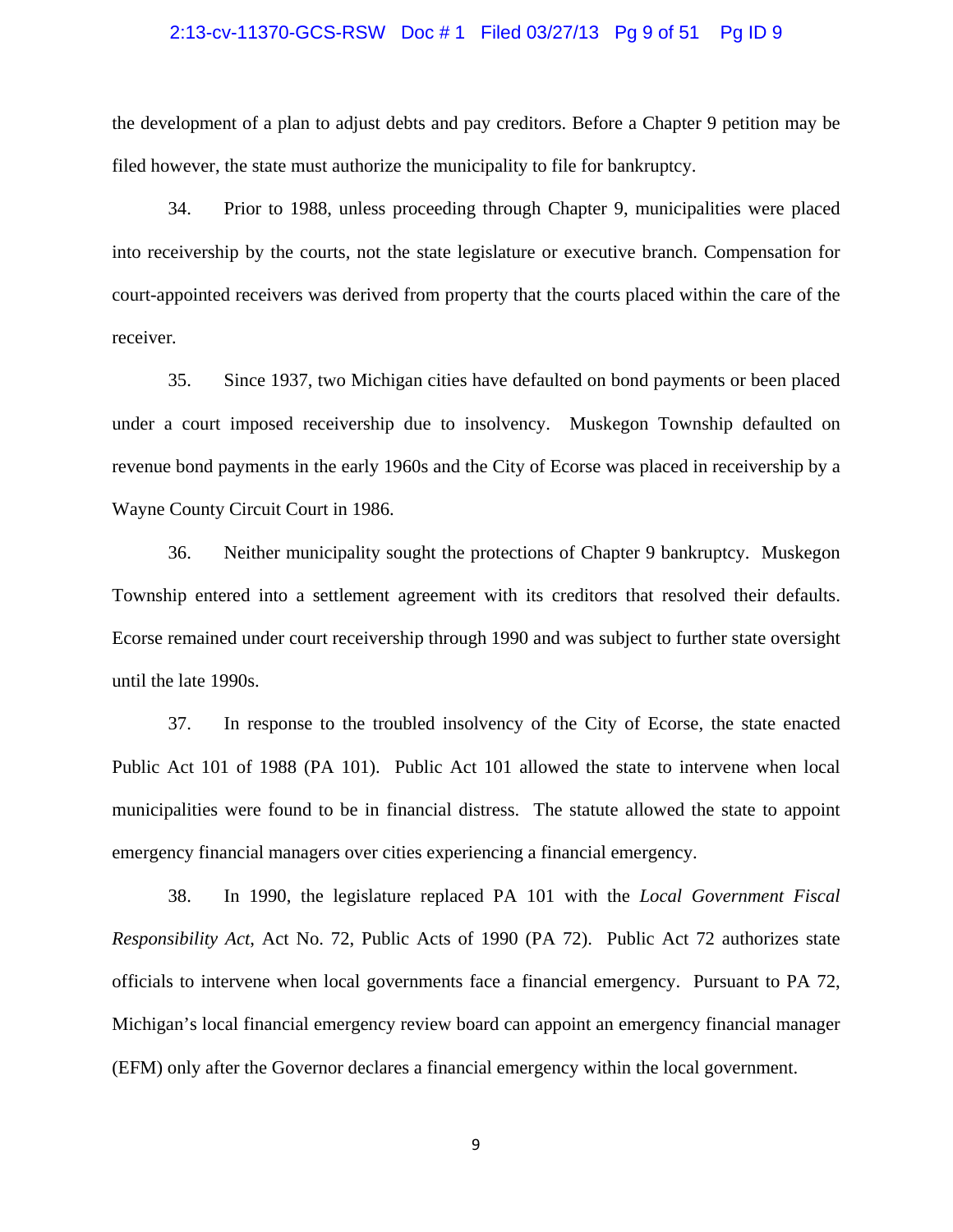#### 2:13-cv-11370-GCS-RSW Doc # 1 Filed 03/27/13 Pg 10 of 51 Pg ID 10

39. Under PA 72, local elected officials are not removed from office and the EFM's powers only extended to matters of municipal finances. Their powers did not extend to purely administrative or policy matters. Furthermore, EFMs had the power to renegotiate, but not unilaterally break contracts.

40. In the late 1990s, legislation was passed to revise municipal revenue sharing laws, severely reducing the amount of funds shared by the state with local government. Local governments saw further revenue reductions when income and property tax revenues sharply declined during the recession of 2000-2003. As a result, municipalities experienced significant financial stress during the late 1990s and early 2000s.

41. During this time period, the state local financial emergency review board appointed PA 72 EFMs in the cities of Hamtramck, Highland Park, and Flint.

42. These original Public Act 72 EFMs remained in place as follows:

- a. Hamtramck from 2000 until 2007 (7 years)<sup>[1](#page-9-0)</sup>;
- b. Highland Park from [2](#page-9-1)001 until 2010  $(9 \text{ years})$ ;<sup>2</sup> and
- c. Flint from 2002 until 2004  $(2 \text{ years})^3$  $(2 \text{ years})^3$ .

43. With the onset of the historic global recession that began in 2007 and resulted in record foreclosures and steep unemployment, cities and municipal corporations in Michigan saw further sharp reductions to income and property tax revenue. State revenue sharing laws were further amended in recent years to reduce revenue sharing with local governments and thereby balance state budgets. As a result, Michigan municipalities again faced widespread financial stress.

<span id="page-9-0"></span> $1$  In 2010, the City of Hamtramck requested permission from the state to file for Chapter 9 bankruptcy. The state refused.

<span id="page-9-1"></span><sup>&</sup>lt;sup>2</sup> One year later, DTE Energy repossessed the City of Highland Park's street lights due to the city's inability to pay its bills

<span id="page-9-2"></span> $3$  The City of Flint was again declared in a financial emergency in 2011.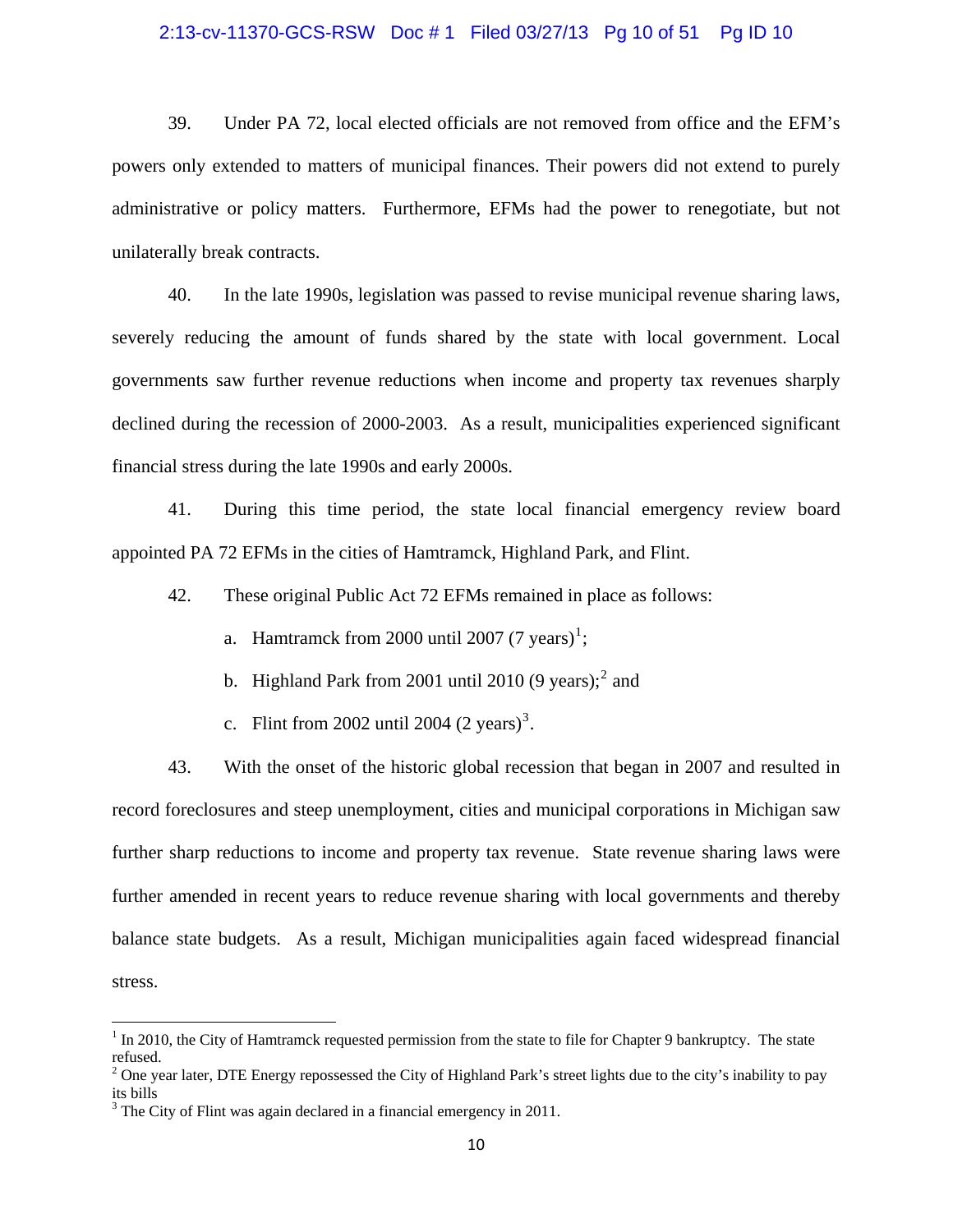#### 2:13-cv-11370-GCS-RSW Doc # 1 Filed 03/27/13 Pg 11 of 51 Pg ID 11

44. Again, the state local financial emergency review board appointed PA 72 EFMs in various cities, including Pontiac, Ecorse, and Benton Harbor. Public Act 72 EFMs were also appointed over the Village of Three Oaks (2008) and the Detroit Public Schools and the review board entered into a PA 72 consent agreement with the city of River Rogue.

45. The second wave of Public Act 72 EFMs were appointed as follows:

- a. Pontiac from 2009 until the present (4+ years)
- b. Ecorse from 2009 until the present  $(4 + \text{years})$
- c. Benton Harbor from 2010 through the present (3+ years);
- d. Village of Three Oaks from 2008 until 2009 (1 year); and
- e. Detroit Public Schools from 2009 until the present (4+ years).

The state's consent agreement with the city of River Rouge has also remained in place from 2009 to the present. Notably, since the onset of the global recession in 2007, the Village of Three Oaks is the only municipality that has emerged from a financial emergency following the appointment of an emergency financial manager, appointment of an emergency manager, or the entering of a consent agreement.

46. Following elections in November of 2010 and the turnover of state offices in January 2011, the Michigan legislature introduced House Bill 4214 (2011) on February 9, 2011. The bill was widely seen as a response to a court ruling finding that the Detroit Public Schools' School Board, and not the EFM, possessed the power under state law to determine what curriculum would be taught and which texts would be used in the city's public schools. The decision provoked elements of the state legislature who then sought greater control over the content of the curriculum taught in Detroit's schools.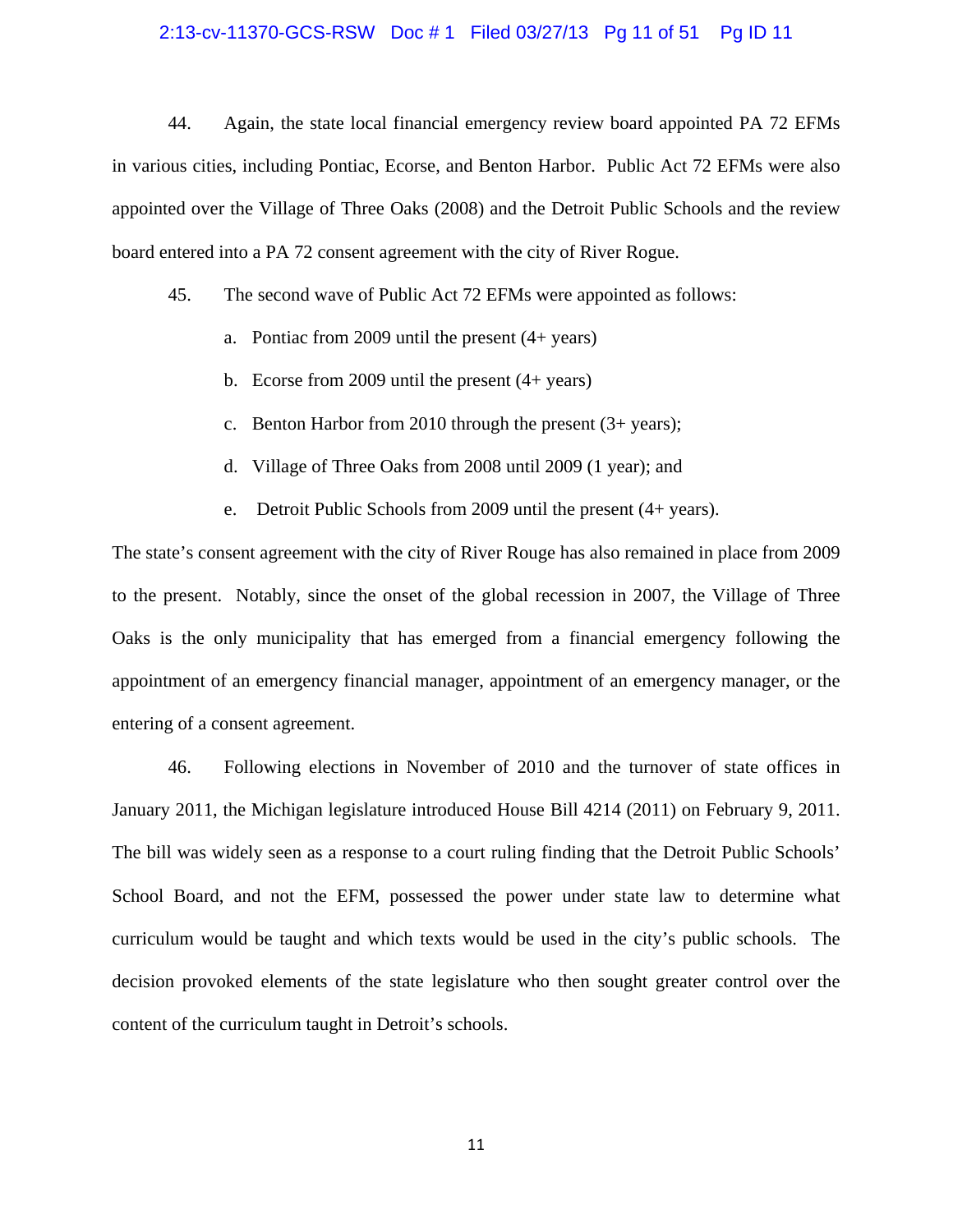#### 2:13-cv-11370-GCS-RSW Doc # 1 Filed 03/27/13 Pg 12 of 51 Pg ID 12

47. House Bill 4214 was rushed through the legislature and quickly presented to the Governor for signature. Defendant Governor Richard D. Snyder signed the *Local Government and School District Fiscal Accountability Act*, Act No. 4, Public Acts of 2011 (PA 4) into law on March 16, 2011. Public Act 4 repealed Public Act 72 and was given immediate effect. Public Act 4 automatically converted all EFMs to Public Act 4 Emergency Managers (EM) and greatly expanded the scope of their powers. The Act also brought all existing consent agreements under the new law.

#### *Public Act 4's Radical Revision of State Law*

48. Public Act 4 radically revised state law governing the appointment of EMs over cities and school districts during times of financial stress.

49. Public Act 4 provided that once the Governor had declared a financial emergency, the Governor could then appoint an individual to be the municipality's emergency manager. The Governor was granted broad discretion to declare a financial emergency and, in fact, a municipality was not actually required to be in a fiscal crisis before an EM could be appointed.

50. Tellingly, the Act changed the title of municipal "emergency financial managers" to "emergency managers" and expanded the scope of their powers to cover all the conduct of local government.

51. The PA 4 EM's powers extended not only to financial practices and fiscal policy, but rather permitted such managers to fully act "for and in the place of" the municipality's elected governing body. The grant of powers also included a general grant of legislative power (the power to unilaterally adopt local laws and resolutions) to PA 4 EMs.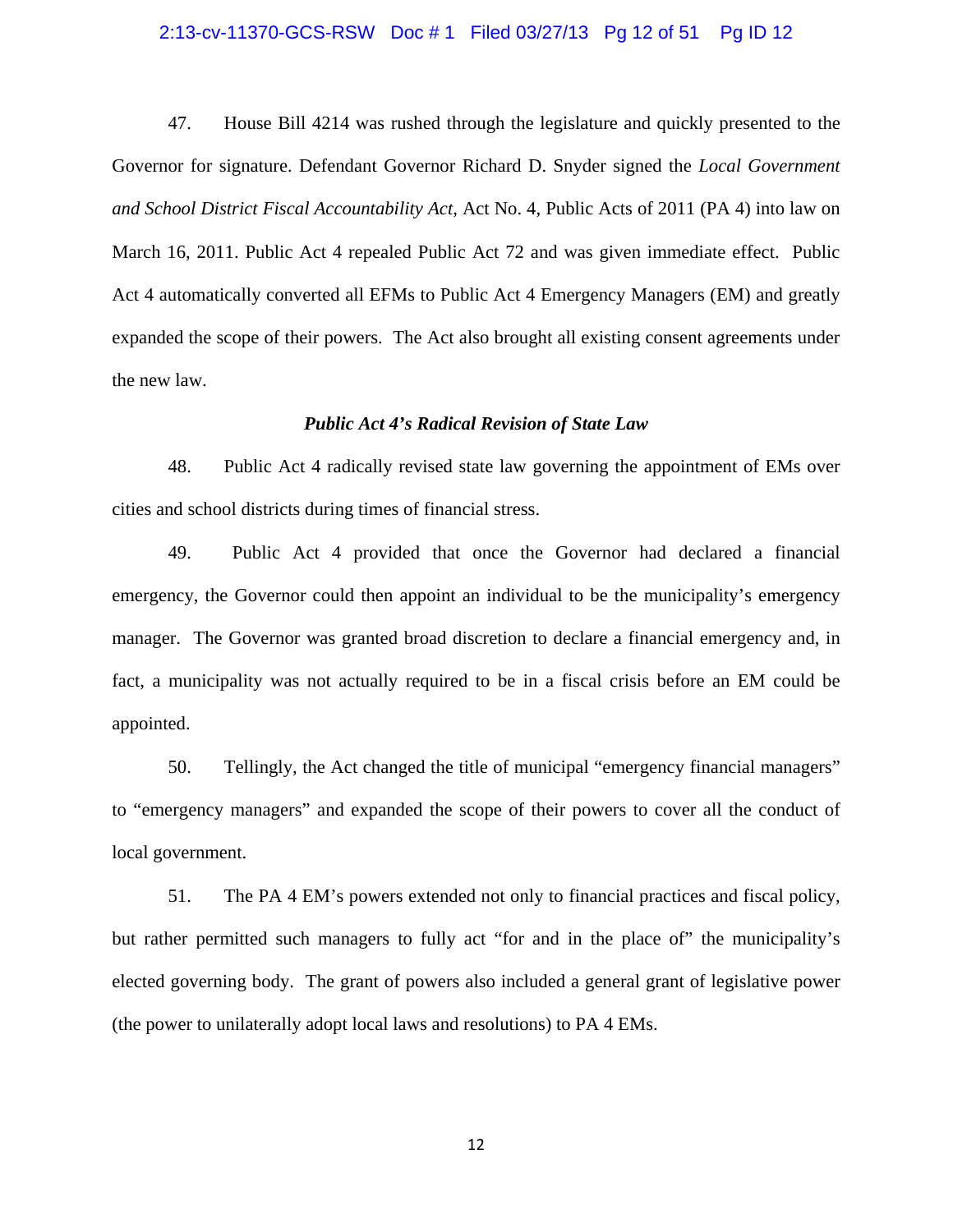#### 2:13-cv-11370-GCS-RSW Doc # 1 Filed 03/27/13 Pg 13 of 51 Pg ID 13

52. Public Act 4's grant of legislative power to EMs extended to the full scope of legislative power possessed by local elected officials. In the state of Michigan, local legislative power is of the same scope and nature as the police power possessed by the state - limited only by the jurisdictional limits of the municipality and where preempted by the general laws of the state. Public Act 4's grant of general legislative power to EMs thus extended to a grant of the full of scope of the local government's police power, previously reserved to local government's elected legislative body and elected mayor.

53. Emergency managers were further granted powers to act in disregard of the local government's local laws – including city charters, ordinances, administrative regulations, school district bylaws, etc.

54. The Act further granted a state financial review team the power to enter into a consent agreement with local government, again without a finding that a financial emergency existed.

55. At the time PA 4 became law, reports from the State indicated that, based on their financial conditions, over eighty (80) municipalities and/or school systems were eligible to have emergency managers.

56. After passage of PA 4, existing EFMs in the cities of Benton Harbor, Ecorse and Pontiac and over the Detroit Public Schools were converted to EMs and vested with PA 4 powers. The state's consent agreement with the city of River Rouge was also converted to a PA 4 agreement.

57. With the continuing global economic recession and steep declines in state revenue sharing and municipal property tax and income tax revenue collection, PA 4 EMs were newly appointed as follows: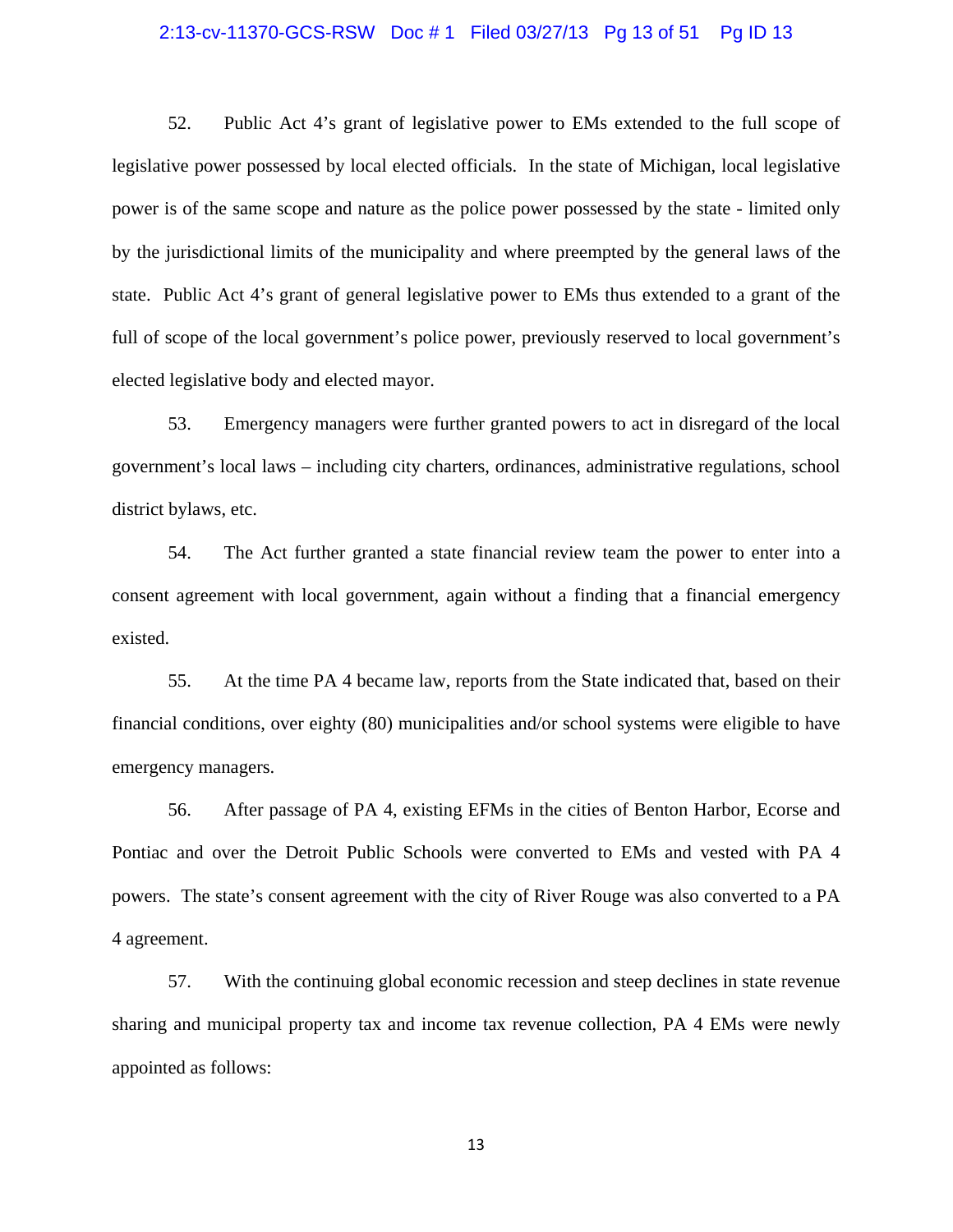- a. Flint from 2011 until the present (2+ years);
- b. Highland Park Public Schools from 2012 until the present  $(1 + year)$ ; and
- c. Muskegon Heights Public Schools until the present (1+ year).

Additionally, the state entered PA [4](#page-13-0) consent agreements with the cities of Detroit<sup>4</sup> and Inkster.

58. After becoming vested with Public Act 4 powers, EMs in Benton Harbor, Ecorse, Flint, and Pontiac have all exercised general legislative power to enact, repeal and suspend local laws and resolutions and have voided various contracts.

# *Michigan Citizen's Rejection of Public Act 4 And the State's Resurrection of Public Act 72*

59. In opposition to Public Act 4, citizens began circulating petitions in May 2011. The petitions were to place a referendum on the ballot that would reject the law. Over 200,000 signatures were gathered and the petitions were submitted to the Secretary of State in February 2012. However to prevent Michigan citizens from having the opportunity to vote on the matter, the petitions were challenged by a lobbying group.

60. The petitions were challenged on the basis that the title of the petitions were not printed in 14 point font but rather were printed in slightly smaller font of approximately 13.75 or larger.<sup>[5](#page-13-1)</sup>

61. Along party-line votes, the members of the state Board of Canvassers deadlocked and as a result, the petitions were not certified for the ballot.

62. The matter was then appealed to the Michigan Court of Appeals. A panel of the Court of Appeals recognized and found that existing law required the referendum to be placed on

<span id="page-13-0"></span> $4$  The state has struggled to identify the state law(s) providing legal authority for the transfer of powers and oversight that was created by the agreement with the city of Detroit. Over time, the state seems to have settled into a belief that PA 4 provided such authority.

<span id="page-13-1"></span><sup>&</sup>lt;sup>5</sup> No evidence was submitted and it was not argued that signatories of the petitions had been confused or misunderstood what they had signed. In fact, the difference in point size as argued by the challenger was invisible to the naked eye of many.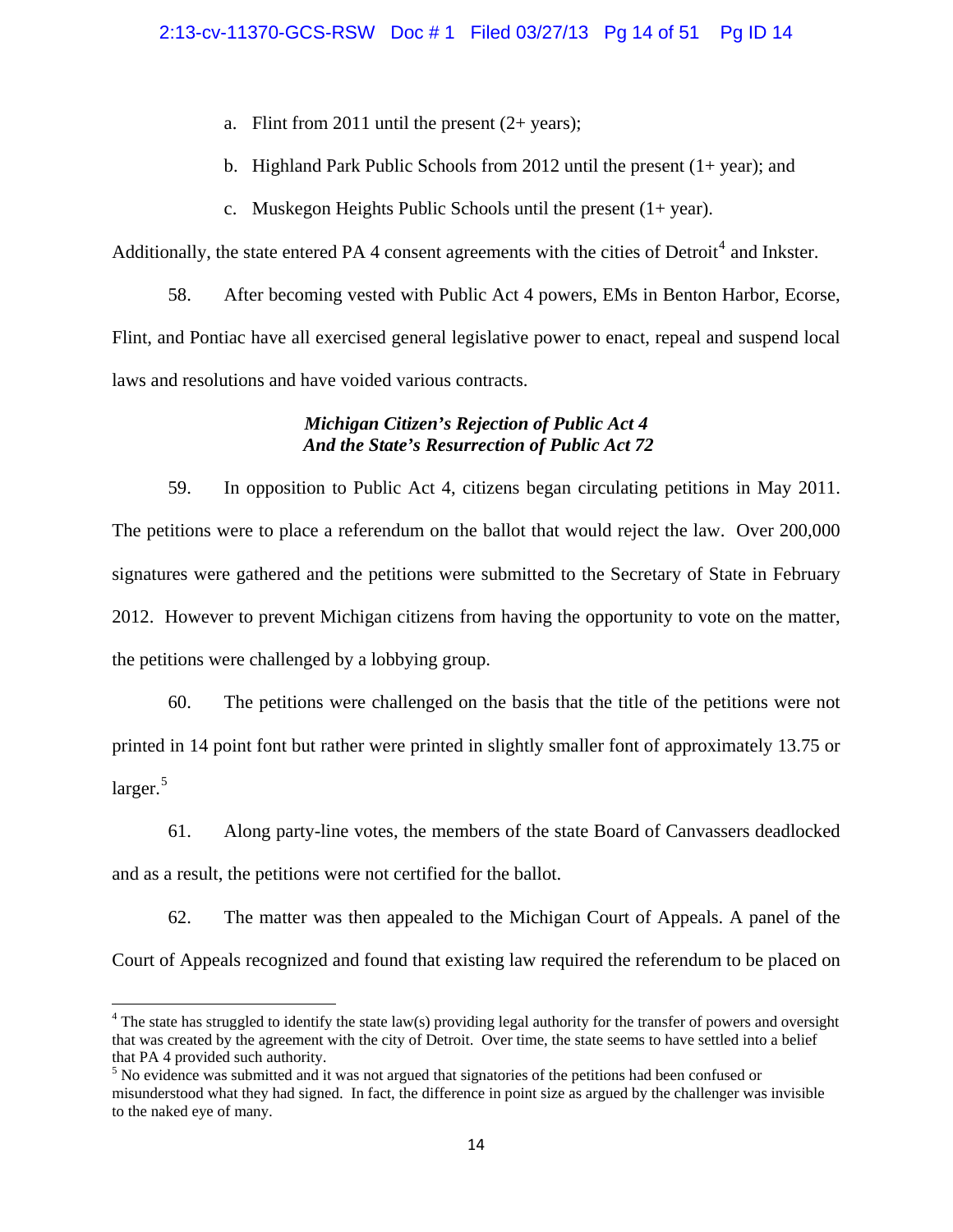#### 2:13-cv-11370-GCS-RSW Doc # 1 Filed 03/27/13 Pg 15 of 51 Pg ID 15

the ballot. However, the panel sought to overturn existing law, and thereby keep the referendum off the ballot. The panel requested that the full Court of Appeals be polled to convene a special panel to reconsider existing law. The full Court of Appeals however declined to convene the special panel.

63. An appeal was taken to the state Supreme Court. The Michigan Attorney General in his individual capacity and Governor in his individual and/or official capacity joined the challengers as amici at the state Supreme Court.

64. On August 3, 2012, the Michigan Supreme Court issued an opinion ordering the state Board of Canvassers certify the petitions and place the referendum on the ballot.

65. However on August 6, 2012, the state Attorney General issued a formal opinion stating that once the petitions were certified<sup>[6](#page-14-0)</sup>, PA 72 would spring back into effect and would remain in effect if voters rejected PA 4 at the November 2012 election.

66. The state Board of Canvassers certified the petitions on August 8, 2012 and by operation of Michigan law, PA 4 was then suspended until the November.

67. In response, state officials reappointed all existing PA 4EMs as PA 72 EFMs and proclaimed that all existing consent agreements would continue in place as PA 72 consent agreements.

68. After certification of the referendum, existing PA 4 EMs were converted to EFMs in the cities of:

- a. Benton Harbor;
- b. Ecorse;
- c. Flint; and

<span id="page-14-0"></span><sup>&</sup>lt;sup>6</sup> Pursuant to Michigan law, once the petitions were certified PA 4 was then suspended until the voters could decide the matter at the next general election.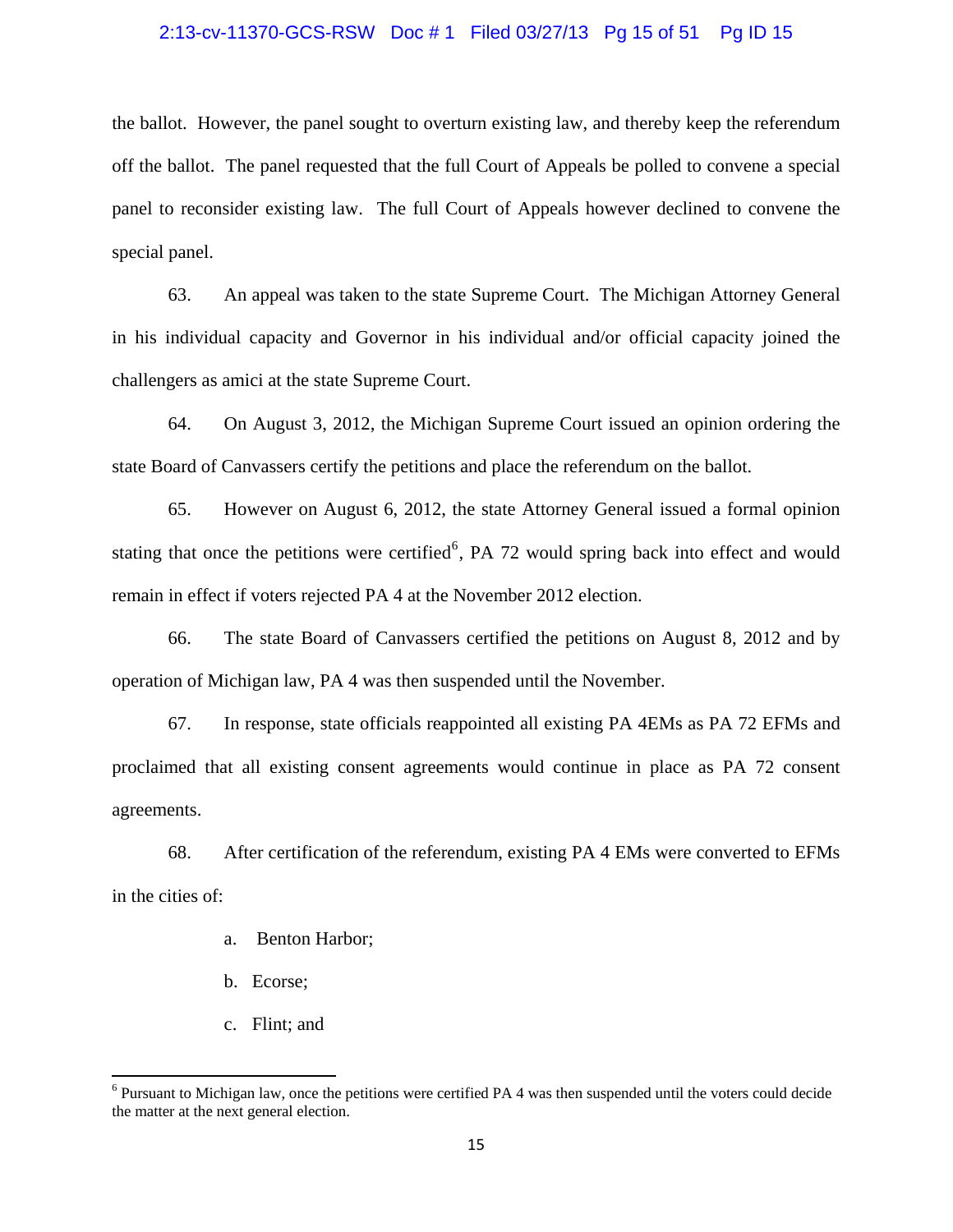- d. Pontiac.
- 69. Additionally EMs over the following school districts were converted to Public Act 72 EFMs:
	- a. Detroit Public Schools;
	- b. Highland Park Public Schools; and
	- c. Muskegon Heights Public Schools.

70. Finally, the state's consent agreements with the cities of Detroit, Inkster and River Rogue were proclaimed converted to PA 72 agreements.

71. At the general election on November 6, 2012, Michigan voters overwhelmingly elected to reject PA 4.

### *Michigan Legislature's Attempt to Overturn Citizen's Vote to Reject Public Act 4 by Enacting Public Act 436*

72. In response to the decision of Michigan voters to reject PA 4, incensed state officials and segments within the state legislature quickly moved to reenact a new law with emergency manager provisions that are substantially identical to the rejected law.

73. During the lame-duck session, the state legislature moved quickly to reenact the emergency manager provisions of Public Act 4. The new bill passed the state House and Senate on December 13, 2012 and was signed into law as the *Local Financial Stability and Choice Act*, Act No. 436, Public Acts of 2012, on December 26, 2012.

74. Public Act 436 again changes the title of existing PA 72 "emergency financial managers" to "emergency managers" and again expands the scope of their powers to cover all the conduct of local government.

75. The PA 436 EM's powers are substantially identical to the powers that had been granted under PA 4. Public Act 436 EMs are empowered to fully act "for and in the place of"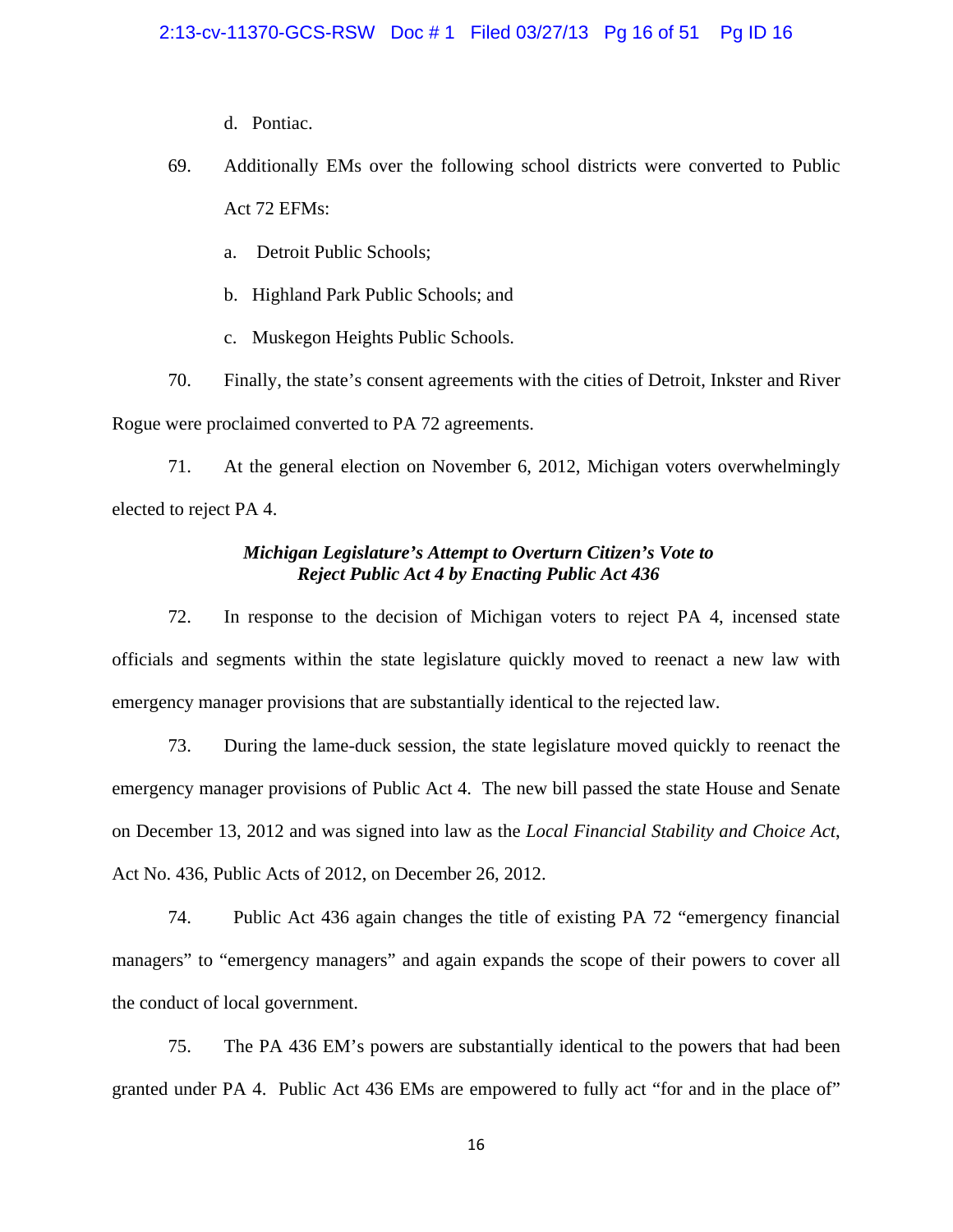#### 2:13-cv-11370-GCS-RSW Doc # 1 Filed 03/27/13 Pg 17 of 51 Pg ID 17

the municipality's governing body. The grant of powers again includes a general grant of legislative power to emergency managers.

76. Along with the general grant of legislative power to emergency managers, Public Act 436 exempts the EM from following existing city charters and local ordinances.

77. The new law does not provide any process that EMs must follow in the adoption or repeal of local laws, but rather permits the EM to do so by private orders, not subject to open meetings requirements.

78. Public Act 436 states that EMs appointed under PA 4 and EFMs appointed under PA 72 shall be considered EMs under PA 436 once the new law takes effect.

79. Additionally, PA 436 permits the Governor to appoint persons appointed as EMs under PA 4 and as EFMs under PA 72 to serve as PA 436 EMs under the new law.

80. Under PA 436, all EMs serve at the pleasure of the Governor and continue to serve until removed by the Governor or until the Governor finds that the financial emergency has been rectified.

81. Public Act 436 permits the Governor to delegate his powers and duties to the state treasurer and the state treasurer oversees the activities of emergency managers.

82. When PA 436 takes effect on March 28, 2013, EMs will be in place over the cities of Allen Park, Benton Harbor, Ecorse, Flint, Pontiac and Detroit and over the Detroit Public Schools, Highland Park Public Schools, and Muskegon Heights Public Schools. Finally, the state's consent agreements with Inkster and River Rouge will again be converted – now to PA 436 agreements.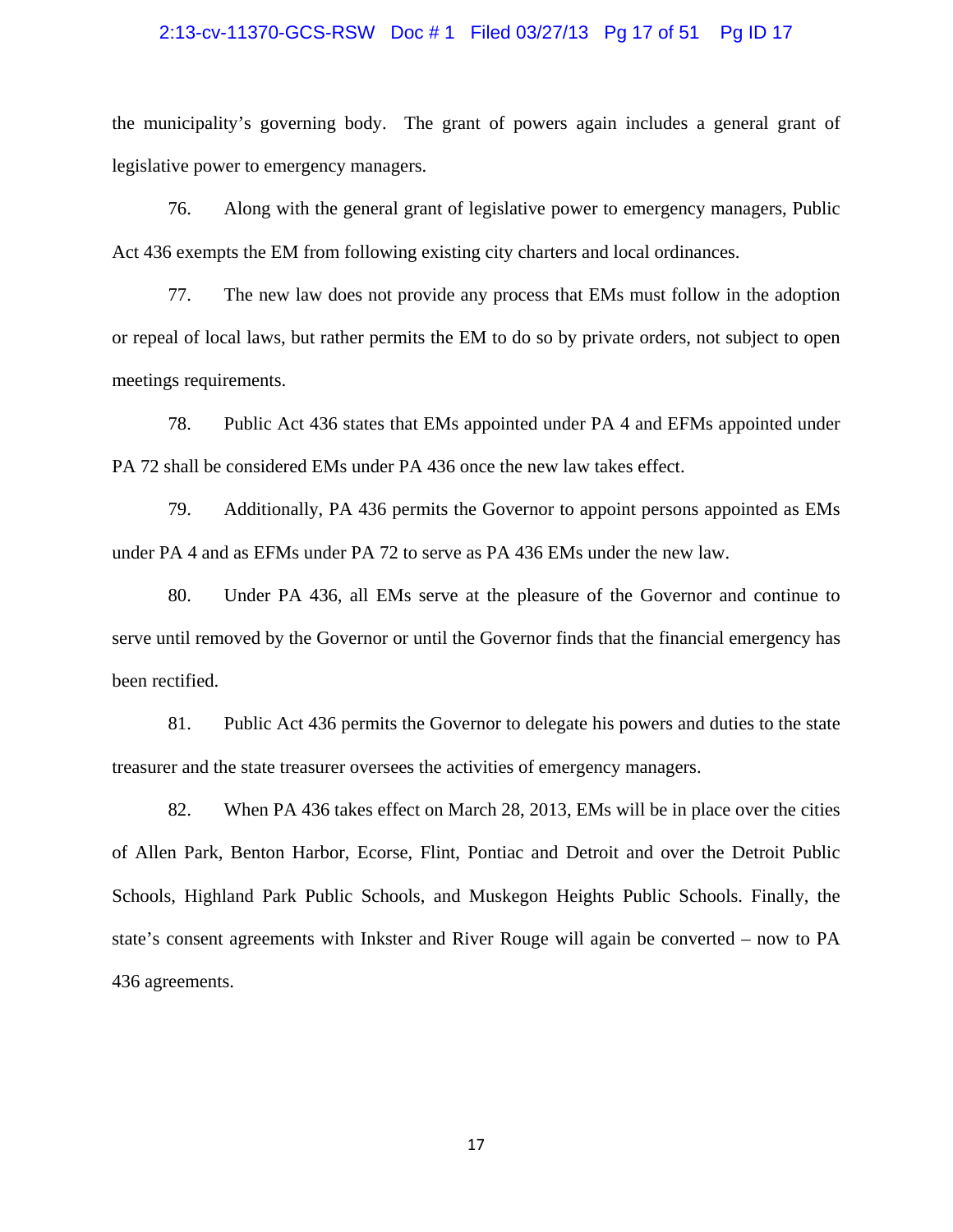#### 2:13-cv-11370-GCS-RSW Doc # 1 Filed 03/27/13 Pg 18 of 51 Pg ID 18

83. Under PA 436, elected officials in each of these communities will be displaced and/or be divested of governing and law-making authority and citizens will have effectively lost their right to vote for their local legislative bodies, chief executive officers, and school boards.

84. Local elected officials are thereby effectively removed from office under PA 436 and this removal occurs without any showing of malfeasance or misfeasance causing or contributing to the financial circumstances faced by their municipality or school district. In so doing, the Act implicitly assumes that these local officials were guilty of corruption or gross incompetence that caused or contributed to the financial circumstances of their municipality or school district. Public Act 436 makes this assumption of guilt and removes elected officials without any finding of fault on the part of local elected officials and without any form of due process.

85. In each of these communities, citizens will have effectively lost their right to vote for local elected officials or had that right diluted so as to render it an exercise in form without substance.

86. There is no question that Michigan's emergency manager laws have disproportionately impacted the state's population of citizens from African-American descent.

87. The Black/African-American population of each of the cities where an emergency manager or consent decree will be in place when PA 436 takes effect, is as follows:

a. Benton Harbor: 8,952 persons comprising 89.2% of the city's population;

b. Ecorse: 4,315 persons comprising 46.4% of the city's population;

c. Pontiac: 30,988 persons comprising 52.1% of the city's population;

d. Flint: 57,939 persons comprising 56.6% of the city's population;

e. Inkster: 18,569 persons comprising 73.2% of the city's population;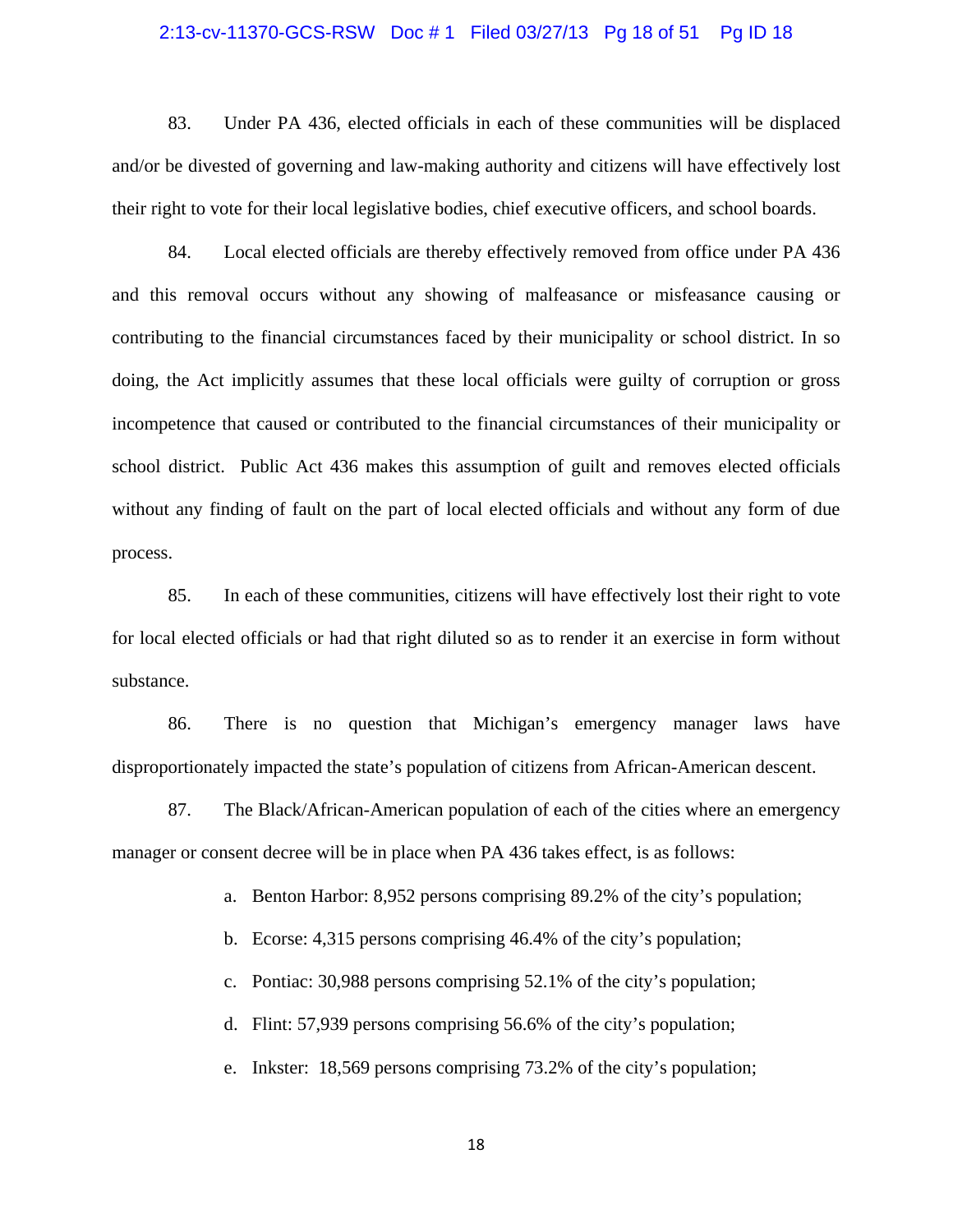- f. River Rouge: 3,994 persons comprising 50.5% of the city's population;
- g. Detroit: 590,226 persons comprising 82.7% of the city's population,
- h. Highland Park: 10,906 persons comprising 93.5% of the city's population;
- i. Muskegon Heights: 8,501 persons comprising 78.3% of the city's population; and
- j. Allen Park: 587 persons comprising 2.1% of the city's population.

The Black/African-American population of these cities totals 734,947 persons.

88. As a result of the Defendants' actions under Public Act 436, fifty two (52%) of the state's Black/African-American population will come under the governance of an emergency manager or consent agreement. In each of these communities, citizens will have either lost or experienced severe restrictions imposed on their right to vote and to participate in public affairs.

89. There is also no question that each of the aforementioned cities is economically poor communities where significant household wealth has been lost since the onset of the current recession. In these communities, the percentage of persons living below the poverty level is:

- a. Benton Harbor 48.7%;
- b. Ecorse  $32.7\%$ ;
- c. Pontiac- 32%;
- d. Flint  $36.6\%$ ;
- e. Inkster 33.2%;
- f. River Rouge  $-40.1\%$ ;
- g. Detroit  $-34.5\%$ ; and
- h. Highland Park 43.7%; and
- i. Muskegon Heights 45.6%.

The Michigan average is 15.7%. The City of Allen Park is thus the only city with an EM where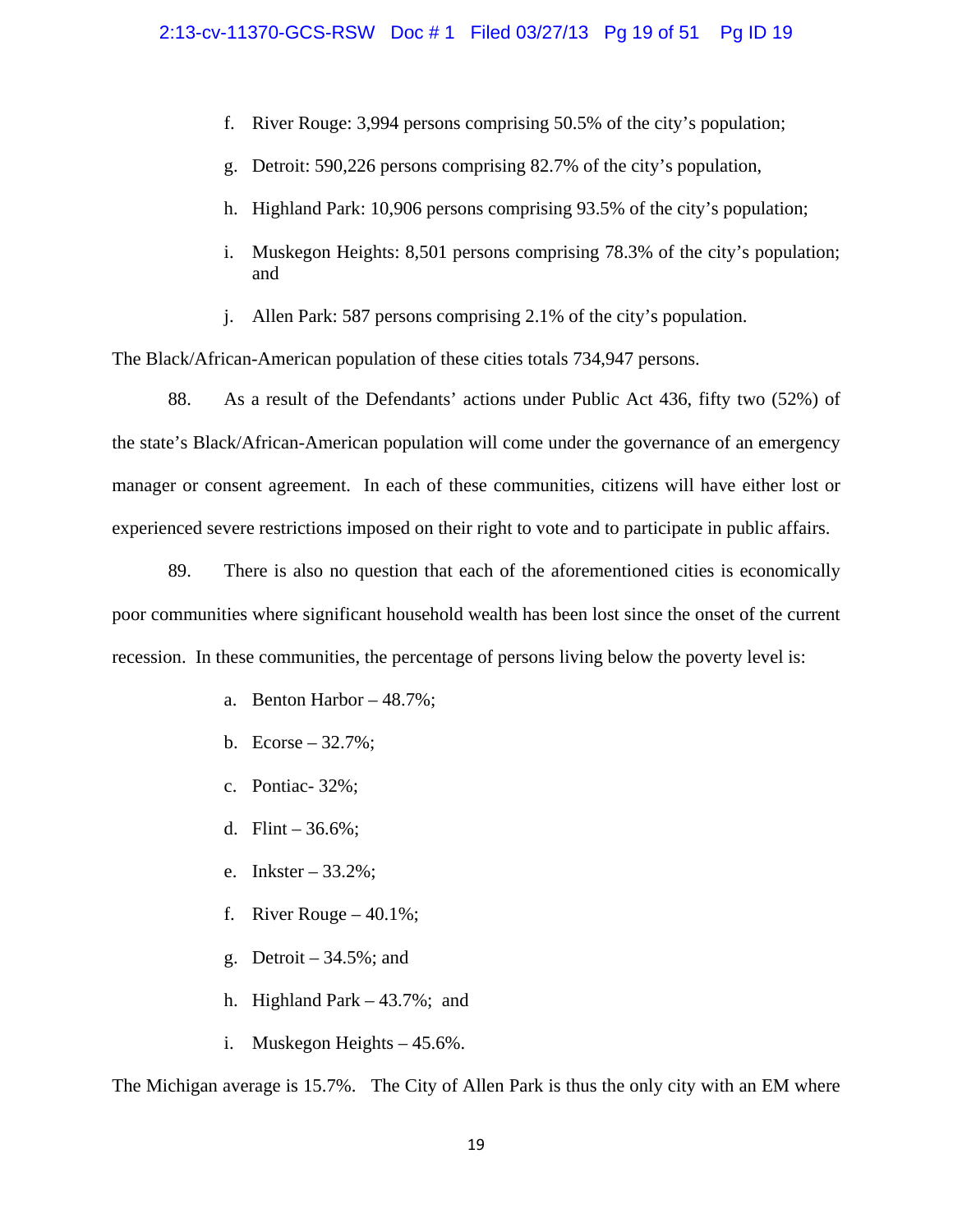#### 2:13-cv-11370-GCS-RSW Doc # 1 Filed 03/27/13 Pg 20 of 51 Pg ID 20

the poverty level is not at least double the state average.

90. Like PA 4, Public Act 436 reestablishes a new form of local government that is repugnant to the constitutional liberties of all Americans.

91. Despite a long national history of municipal financial crises following national and global economic depressions and recessions, no other state in the nation has engaged in similar experiments in undemocratic governance as a solution to economic downturns.

92. Under Public Act 436, the people become subject to government that is composed of one unelected official who wields absolute power over all aspects of local government and whose decisions are without review by either local elected officials or local voters.

### *Continued Frustration of Contractual Rights of City of Detroit Employees By Public Act 436 and Its Precursor Public Act 4*

93. The loss of rights suffered by the citizenry and the workforce of the City of Detroit reveals how emergency manager legislation threatens basic civil rights of Michiganders.

94. In November 2011, the City of Detroit announced a financial crisis and requested that its labor unions offer wage and benefit concessions to alleviate the crisis. At that time, more than thirty of the City of Detroit's forty-eight unions banded together in a "Coalition of Unions" to jointly negotiate concessions with the City of Detroit. This Coalition represented approximately 5,000 City employees.

95. The Coalition and the City of Detroit reached a Tentative Agreement, resulting in hundreds of millions of dollars in cost savings and revenue to the City, according to accounting estimates. The City encouraged the Coalition of unions to ratify the Tentative Agreement, which they did on March 22, 2012. The City celebrated the ratification, and planned for execution and implementation of this Coalition contract.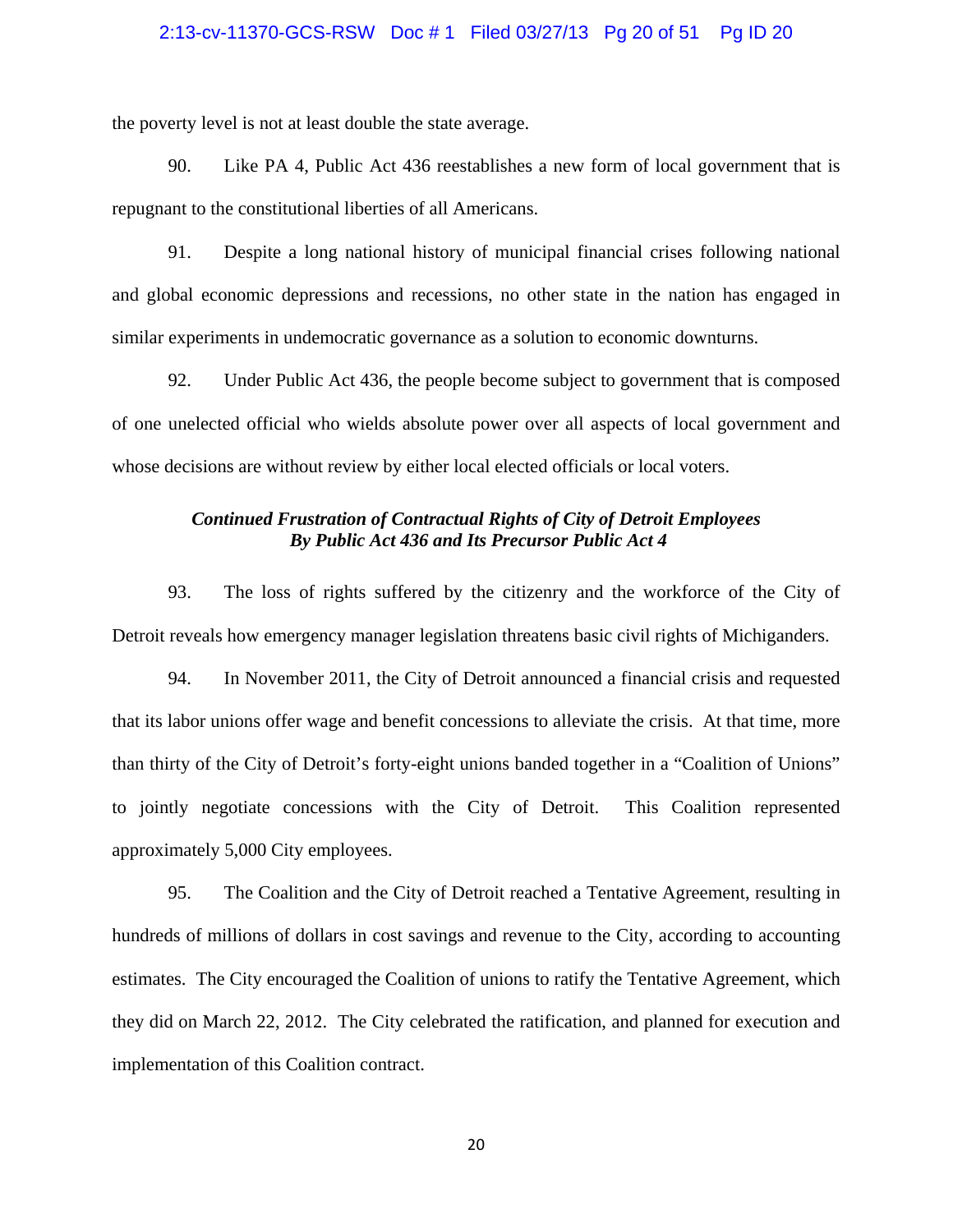#### 2:13-cv-11370-GCS-RSW Doc # 1 Filed 03/27/13 Pg 21 of 51 Pg ID 21

96. Following Coalition ratification of the Tentative Agreement, the State of Michigan and its top-level agents threatened the City of Detroit's elected leadership with the appointment of an EM if City officials continued to bargain collectively with the City unions. The Defendants ordered the City Mayor and City Council not to sign the Coalition contract.

97. The Defendants' issues with the contract were not financial. Indeed, the Defendants acknowledged the significant financial concessions made within the Coalition contract. However, the Defendants wanted unspecified nonfinancial changes made to the agreement.

98. As a result of the Defendants' actions and interference, Detroit's Mayoral Administration asked the City Council not to finalize and execute the contract. To date, the Defendants have prevented the execution of the Coalition contract. Detroit's elected officials acknowledge that the State's threats caused them not to finalize contract.

99. Under state labor law, the Public Employment Relations Act (MCLA sec 423.210, 215), cities have an obligation to bargain with its unionized workforce over terms and conditions of employment. The statutory obligation to bargain includes the obligation "to execute a written contract, ordinance, or resolution incorporating any agreement reached if requested by either party…" MCLA sec 423.215(1).

100. At the insistence of the Defendants, the City of Detroit negotiated and signed a Consent Agreement with the state, on April 4, 2012, under Public Act 4. The consent agreement outlined various employment terms for Coalition employees.

101. Due to the existence of the consent agreement and citing PA 4, the City of Detroit claimed authority to ignore the obligation to bargain with its unions. As such, it imposed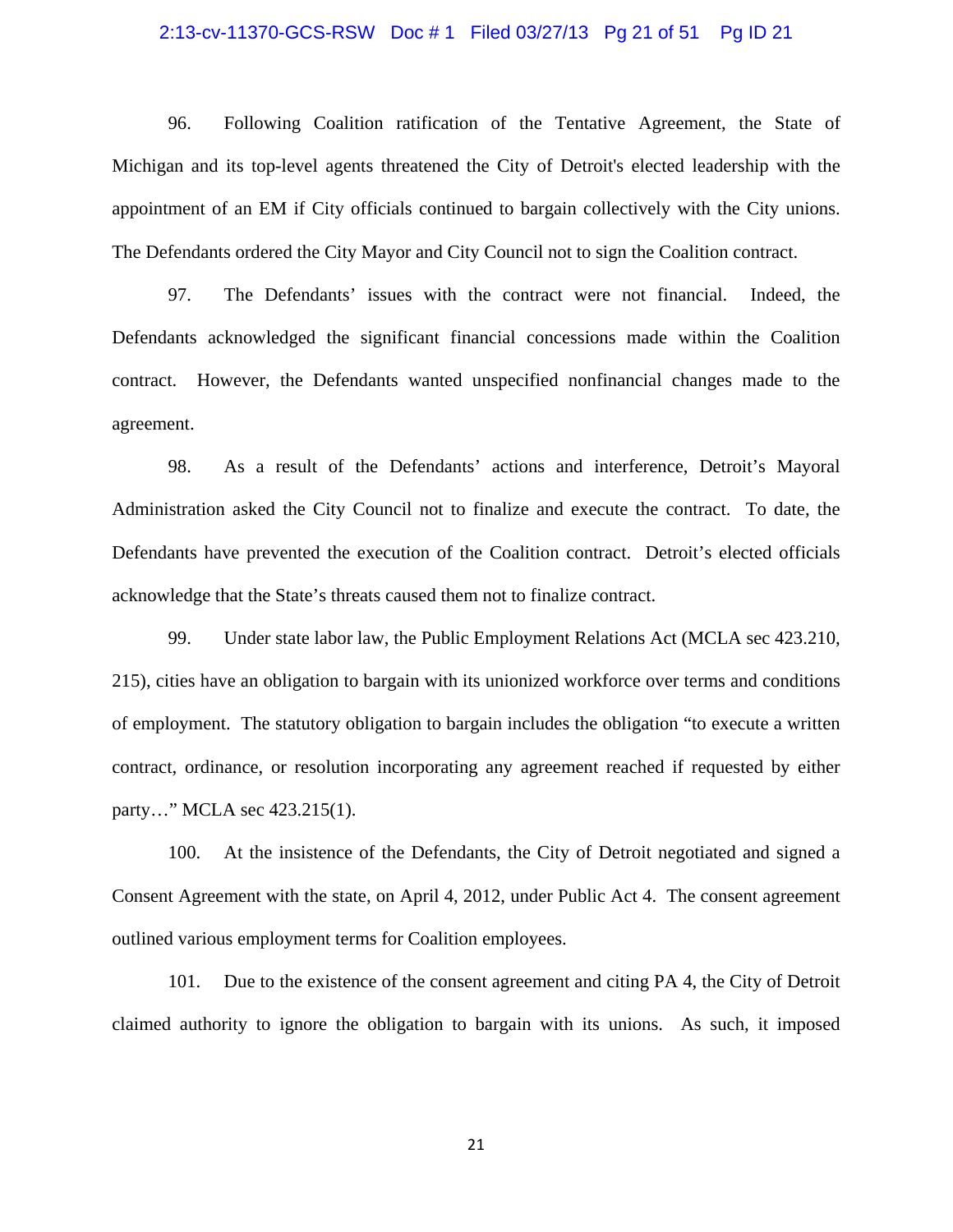#### 2:13-cv-11370-GCS-RSW Doc # 1 Filed 03/27/13 Pg 22 of 51 Pg ID 22

dramatic wage and benefit concessions on the unionized workforce without bargaining, during the months following the execution of the consent agreement.

102. Following the Michigan voters' rejection of PA 4 in November 2012, the Defendants still have refused to permit the City of Detroit to execute a contract with the Coalition unions. Thus, even though the PA 4 has been rejected, the City is enjoying the consequence of this rejected and unconstitutional law by refusing to adjust the wage and benefit concessions it had imposed on the Coalition members.

103. With its continued refusal to permit the City to execute a contract with the Coalition union, the Defendants are frustrating the substantive and procedural due process of the Coalition members.

104. Public Act 436 continues Defendants violation of the due process rights through provisions that seek to retroactively validate actions taken pursuant to powers and authority granted by Public Act 4 and consent agreements entered thereunder.

#### **V. CAUSES OF ACTION**

# **COUNT I – 42 U.S.C. §1983 - Constitutional Violation US Const, Amend. XIV – Substantive & Procedural Due Process – Right to Collectively Bargain – City of Detroit**

105. Plaintiffs incorporate by reference paragraphs 1 through 106 above as though fully stated herein.

106. Plaintiffs bring this claim pursuant to 42 U.S.C. §1983.

107. Acting under color of law and pursuant to the customs, policies and practices of the State of Michigan, Defendants, acting in their respective individual and official capacities, have engaged in conduct that violates Plaintiffs' Catherine Phillips, Joseph Valenti, and Michigan AFSCME Council 25 rights under Amend. XIV of the U.S. Constitution.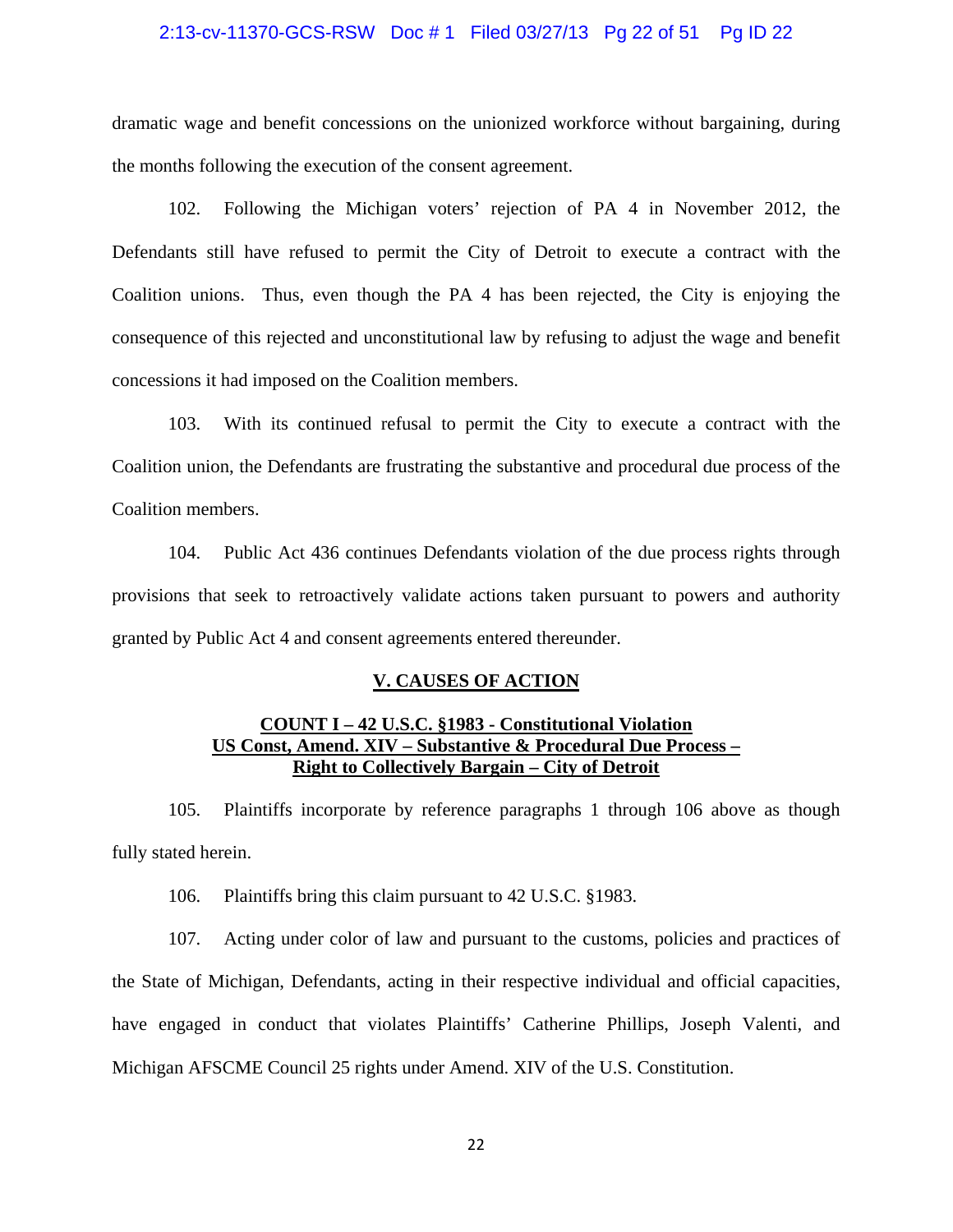### 2:13-cv-11370-GCS-RSW Doc # 1 Filed 03/27/13 Pg 23 of 51 Pg ID 23

108. Amendment XIV of the United States Constitution holds, in pertinent part: "nor shall any state deprive any person of life, liberty, or property without due process of Law."

109. Under the Due Process Clause, each person has a property interest in their employment, in the terms of employment negotiated pursuant to contract, and in rights granted under state law and these rights may not be taken away without due process of law.

110. Under state law, Plaintiffs Catherine Phillips, Joseph Valenti, and Michigan AFSCME Council 25 were granted a right to collectively bargain with their employer, the City of Detroit.

111. State law provides that:

To bargain collectively is to perform the mutual obligation of the employer and the representative of the employees to meet at reasonable times and confer in good faith with respect to wages, hours, and other terms and conditions of employment, or to negotiate an agreement, or any question arising under the agreement, and to execute a written contract, ordinance, or resolution incorporating any agreement reached if requested by either party, but this obligation does not compel either party to agree to a proposal or make a concession.

MCL§ 423.215(1).

112. The Defendants Snyder and Dillon, acting in their respective individual and/or

official capacities, violated Plaintiff's Due Process rights protected by US Const., Amend. XIV,

by acts including but not limited to:

- a. Issuing threats and ultimatums to the Detroit City Council that if it approved the contract, then the State would appoint an EM to govern in the place of City Council;
- b. Issuing threats and ultimatums to the Detroit City Council that if it did not approve a consent agreement, before considering the contract, then an EM would be appointed;
- c. Subjecting the tentative agreement and any amended or renegotiated agreements to the approval of the Financial Advisory Board under the terms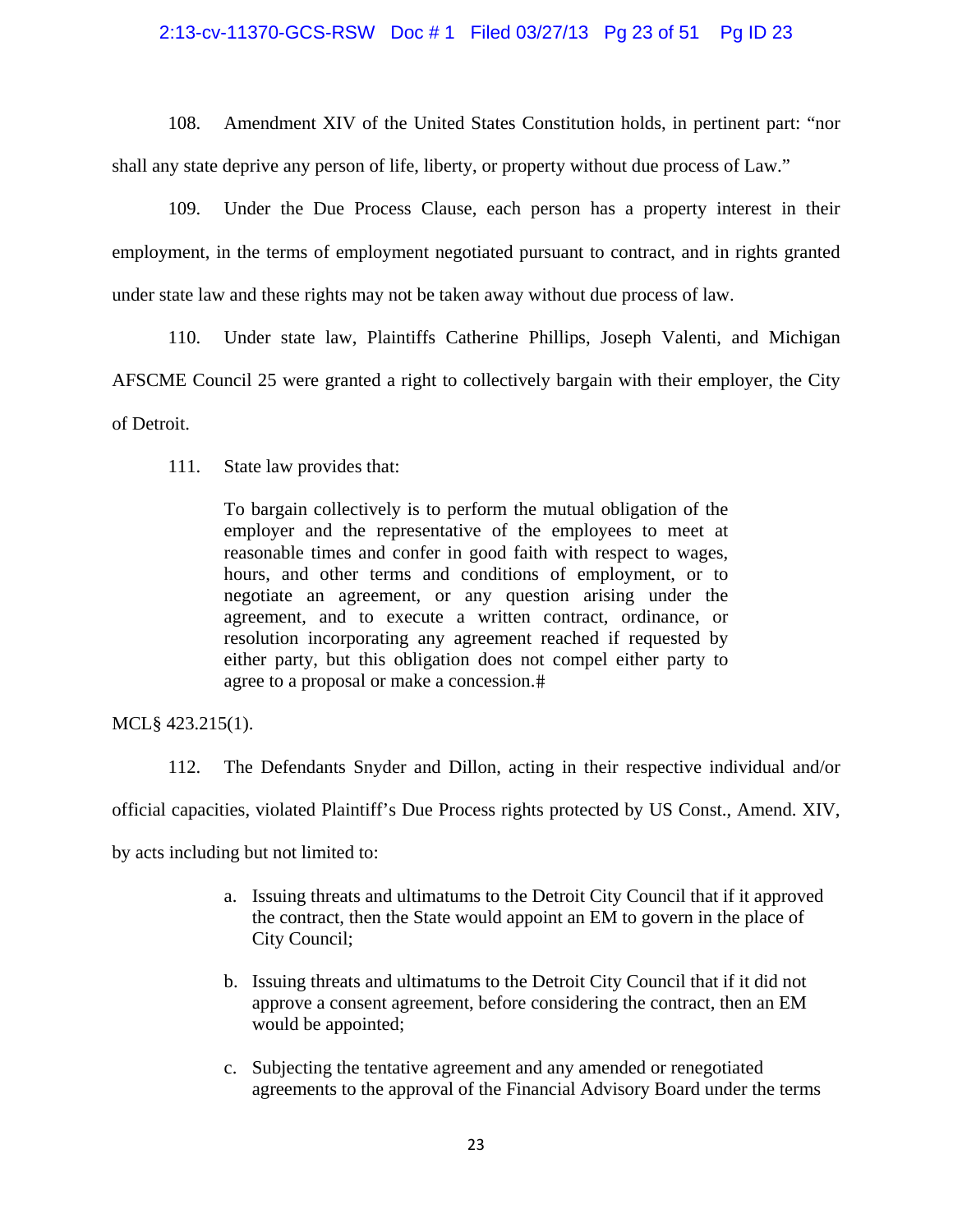- d. Subjecting the tentative agreement and any amended or renegotiated agreements to the approval of the Project Management director under the terms of the consent agreement; and
- e. Subjecting future bargaining to the terms of the consent agreement.

113. On its face, as applied, and in practice, Public Act 436 violates the Due Process Clause of US Const., Amend. XIV and rights of Plaintiffs Catherine Phillips, Joseph Valenti, and Michigan AFSCME Council 25 through provisions of the statute that ratify actions taken by under Public Act 4. See provisions including but not limited to MCL §141.1570.

114. The provisions of PA 436 and the powers granted thereby, are not necessary, narrowly tailored, rationally, or otherwise lawfully related to achieving the purported government interests of achieving local government financial stability.

115. As a direct and proximate result of the enactment of Public Act 436 and Defendants' actions, Plaintiffs Catherine Phillips, Joseph Valenti, and Michigan AFSCME Council 25 have suffered and will continue to suffer a loss of their constitutionally-protected rights.

### **COUNT II – 42 U.S.C. §1983 -- Constitutional Violation US Const, Amend. XIV – Substantive Due Process – Right to a To Elect Officials Who Possess General Legislative Power**

116. Plaintiffs incorporate by reference paragraphs 1 through 115 above as though fully stated herein.

117. Plaintiffs bring this claim pursuant to 42 U.S.C. §1983.

118. Acting under color of law and pursuant to the customs, policies and practices of the State of Michigan, Defendants, acting in their respective individual and/or official capacities,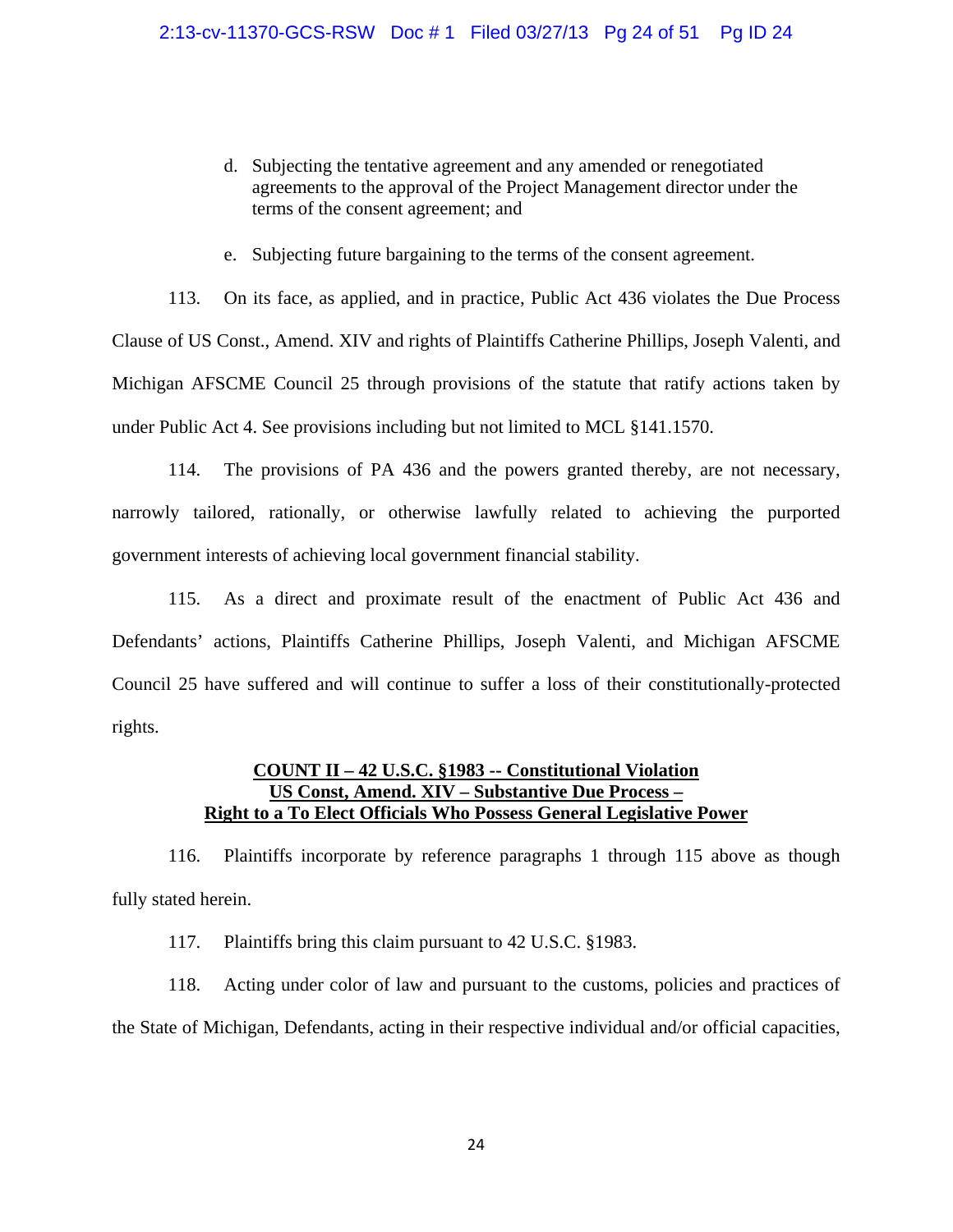#### 2:13-cv-11370-GCS-RSW Doc # 1 Filed 03/27/13 Pg 25 of 51 Pg ID 25

Defendants have engaged in conduct and adopted laws and policies that violate Plaintiffs' rights under Amend. XIV of the U.S. Constitution.

119. Amendment XIV of the U. S. Constitution holds, in pertinent part: "nor shall any state deprive any person of life, liberty, or property without due process of Law."

120. Under the Due Process Clause, each person has a liberty interest in their right to a democratically elected from of local government.

121. Under the Due Process Clause, each person has a liberty interest in their right to elect officials of any level of government that exercise general legislative powers.

122. Under state law, Michigan cities possess local legislative power to enact make charters, adopt and repeal local laws, and pass resolutions.

123. Under state law, Michigan cities' legislative power over matters within their jurisdiction is of the same scope and nature as the police power of the state.

124. When a state establishes a local government with legislative power, it must be democratic in form and substance.

125. The right to a democratic form of government is a fundamental right afforded to all citizens in the state of Michigan through the United States Constitution.

126. The right to a vote for the officials of local government who exercise general legislative powers is a fundamental right afforded to all citizens in the state of Michigan through the United States Constitution. When a state grants general legislative power to a governmental official, the official must be democratically elected.

127. On its face, as applied, and in practice, Public Act 436 violates the Due Process Clause of US Const., Amend. XIV and disenfranchises citizens from their right to a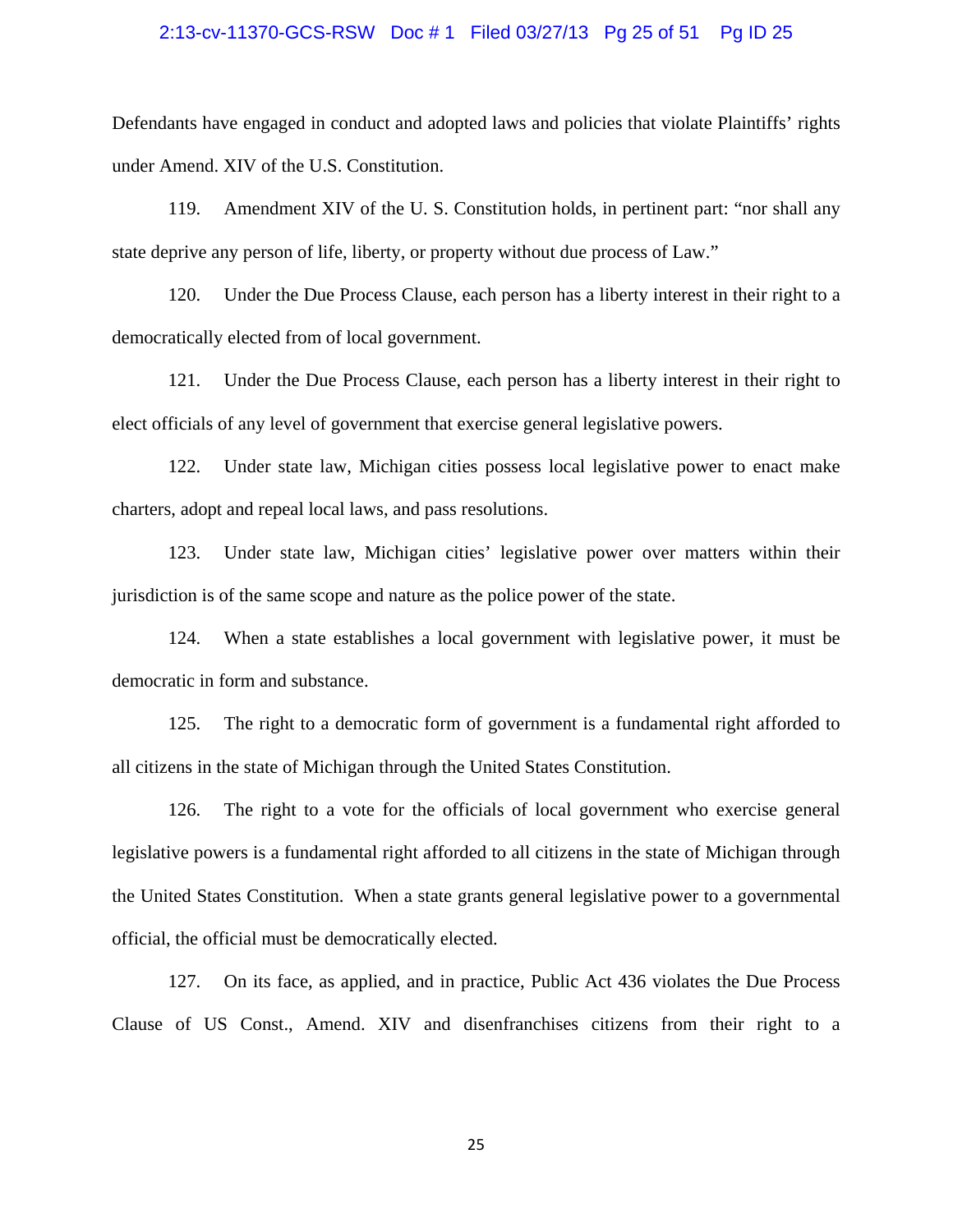#### 2:13-cv-11370-GCS-RSW Doc # 1 Filed 03/27/13 Pg 26 of 51 Pg ID 26

democratically elected form of local government and their right to elect local officials who

possess general legislative power, through provisions that delegate to EMs the power to:

- a. Be selected and appointed solely at the discretion of the Governor; See provisions including but not limited to MCL §141.1549;
- b. Become vested with Public Act 436 EM powers for persons previously appointed or acting as EFMs under prior laws; See provisions including but not limited to MCL §141.1549;
- c. Act for and in the place and stead of the local governing body of cities and villages and to assume all the powers and authority of the local governing body and local elected officials. See provisions including but not limited to MCL §141.1549, §141.1550, and §141.1552;
- d. Rule by decree over cities and villages through powers that permit the EM to contravene and thereby implicitly repeal local laws such as city and village charters and ordinances; See provisions including but not limited to MCL §141.1552; and
- e. Explicitly repeal, amend, and enact local laws such as city and village ordinances. See provisions including but not limited to MCL §141.1549 and §141.1552.

128. On its face, as applied, and in practice, Public Act 436 violates the Due Process Clause of US Const., Amend. XIV and disenfranchises citizens from their right to a democratically elected form of local government and their right to elect local officials who possess general legislative power, through provisions of the statute that ratify appointments made and legislative acts taken by EMs acting under Public Act 4. See provisions including but not limited to MCL §141.1570.

129. The provisions of PA 436 and the powers granted thereby, are not necessary, narrowly tailored, rationally, or otherwise lawfully related to achieving the purported government interests of achieving local government financial stability.

130. As a direct and proximate result of the enactment of Public Act 436 and Defendants' actions, Plaintiffs have suffered and will continue to suffer a loss of their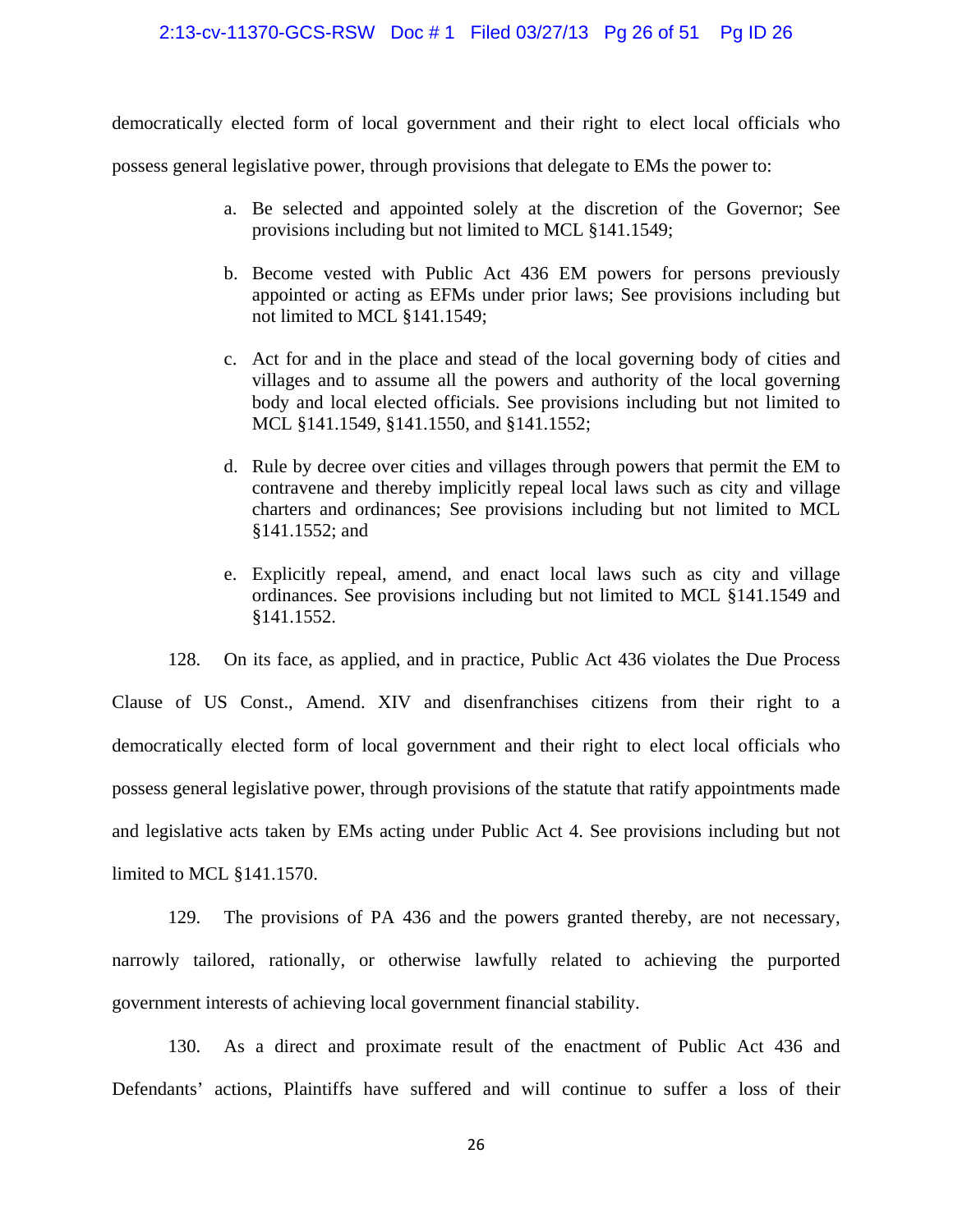constitutionally-protected rights.

# **COUNT III – 42 U.S.C. §1983 -- Constitutional Violation US Const, Art 4, §4 – Republican Form of Government**

131. Plaintiff incorporates by reference paragraphs 1 through 130 above as though fully stated herein.

132. Plaintiffs bring this claim pursuant to 42 U.S.C. §1983.

133. Acting under color of law and pursuant to the customs, policies and practices of the State of Michigan, Defendants, acting in their respective official capacities, Defendants have engaged in conduct and adopted laws and policies that violate Plaintiffs' rights under Art. 4, §4 of the U.S. Constitution.

134. Article 4, section 4 of the U.S. Constitution states that the "United States shall guarantee to every state in this union a republican form of government."

135. Since our nation's founding, federal, state, and local governments throughout the country have been republican forms of government – governments of representatives chosen by the people governed.

136. In the United States and in Michigan, local governments are traditionally democratically elected and republican in form.

137. Public Act 436 unconstitutionally strips local voters of their right to a republican form of government by transferring governance, including but not limited to legislative powers, from local elected officials to one unelected emergency manager.

138. On its face, as applied, and in practice, Public Act 436 violates the US Const., Art. 4, §4 through provisions of the statute that permit EMs to:

> a. Be selected and appointed solely at the discretion of the Governor; See provisions including but not limited to MCL §141.1549;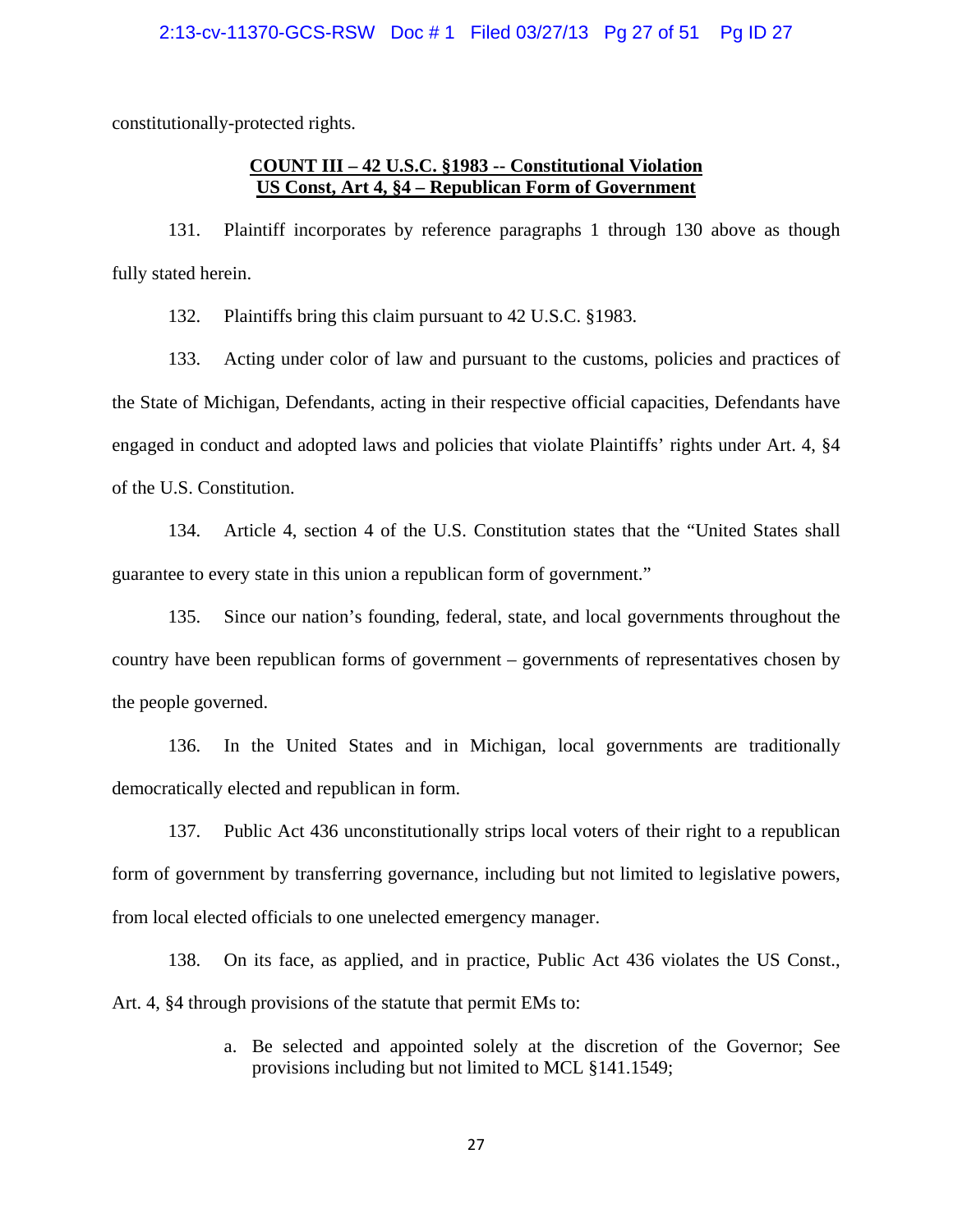- b. Become vested with Public Act 436 EM powers for persons previously appointed or acting as EFMs under prior laws; See provisions including but not limited to MCL §141.1549;
- c. Act for and in the place and stead of the local governing body of cities and villages and to assume all the powers and authority of the local governing body and local elected officials. See provisions including but not limited to MCL §141.1549, §141.1550, and §141.1552;
- d. Rule by decree over cities and villages through powers that permit the EM to contravene and thereby implicitly repeal local laws such as city and village charters and ordinances; See provisions including but not limited to MCL §141.1552; and
- e. Explicitly repeal, amend, and enact local laws such as city and village ordinances. See provisions including but not limited to MCL §141.1549 and §141.1552.

139. On its face, as applied, and in practice, Public Act 436 violates the US Const.,

Art. 4, §4 through provisions of the statute that ratify the legislative acts taken by EMs acting under Public Act 4. See provisions including but not limited to MCL §141.1570.

140. Defendants have caused injury to the Plaintiffs by exercising the authority granted under Public Act 436 by terminating and/or removing the governing authority and legislative powers of duly elected public officials in affected municipalities throughout the state of Michigan.

141. As a direct and proximate result of the enactment of Public Act 436 and Defendants' actions, Plaintiffs have suffered and will continue to suffer a loss of their constitutionally-protected rights.

### **COUNT IV – 42 U.S.C. §1983 -- Constitutional Violation US Const, Amend. XIV, § 1 –Equal Protection a Fundamental Right – Voting Rights**

142. Plaintiffs incorporate by reference paragraphs 1 through 141 above as though fully stated herein.

143. Plaintiffs bring this claim pursuant to 42 U.S.C. §1983.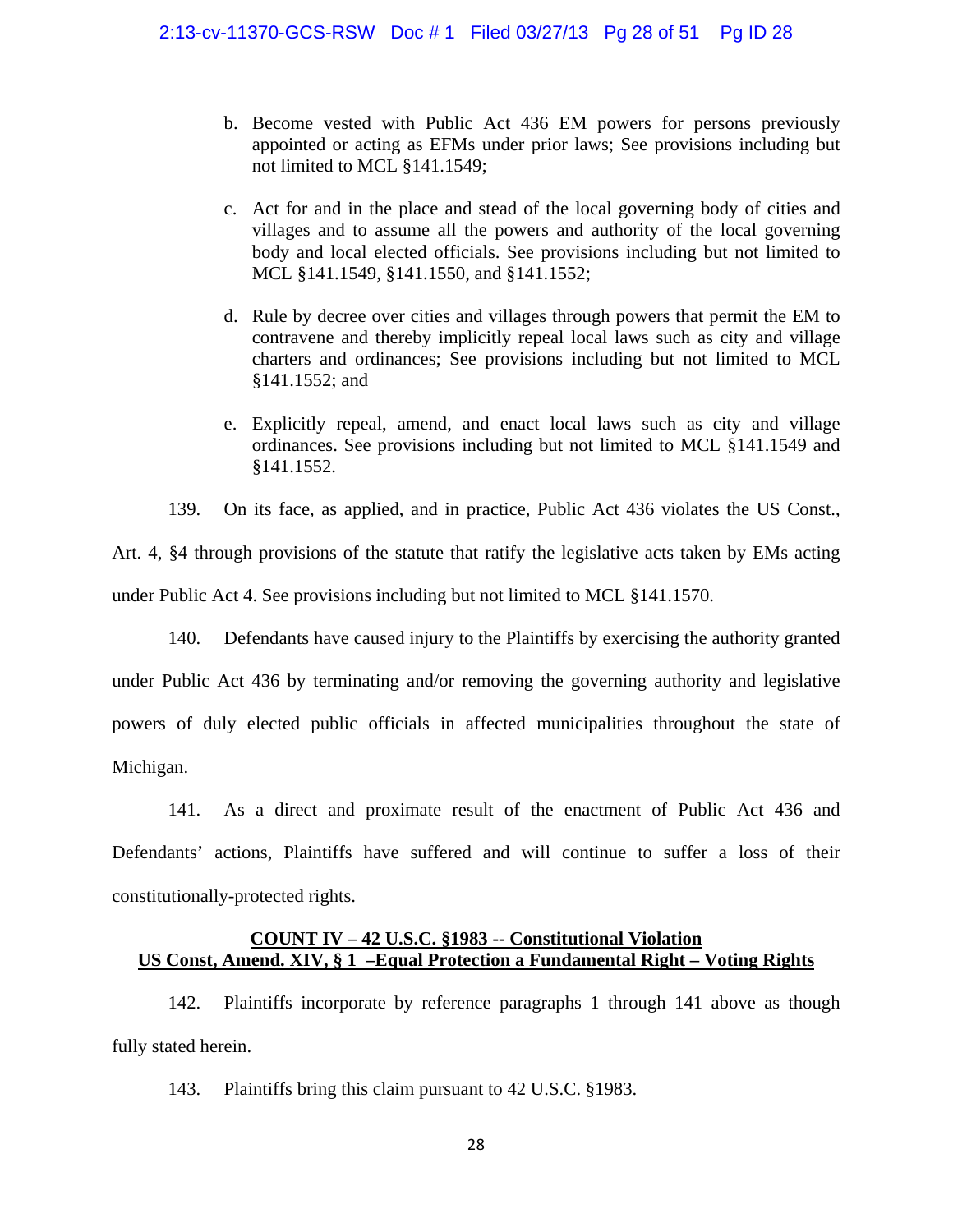#### 2:13-cv-11370-GCS-RSW Doc # 1 Filed 03/27/13 Pg 29 of 51 Pg ID 29

144. Acting under color of law and pursuant to the customs, policies and practices of the State of Michigan, Defendants, acting in their respective individual and/or official capacities, have engaged in conduct and adopted laws and policies that violated Plaintiffs' rights under Amend. XIV, §1 of the U.S. Constitution

145. Amendment XIV, § 1 states in pertinent part, "No state shall make or enforce any law which shall … deny to any person within its jurisdiction the equal protection of the laws."

146. The Equal Protection Clause protects laws and the application of laws that invidiously discriminate between similarly situated individuals or between groups of persons in the exercise of fundamental rights.

147. The right to vote in local elections is a fundamental right afforded to all citizens in the state of Michigan by the United States Constitution, the Michigan Constitution, and the Michigan Home Rule Cities Act.

148. Public Act 436's EM provisions effectively revoke the right to vote by stripping governing authority from local elected officials and transferring such authority to one unelected EM with no accountability to local citizens.

149. Public Act 436 impermissibly dilutes citizen's right to vote in local elections where EMs have been appointed. In these municipalities and school districts, the local government – in the person of the EM - is appointed by state officials and the EM is vested with all governing authority over the municipality and school district. While the some EMs may nominally retain elected officials in office as advisory personnel, elected officials' governing authority is substantially removed, circumscribed, and conditional – to be exercised at the sole discretion of the EM.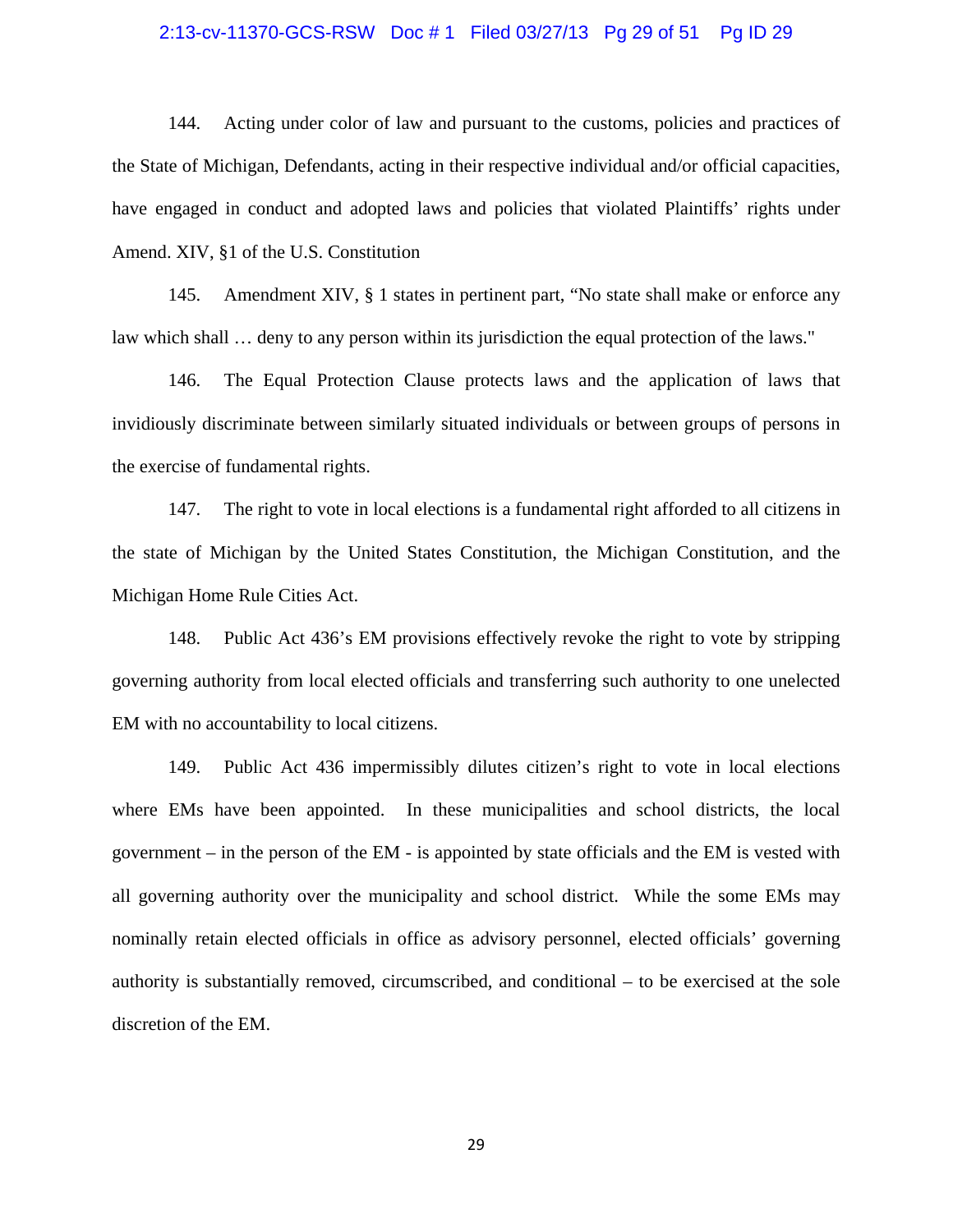#### 2:13-cv-11370-GCS-RSW Doc # 1 Filed 03/27/13 Pg 30 of 51 Pg ID 30

150. Public Act 436 impermissibly dilutes citizen's right to vote in local elections where EMs have been appointed. In these municipalities and school districts, the local government – in the person of the EM - is appointed by state officials who are elected by citizens across the entire state of Michigan. Through the statewide vote of state officials and their derivative appointments, the state has publicly argued that democratic election of local government is preserved in the affected municipalities and school districts. Thus, the entire state electorate participates in the selection of the local government in the affected municipalities and school districts, while in all other localities across the state, local residents alone directly vote for their local elected officials. The vote of citizens for their local government in affected localities is grossly diluted by the statewide participation of the electorate, while the votes of citizens in localities without an EM are preserved for local residents alone and thereby attains greater weight.

151. On its face, as applied, and in practice, Public Act 436 violates the Equal Protection Clause of US Const., Amend. XIV, § 1 through provisions of the statute that unduly revoke and/or impermissibly dilute the community's right to vote for local officials. Such provisions include those that provide for EMs to:

- a. Be selected and appointed solely at the discretion of the Governor; See provisions including but not limited to MCL §141.1549;
- b. Become vested with Public Act 436 EM powers for persons previously appointed or acting as EFMs under prior laws; See provisions including but not limited to MCL §141.1549;
- c. Act for and in the place and stead of the local governing body of cities and villages and to assume all the powers and authority of the local governing body and local elected officials. See provisions including but not limited to MCL §141.1549, §141.1550, and §141.1552;
- d. Rule by decree over cities and villages through powers that permit the EM to contravene and thereby implicitly repeal local laws such as city and village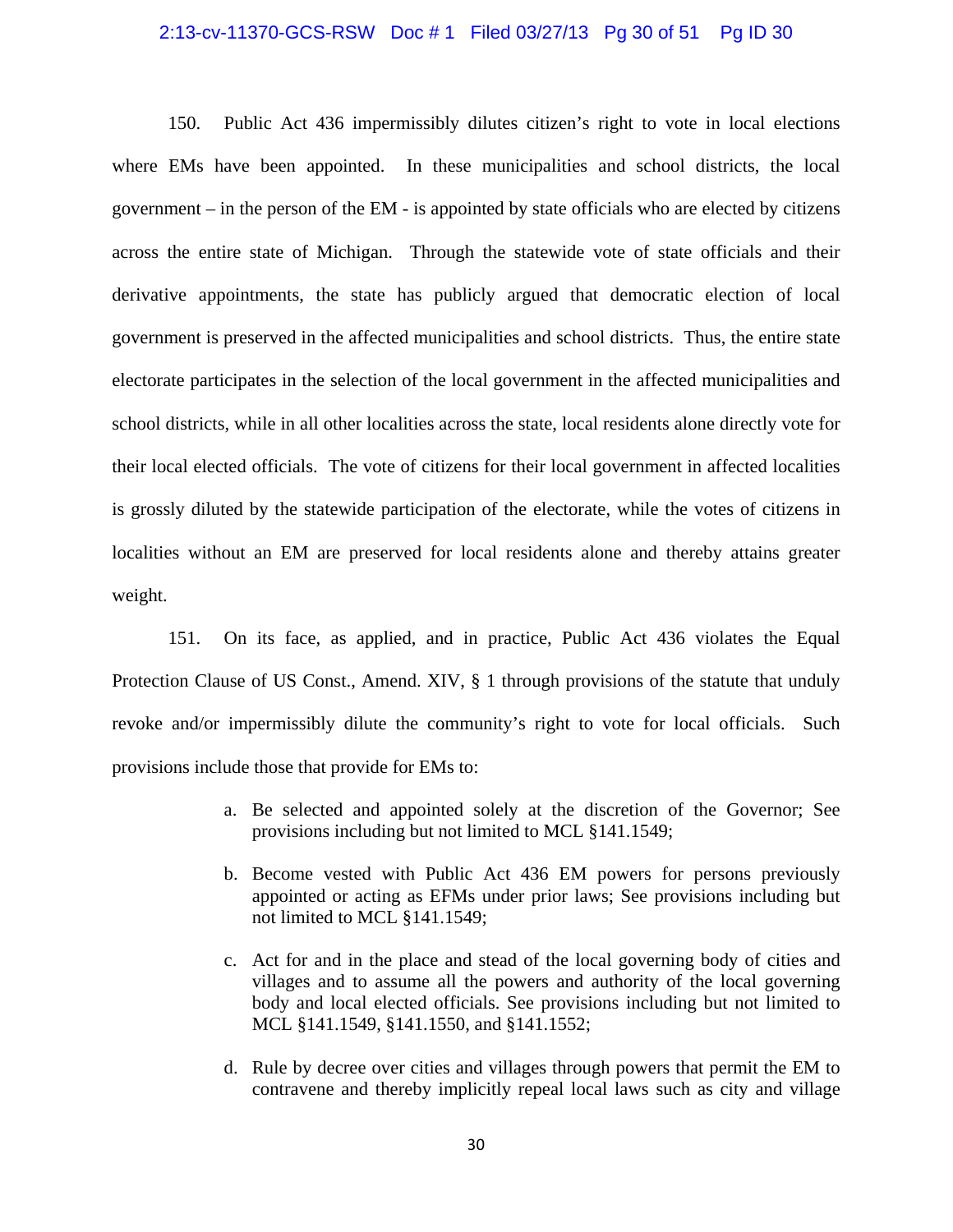#### 2:13-cv-11370-GCS-RSW Doc # 1 Filed 03/27/13 Pg 31 of 51 Pg ID 31

charters and ordinances; See provisions including but not limited to MCL §141.1552; and

e. Explicitly repeal, amend, and enact local laws such as city and village ordinances. See provisions including but not limited to MCL §141.1549 and §141.1552.

152. On its face, as applied, and in practice, Public Act 436 violates the Equal Protection Clause of US Const., Amend. XIV, § 1 through provisions of the statute that unduly revoke the community's right to vote for local officials, through provisions of the statute that ratify appointments made and legislative acts taken by EMs acting under Public Act 4. See provisions including but not limited to MCL §141.1570.

153. Under Public Act 436, Defendants have authority to deprive Plaintiffs of their rights to equal protection by divesting communities of their right to vote for local officials and by removing the authority of duly elected public officials in favor of an unelected EM in such communities.

154. Defendants have caused injury to the Plaintiffs by exercising the authority granted under Public Act 436 by terminating and/or removing the authority of duly elected public officials in various municipalities with disproportionately high poverty rates.

155. The provisions of PA 436 and the powers granted thereby, are not necessary, narrowly tailored, rationally, or otherwise lawfully related to achieving the asserted government interests of achieving local government financial stability.

156. As a direct and proximate result of the enactment of Public Act 436 and Defendants' actions, Plaintiffs have suffered and will continue to suffer a loss of their constitutionally-protected rights.

# **COUNT V – 42 U.S.C. §1983 -- Constitutional Violation US Const, Amend. XIV, § 1 –Equal Protection based on Race – Voting Rights**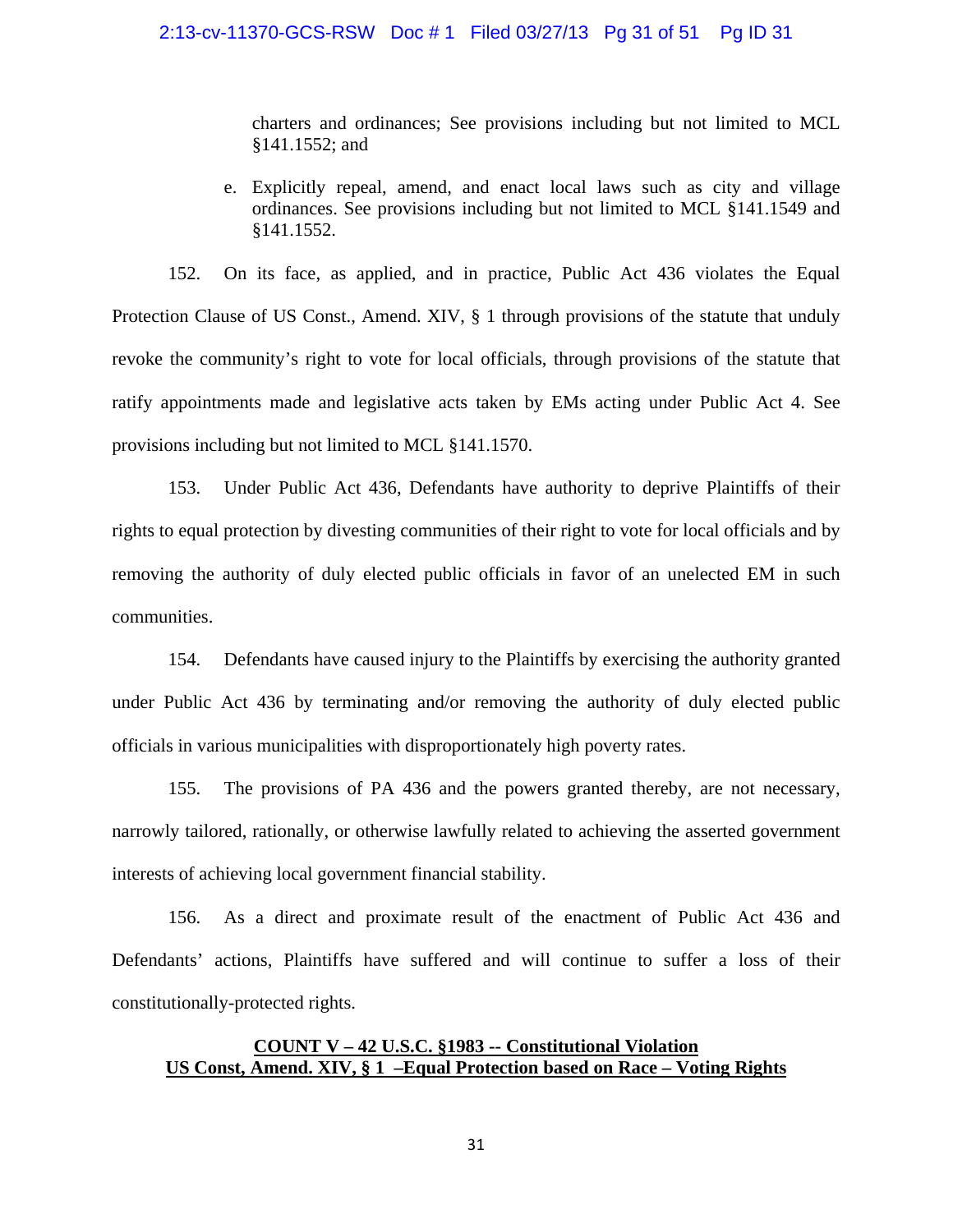#### 2:13-cv-11370-GCS-RSW Doc # 1 Filed 03/27/13 Pg 32 of 51 Pg ID 32

157. Plaintiffs incorporate by reference paragraphs 1 through 156 above as though fully stated herein.

158. Plaintiffs bring this claim pursuant to 42 U.S.C. §1983.

159. Acting under color of law and pursuant to the customs, policies and practices of the State of Michigan, Defendants, acting in their respective individual and/or official capacities, have engaged in conduct and adopted laws and policies that violate Plaintiffs' rights under Amend. XIV, §1 of the U.S. Constitution

160. Amendment XIV, § 1 states in pertinent part, "No state shall make or enforce any law which shall ... deny to any person within its jurisdiction the equal protection of the laws."

161. The Equal Protection Clause protects laws and the application of laws that invidiously discriminate between similarly situated individuals or between groups of persons in the exercise of fundamental rights.

162. The right to vote in local elections is a fundamental right afforded to all citizens in the state of Michigan by the United States Constitution, the Michigan Constitution, and the Michigan Home Rule Cities Act.

163. Public Act 436's EM provisions effectively revoke the right to vote by stripping governing authority from local elected officials and transferring such authority to one unelected EM with no accountability to local citizens.

164. Public Act 436 impermissibly dilutes citizen's right to vote in local elections where EMs have been appointed. In these municipalities and school districts, the local government – in the person of the EM - is appointed by state officials and the EM is vested with all governing authority over the municipality and school district. While the some EMs may nominally retain elected officials in office as advisory personnel, elected officials' governing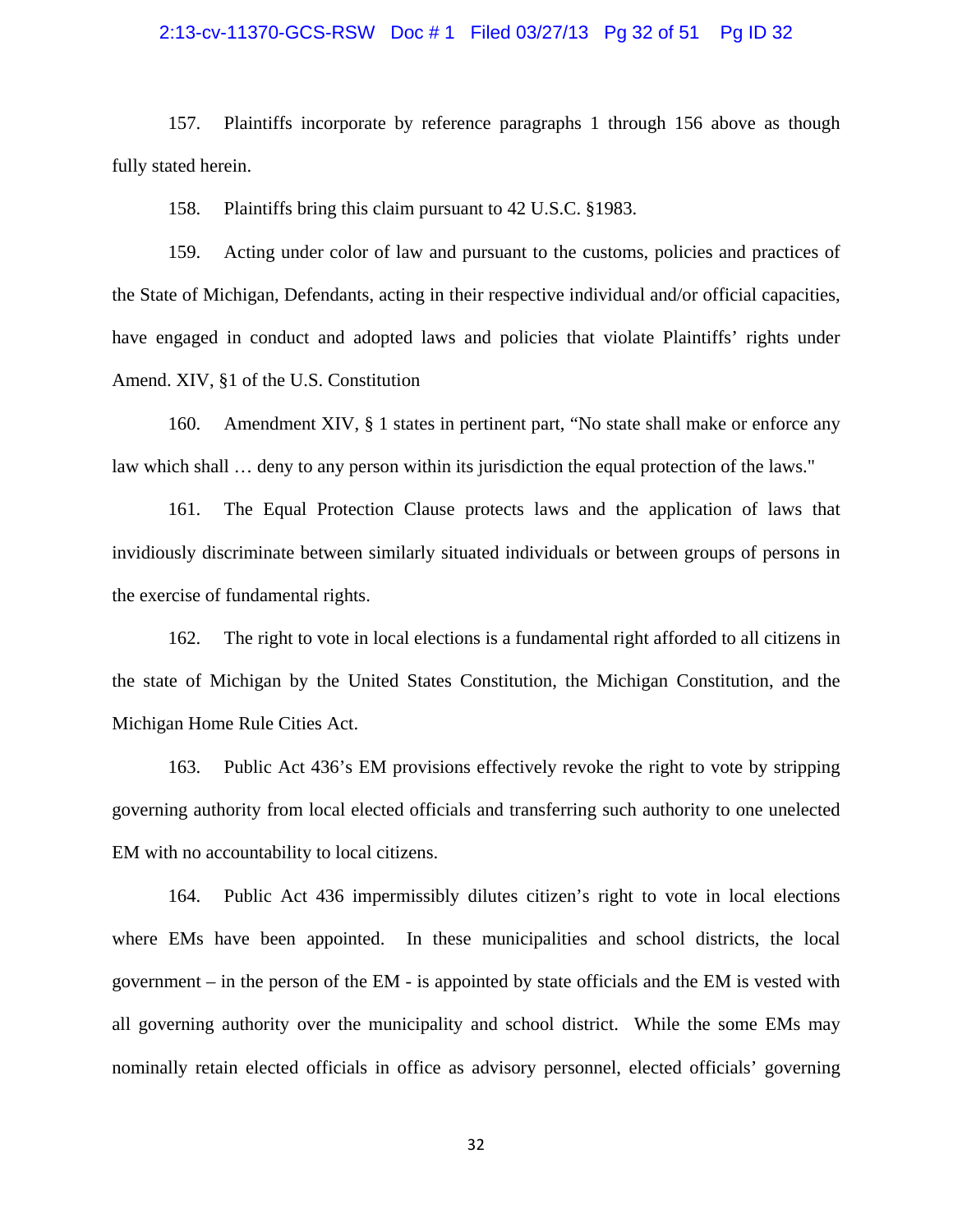#### 2:13-cv-11370-GCS-RSW Doc # 1 Filed 03/27/13 Pg 33 of 51 Pg ID 33

authority is substantially removed, circumscribed, and conditional – to be exercised at the sole discretion of the EM.

165. Public Act 436 impermissibly dilutes citizen's right to vote in local elections where EMs have been appointed. In these municipalities and school districts, the local government – in the person of the EM - is appointed by state officials who are elected by citizens across the entire state of Michigan. Through the statewide vote of state officials and their derivative appointments, the state has publicly argued that democratic election of local government is preserved in the affected municipalities and school districts. Thus, the entire state electorate participates in the selection of the local government in the affected municipalities and school districts, while in all other localities across the state, local residents alone directly vote for their local elected officials. The vote of citizens for their local government in affected localities is grossly diluted by the statewide participation of the electorate, while the votes of citizens in localities without an EM are preserved for local residents alone and thereby attains greater weight.

166. Under Public Act 436, all stated criteria for appointing an EM are based on a community's wealth and by extension, the wealth of the persons who reside within a community.

167. On its face, as applied, and in practice, Public Act 436 violates the Equal Protection Clause of US Const., Amend. XIV, § 1 through provisions of the statute that discriminate in the appointment of an EM and revocation of the community's right to vote for local officials based on the racial composition of that community. Such provisions include those that provide for EMs to:

> a. Be selected and appointed solely at the discretion of the Governor; See provisions including but not limited to MCL §141.1549;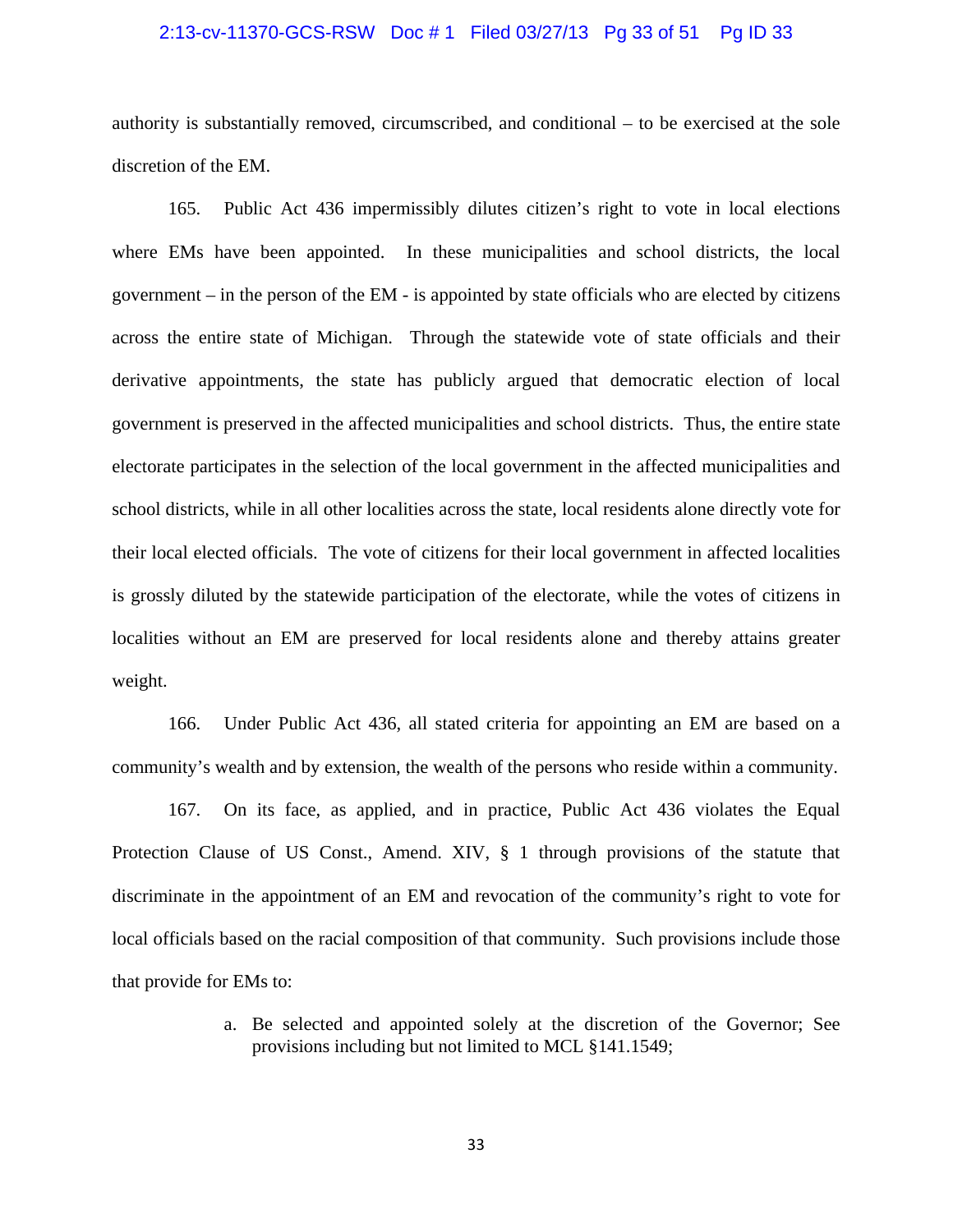- b. Become vested with Public Act 436 EM powers for persons previously appointed or acting as EFMs under prior laws; See provisions including but not limited to MCL §141.1549;
- c. Act for and in the place and stead of the local governing body of cities and villages and to assume all the powers and authority of the local governing body and local elected officials. See provisions including but not limited to MCL §141.1549, §141.1550, and §141.1552;
- d. Rule by decree over cities and villages through powers that permit the EM to contravene and thereby implicitly repeal local laws such as city and village charters and ordinances; See provisions including but not limited to MCL §141.1552; and
- e. Explicitly repeal, amend, and enact local laws such as city and village ordinances. See provisions including but not limited to MCL §141.1549 and §141.1552.

168. On its face, as applied, and in practice, Public Act 436 violates the Equal Protection Clause of US Const., Amend. XIV, § 1 through provisions of the statute that discriminate in the appointment of an EM and revocation of the community's right to vote for local officials based on the racial composition of that community and that ratify appointments made and legislative acts taken by EMs acting under Public Act 4. See provisions including but not limited to MCL §141.1570.

169. Defendants have caused injury to the Plaintiffs by exercising the authority granted under Public Act 436 by terminating and/or removing the authority of duly elected public officials in various municipalities comprising more than 53% of the state's population of citizens who are of African American descent.

170. The provisions of PA 436 and the powers granted thereby, are not necessary, narrowly tailored, rationally, or otherwise lawfully related to achieving the asserted government interests of achieving local government financial stability.

171. As a direct and proximate result of the enactment of Public Act 436 and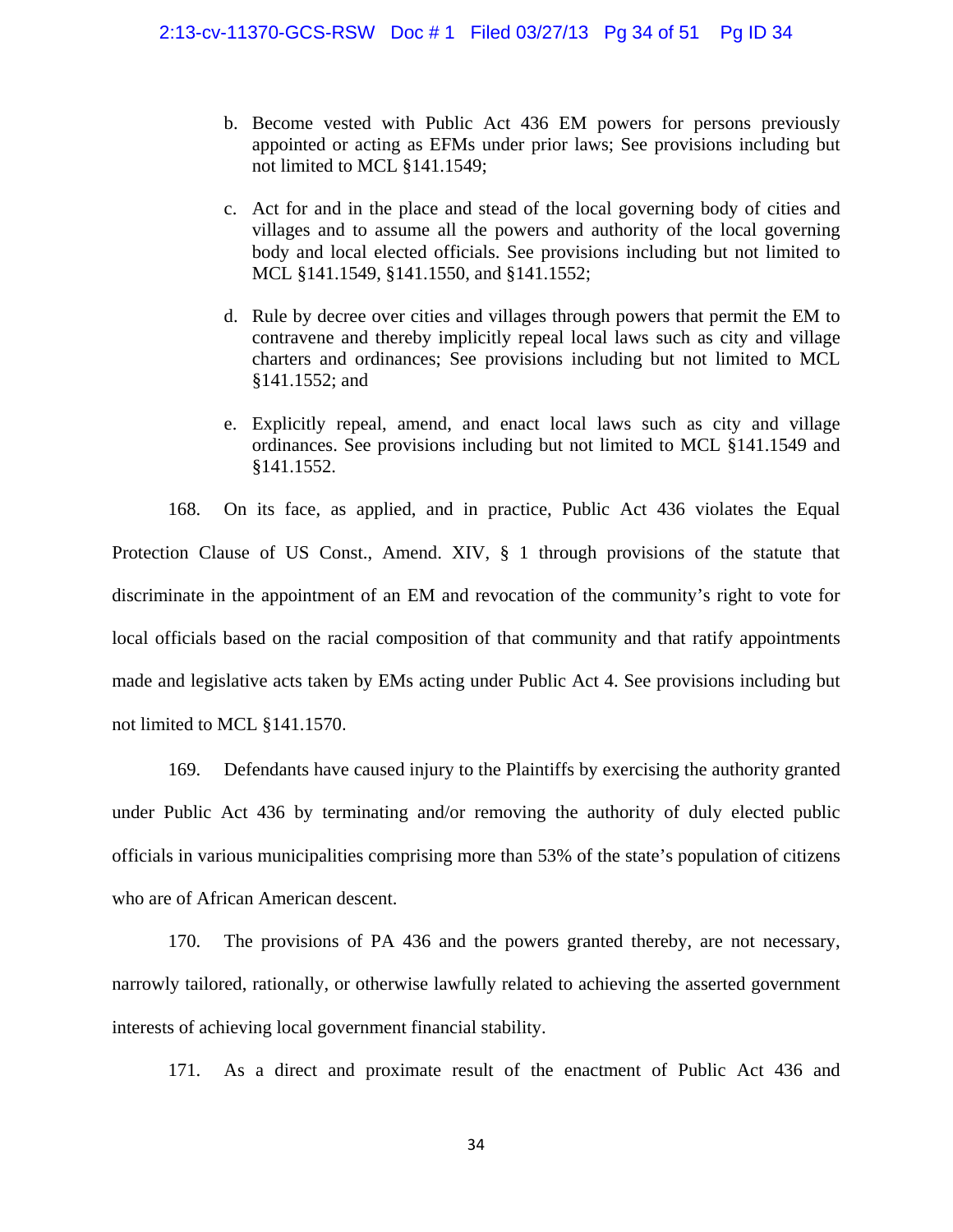#### 2:13-cv-11370-GCS-RSW Doc # 1 Filed 03/27/13 Pg 35 of 51 Pg ID 35

Defendants' actions, Plaintiffs have suffered and will continue to suffer a loss of their constitutionally protected rights.

# **COUNT VI – 42 U.S.C. §1983 -- Constitutional Violation US Const, Amend. XIV, § 1 –Equal Protection based on Wealth – Voting Rights**

172. Plaintiffs incorporate by reference paragraphs 1 through 171 above as though fully stated herein.

173. Plaintiffs bring this claim pursuant to 42 U.S.C. §1983.

174. Acting under color of law and pursuant to the customs, policies and practices of the State of Michigan, Defendants, acting in their respective individual and/or official capacities, have engaged in conduct and adopted laws and policies that violate Plaintiffs' rights under Amend. XIV, §1 of the U.S. Constitution

175. Amendment XIV, § 1 states in pertinent part, "No state shall make or enforce any law which shall … deny to any person within its jurisdiction the equal protection of the laws."

176. The Equal Protection Clause protects laws and the application of laws that invidiously discriminate between similarly situated individuals or between groups of persons in the exercise of fundamental rights.

177. The right to vote in local elections is a fundamental right afforded to all citizens in the state of Michigan by the United States Constitution, the Michigan Constitution, and the Michigan Home Rule Cities Act.

178. Public Act 436's EM provisions effectively revoke the right to vote by stripping governing authority from local elected officials and transferring such authority to one unelected EM with no accountability to local citizens.

179. Public Act 436 impermissibly dilutes citizen's right to vote in local elections where EMs have been appointed. In these municipalities and school districts, the local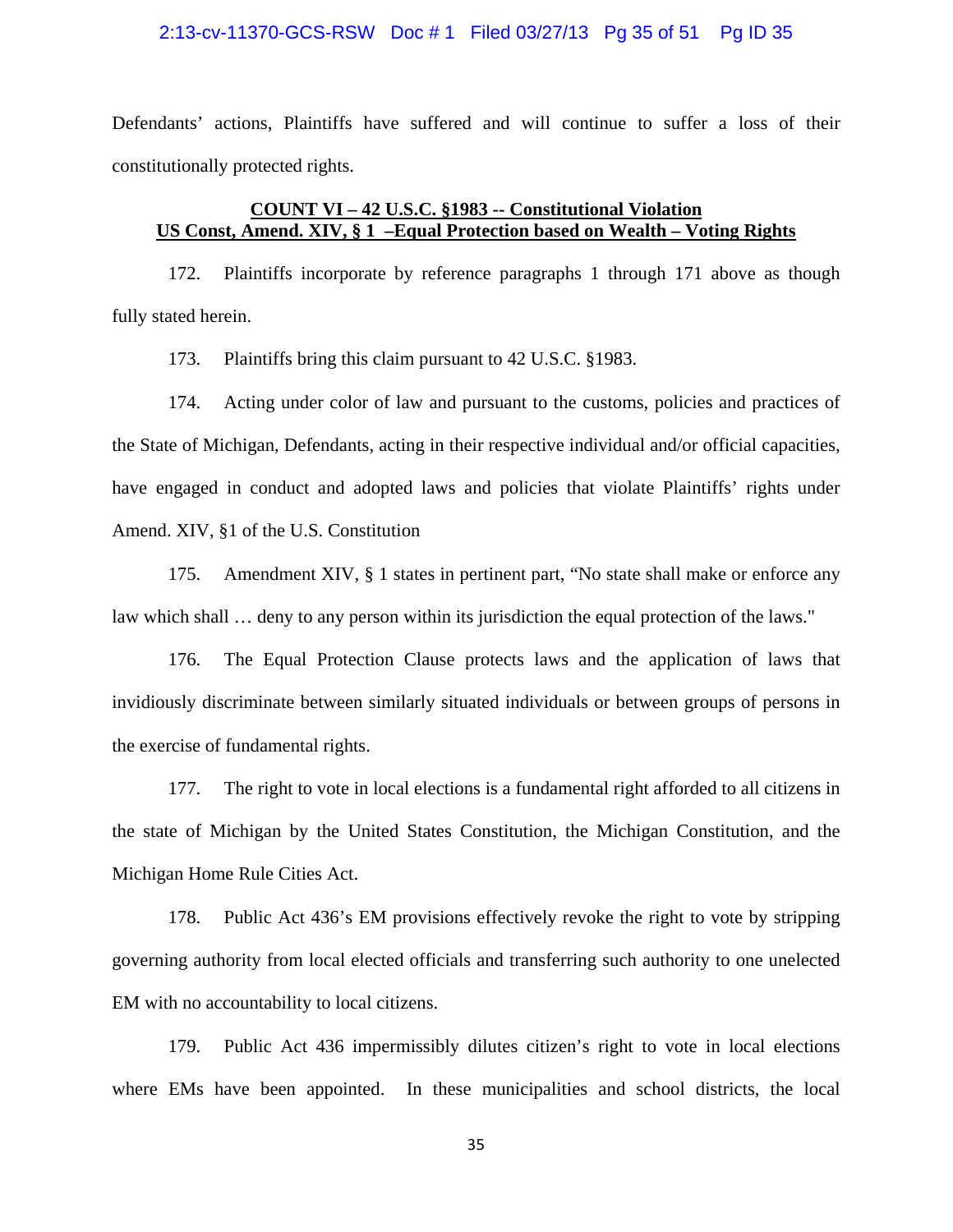#### 2:13-cv-11370-GCS-RSW Doc # 1 Filed 03/27/13 Pg 36 of 51 Pg ID 36

government – in the person of the EM - is appointed by state officials and the EM is vested with all governing authority over the municipality and school district. While the some EMs may nominally retain elected officials in office as advisory personnel, elected officials' governing authority is substantially removed, circumscribed, and conditional – to be exercised at the sole discretion of the EM.

180. Public Act 436 impermissibly dilutes citizen's right to vote in local elections where EMs have been appointed. In these municipalities and school districts, the local government – in the person of the EM - is appointed by state officials who are elected by citizens across the entire state of Michigan. Through the statewide vote of state officials and their derivative appointments, the state has publicly argued that democratic election of local government is preserved in the affected municipalities and school districts. Thus, the entire state electorate participates in the selection of the local government in the affected municipalities and school districts, while in all other localities across the state, local residents alone directly vote for their local elected officials. The vote of citizens for their local government in affected localities is grossly diluted by the statewide participation of the electorate, while the votes of citizens in localities without an EM are preserved for local residents alone and thereby attains greater weight.

181. Under Public Act 436, all stated criteria for appointing an EM are based on a community's wealth and by extension, the wealth of the persons who reside within a community.

182. On its face, as applied, and in practice, Public Act 436 violates the Equal Protection Clause of US Const., Amend. XIV, § 1 through provisions of the statute that condition the revocation of the community's right to vote for local officials based on the wealth of that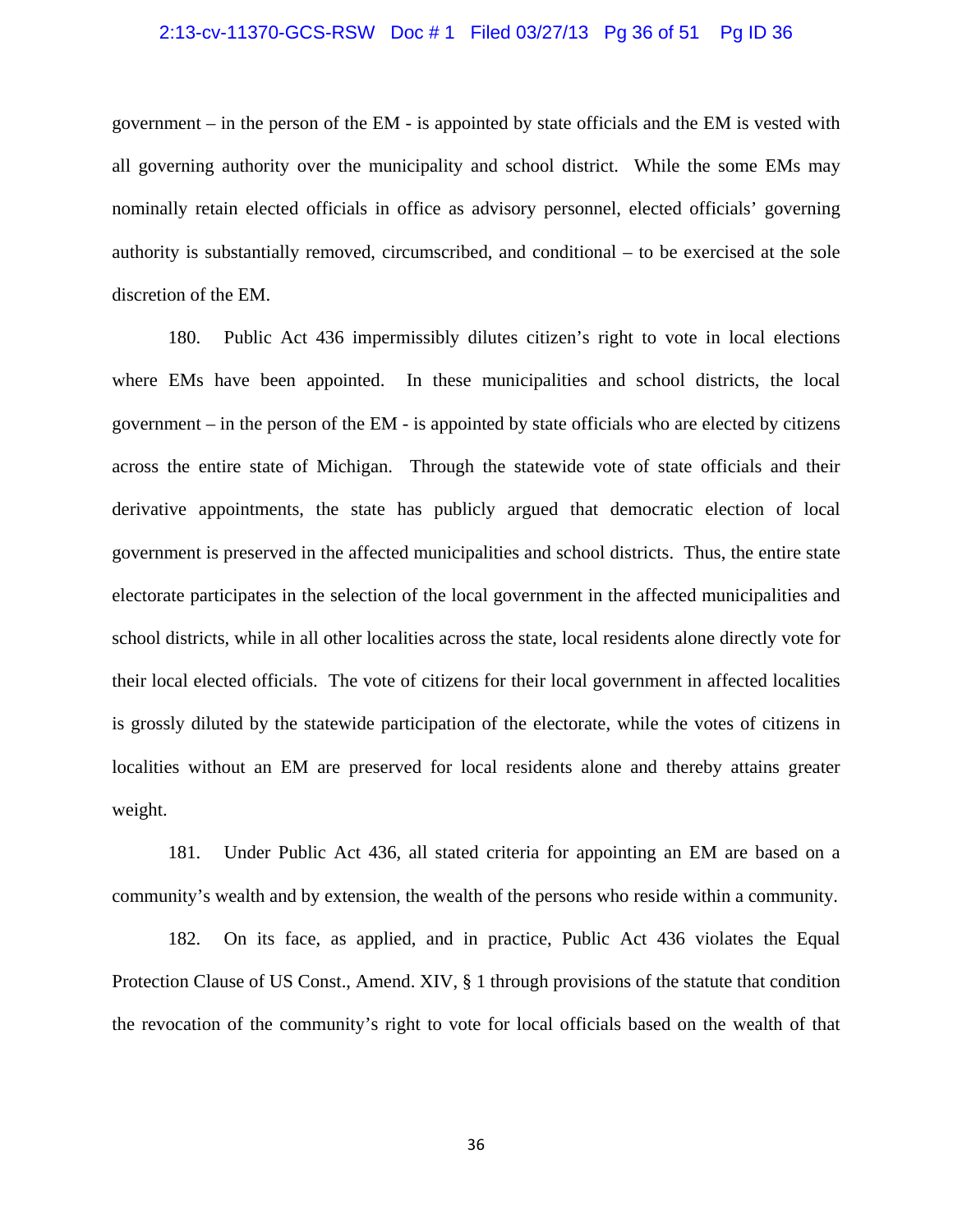# 2:13-cv-11370-GCS-RSW Doc # 1 Filed 03/27/13 Pg 37 of 51 Pg ID 37

community and the individuals who reside there. Such provisions include those that provide for

EMs to:

- a. Be selected and appointed solely at the discretion of the Governor; See provisions including but not limited to MCL §141.1549;
- b. Become vested with Public Act 436 EM powers for persons previously appointed or acting as EFMs under prior laws; See provisions including but not limited to MCL §141.1549;
- c. Act for and in the place and stead of the local governing body of cities and villages and to assume all the powers and authority of the local governing body and local elected officials. See provisions including but not limited to MCL §141.1549, §141.1550, and §141.1552;
- d. Rule by decree over cities and villages through powers that permit the EM to contravene and thereby implicitly repeal local laws such as city and village charters and ordinances; See provisions including but not limited to MCL §141.1552; and
- e. Explicitly repeal, amend, and enact local laws such as city and village ordinances. See provisions including but not limited to MCL §141.1549 and §141.1552.

183. On its face, as applied, and in practice, Public Act 436 violates the Equal Protection Clause of US Const., Amend. XIV, § 1 through provisions of the statute that unduly revoke citizen's right to vote for local officials based on the wealth of their community and themselves, through provisions of the statute that ratify appointments made and legislative acts taken by EMs acting under Public Act 4. See provisions including but not limited to MCL §141.1570.

184. Defendants have caused injury to the Plaintiffs by exercising the authority granted under Public Act 436 by terminating and/or removing the authority of duly elected public officials in various municipalities with disproportionately high poverty rates.

185. The provisions of PA 436 and the powers granted thereby, are not necessary, narrowly tailored, rationally, or otherwise lawfully related to achieving the asserted government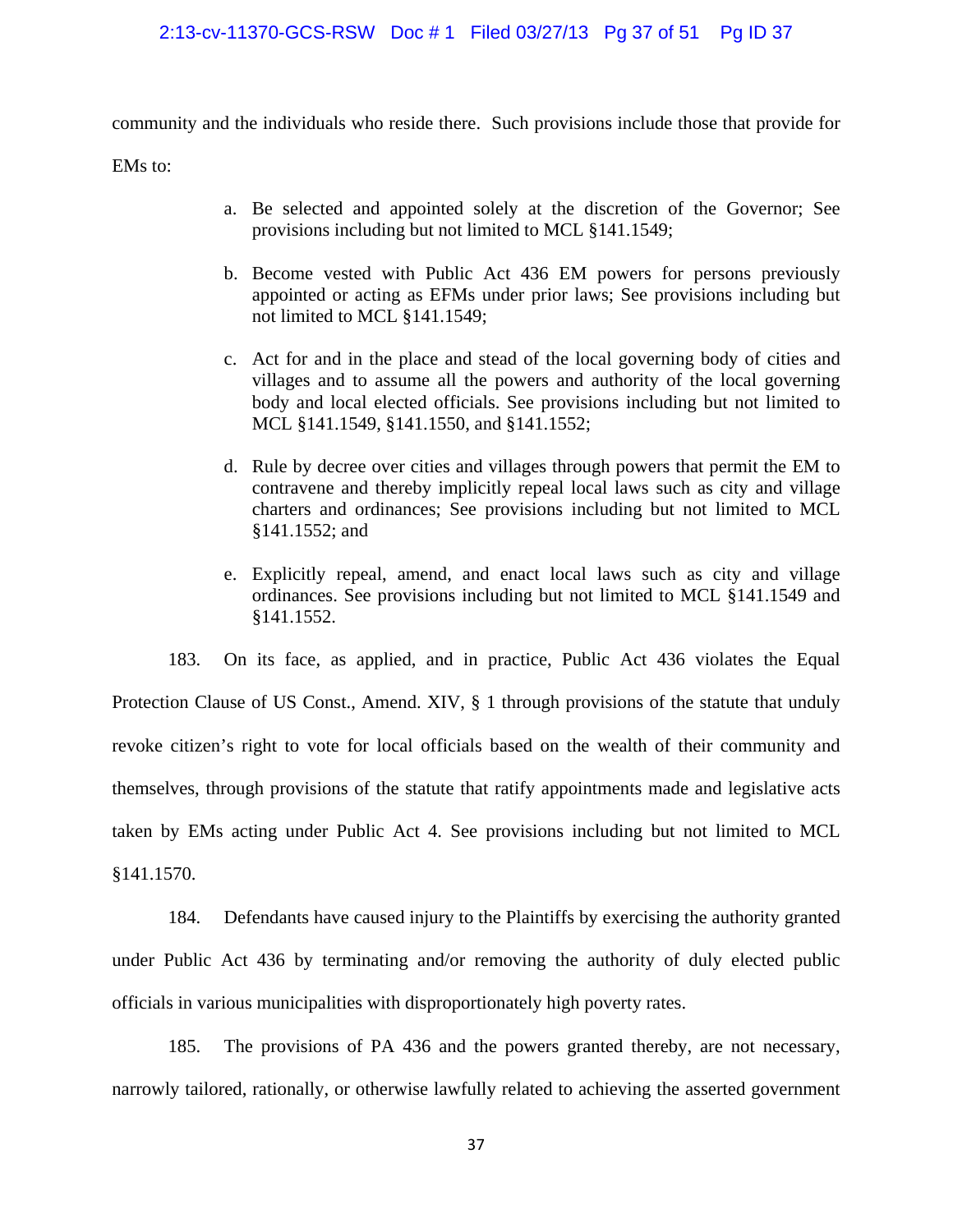interests of achieving local government financial stability.

186. As a direct and proximate result of the enactment of Public Act 436 and Defendants' actions, Plaintiffs have suffered and will continue to suffer a loss of their constitutionally-protected rights.

# **COUNT VII– Voting Rights Act of 1965, 42 U.S.C. § 1973** *et. seq.*

187. Plaintiffs incorporate by reference paragraphs 1 through 186 above as though fully stated herein.

188. Section 2 of the Voting Rights Act of 1965, as amended, reads:

 (a) No voting qualification or prerequisite to voting or standard, practice, or procedure shall be imposed or applied by any State or political subdivision in a manner which results in a denial or abridgement of the right of any citizen of the United States to vote on account of race or color, or in contravention of the guarantees set forth in section  $4(f)(2)$ , as provided in subsection (b).

(b) A violation of subsection (a) is established if, based on the totality of circumstances, it is shown that the political processes leading to nomination or election in the State or political subdivision are not equally open to participation by members of a class of citizens protected by subsection (a) in that its members have less opportunity than other members of the electorate to participate in the political process and to elect representatives of their choice.

189. Section 2 of the Voting Rights Act, 42 U.S.C. § 1973 prohibits the abridgement or

dilution of Black/African-American citizens' right to vote in state and local elections.

190. Michigan's population is estimated at 9,876,187 persons. The Black/African-

American's comprise approximately 14.2% of the state's population (1,400,362 persons).

191. As a result of the passage of PA 436, once the law comes into effect more than

fifty percent of the state's Black/African-American population will have had their voting rights

in local elections effectively revoked.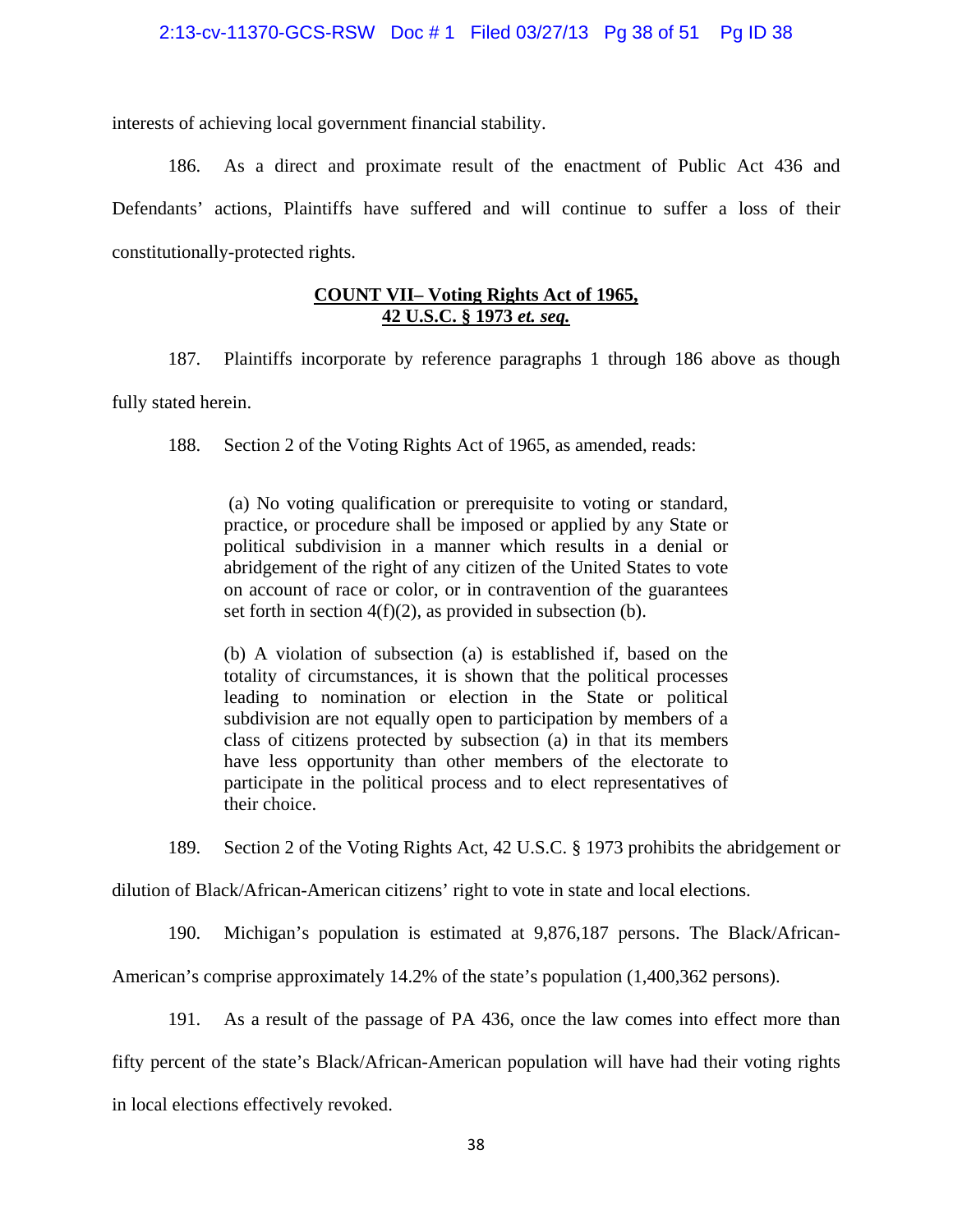#### 2:13-cv-11370-GCS-RSW Doc # 1 Filed 03/27/13 Pg 39 of 51 Pg ID 39

192. Public Act 436 impermissibly dilutes citizen's right to vote in local elections where EMs have been appointed. In these municipalities and school districts, the local government – in the person of the EM - is appointed by state officials and the EM is vested with all governing authority over the municipality and school district. While the some EMs may nominally retain elected officials in office as advisory personnel, elected officials' governing authority is substantially removed, circumscribed, and conditional – to be exercised at the sole discretion of the EM.

193. Public Act 436 impermissibly dilutes citizen's right to vote in local elections where EMs have been appointed. In these municipalities and school districts, the local government – in the person of the EM - is appointed by state officials who are elected by citizens across the entire state of Michigan. Through the statewide vote of state officials and their derivative appointments, the state has publicly argued that democratic election of local government is preserved in the affected municipalities and school districts. Thus, the entire state electorate participates in the selection of the local government in the affected municipalities and school districts, while in all other localities across the state, local residents alone directly vote for their local elected officials. The vote of citizens for their local government in affected localities is grossly diluted by the statewide participation of the electorate, while the votes of citizens in localities without an EM are preserved for local residents alone and thereby attains greater weight.

194. On its face, as applied, and in practice, Public Act 436 violates the Voting Rights Act through provisions that provide for the appointment of EMs and entering of consent agreements that abridge and dilute the voting rights of citizens within these localities. Such provisions include those that provide for EMs to: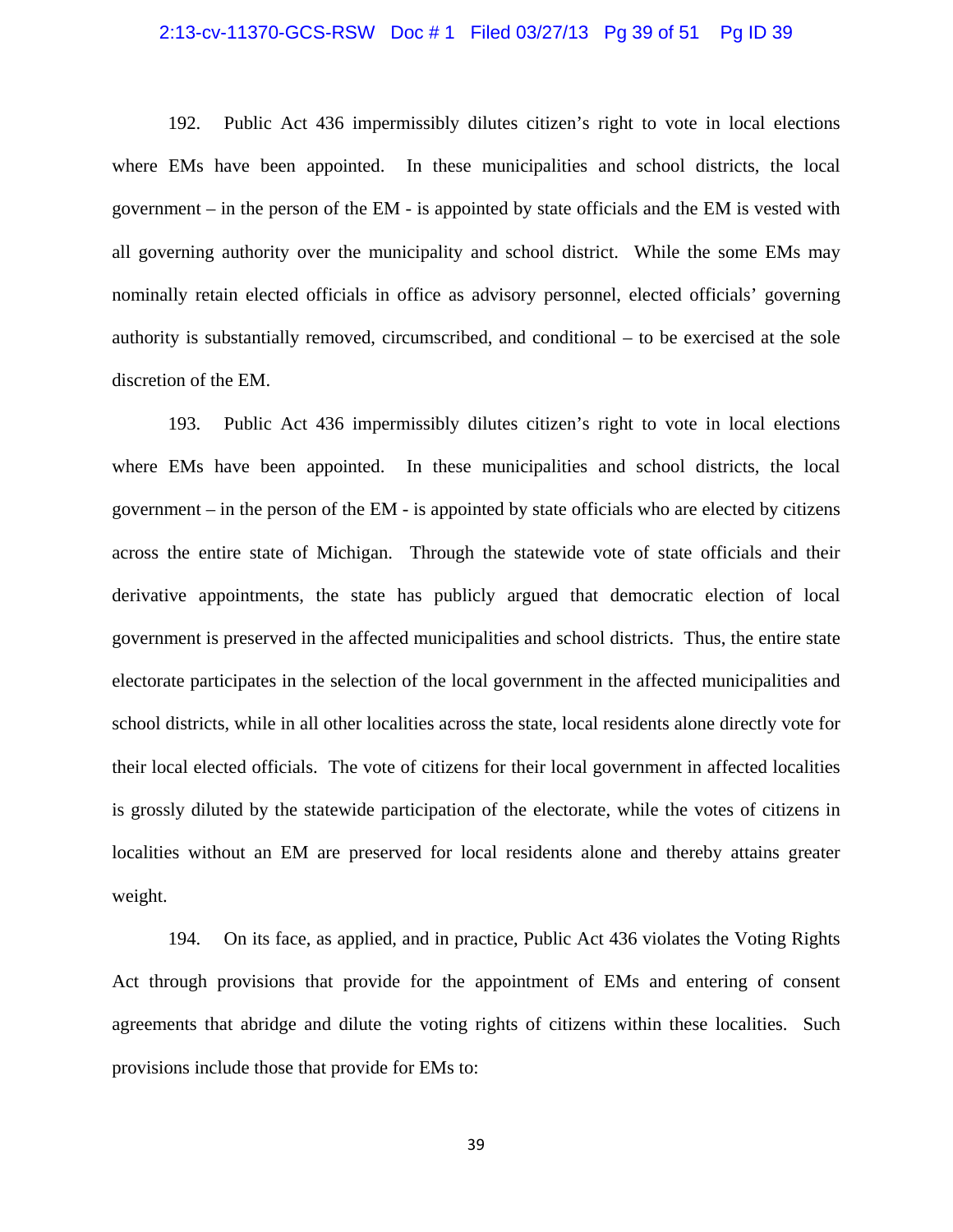- a. Be selected and appointed solely at the discretion of the Governor; See provisions including but not limited to MCL §141.1549;
- b. Become vested with Public Act 436 EM powers for persons previously appointed or acting as EFMs under prior laws; See provisions including but not limited to MCL §141.1549;
- c. Act for and in the place and stead of the local governing body of cities and villages and to assume all the powers and authority of the local governing body and local elected officials. See provisions including but not limited to MCL §141.1549, §141.1550, and §141.1552;
- d. Rule by decree over cities and villages through powers that permit the EM to contravene and thereby implicitly repeal local laws such as city and village charters and ordinances; See provisions including but not limited to MCL §141.1552; and
- e. Explicitly repeal, amend, and enact local laws such as city and village ordinances. See provisions including but not limited to MCL §141.1549 and §141.1552.

195. On its face, as applied, and in practice, Public Act 436 violates the Voting Rights Act through provisions of the statute that discriminate in the appointment of an EM and revocation of the community's right to vote for local officials based on the racial composition of that community and that ratify appointments made and legislative acts taken by EMs acting under Public Act 4. See provisions including but not limited to MCL §141.1570.

196. Under the totality of the circumstances, the application of Public Act 436 and enforcement has resulted in Black/African American citizens having dramatically less opportunity for self-governance than other members of Michigan's electorate.

197. As a direct and proximate result of the enactment of Public Act 436 and Defendants' actions, Plaintiffs have suffered and will continue to suffer a loss of their constitutionally-protected rights.

# **COUNT VIII – 42 U.S.C. §1983 -- Constitutional Violation US Const, Amend. I –Freedom of Speech & Right to Petition Government**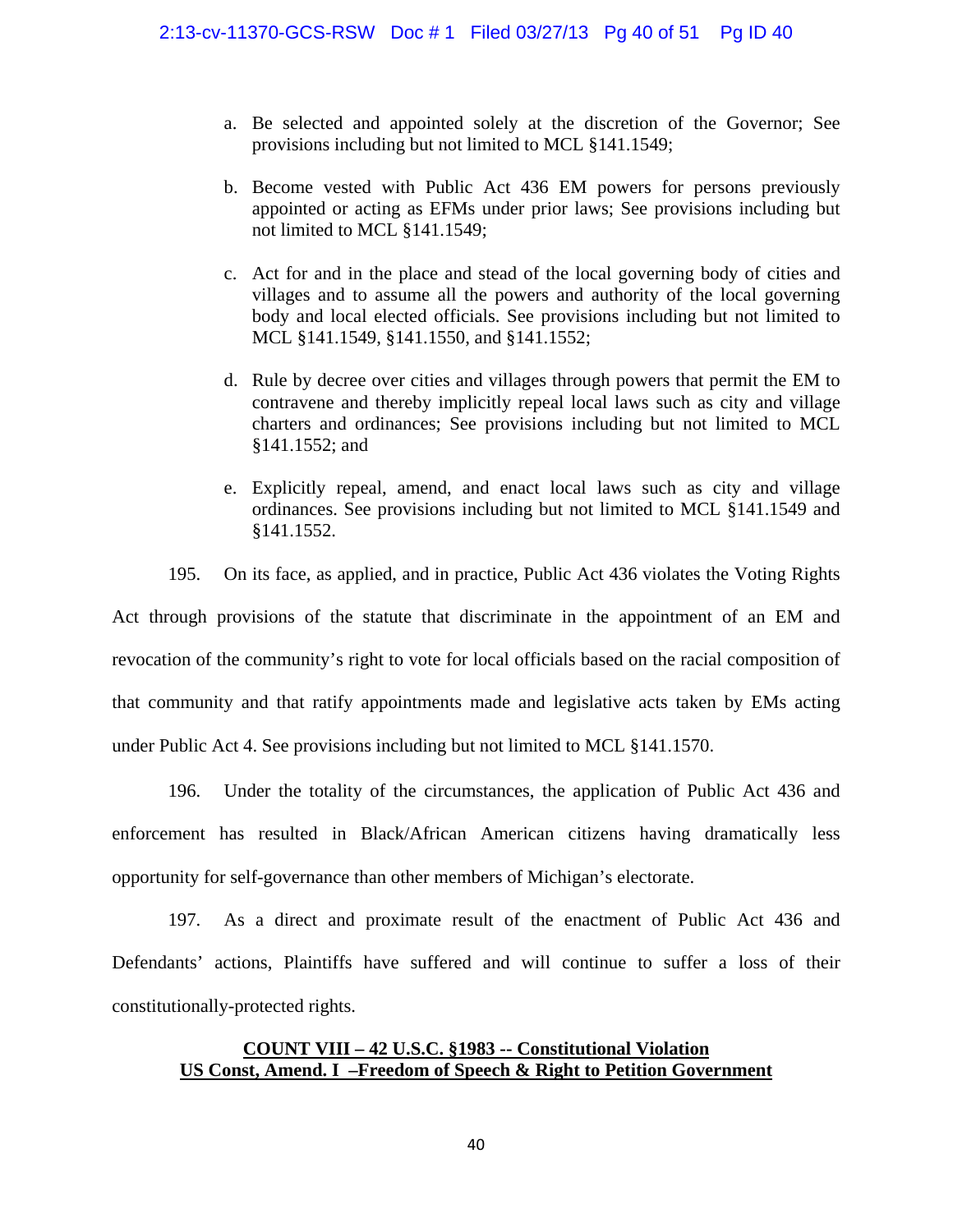#### 2:13-cv-11370-GCS-RSW Doc # 1 Filed 03/27/13 Pg 41 of 51 Pg ID 41

198. Plaintiffs incorporate by reference paragraphs 1 through 197 above as though fully stated herein.

199. Plaintiffs bring this claim pursuant to 42 U.S.C. §1983.

200. Acting under color of law and pursuant to the customs, policies and practices of the State of Michigan, Defendants, acting in their respective individual and/or official capacities, have engaged in conduct and adopted laws and policies that violate Plaintiffs' rights under Amend. I of the U.S. Constitution.

201. Amendment I of the US Constitution states in pertinent part, "Congress shall make no law … abridging the freedom of speech … and to petition the Government for a redress of grievances."

202. Plaintiffs, as citizens of the State of Michigan, have engaged in constitutionallyprotected speech on matters of public concern by voting and electing local government officials to serve as their elected representatives.

203. Plaintiffs, as citizens of the State of Michigan, have engaged in a Constitutionally protected right to petition their local governments on matters of public concern by interacting with duly elected local officials, expressing their concerns, and having them serve as their elected representatives.

204. The elected officials chosen by the Plaintiffs to serve as their representatives have been inclusive of, but not limited to, mayors, city councils, and local school board members of various municipalities.

205. Plaintiffs, as citizens of the State of Michigan, have engaged in their Constitutionally protected right to free speech and to petition their government, by repealing Public Act 4.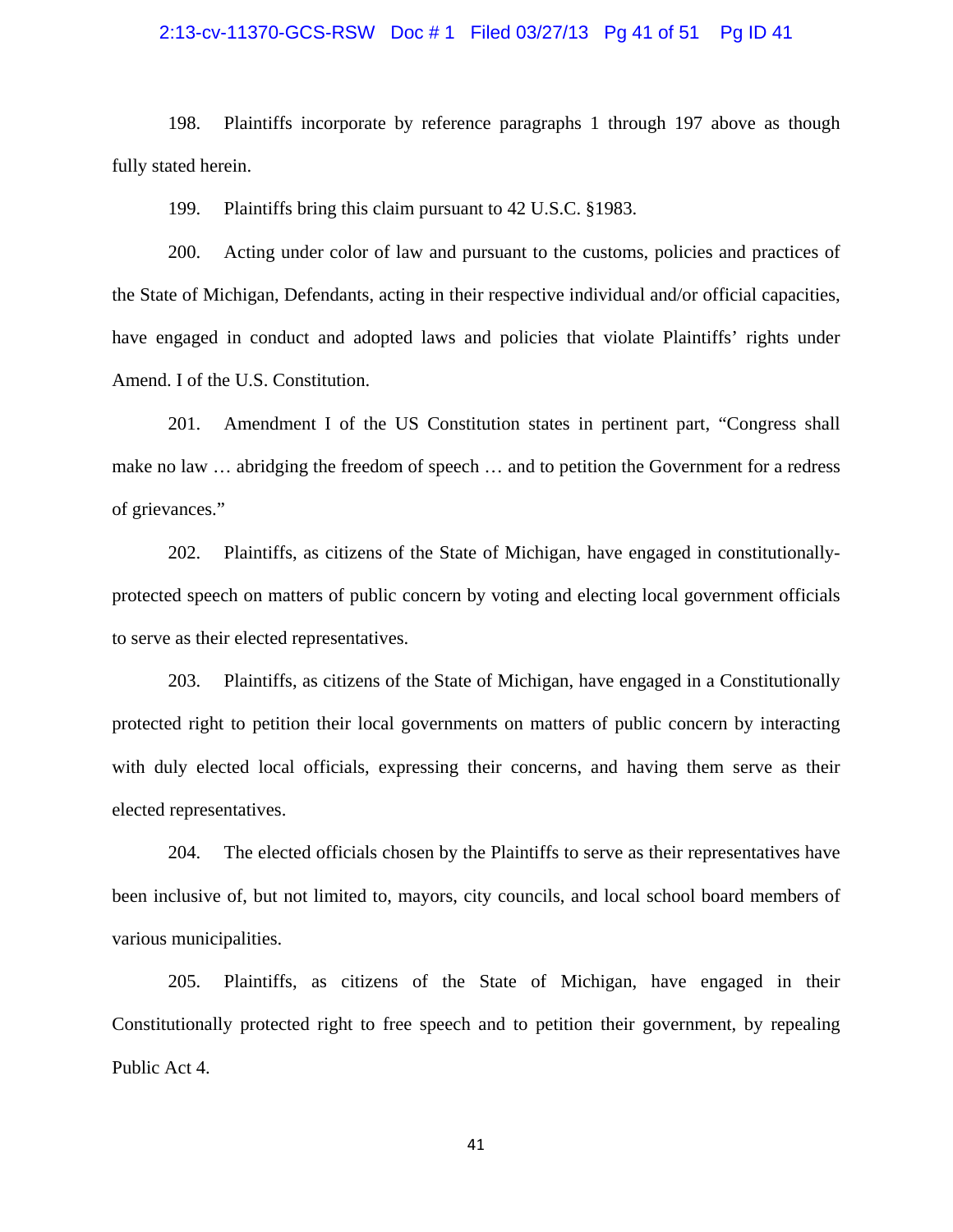# 2:13-cv-11370-GCS-RSW Doc # 1 Filed 03/27/13 Pg 42 of 51 Pg ID 42

206. On its face, as applied, and in practice, Public Act 436 is the mirror image of

Public Act 4 and its enactment contrary to the expressed will of the people through the referendum process violates the US Const., Amend. I.

207. On its face, as applied, and in practice, Public Act 436 violates the US Const.,

Amend. I through provisions that empower EMs to:

- a. Be selected and appointed solely at the discretion of the Governor; See provisions including but not limited to MCL §141.1549;
- b. Become vested with Public Act 436 EM powers for persons previously appointed or acting as EFMs under prior laws; See provisions including but not limited to MCL §141.1549;
- c. Act for and in the place and stead of the local governing body of cities and villages and to assume all the powers and authority of the local governing body and local elected officials. See provisions including but not limited to MCL §141.1549, §141.1550, and §141.1552;
- d. Rule by decree over cities and villages through powers that permit the EM to contravene and thereby implicitly repeal local laws such as city and village charters and ordinances; See provisions including but not limited to MCL §141.1552; and
- e. Explicitly repeal, amend, and enact local laws such as city and village ordinances. See provisions including but not limited to MCL §141.1549 and §141.1552.

208. On its face, as applied, and in practice, Public Act 436 violates the US Const.,

Amend. I through provisions that provide for the appointment of EMs with powers that strip all authority of local elected officials, through provisions of the statute that ratify appointments made and legislative acts taken by EMs acting under Public Act 4. See provisions including but not limited to MCL §141.1570.

209. The provisions of PA 436 and the powers granted thereby, are not necessary, narrowly tailored, rationally, or otherwise lawfully related to achieving the asserted government interests of achieving local government financial stability.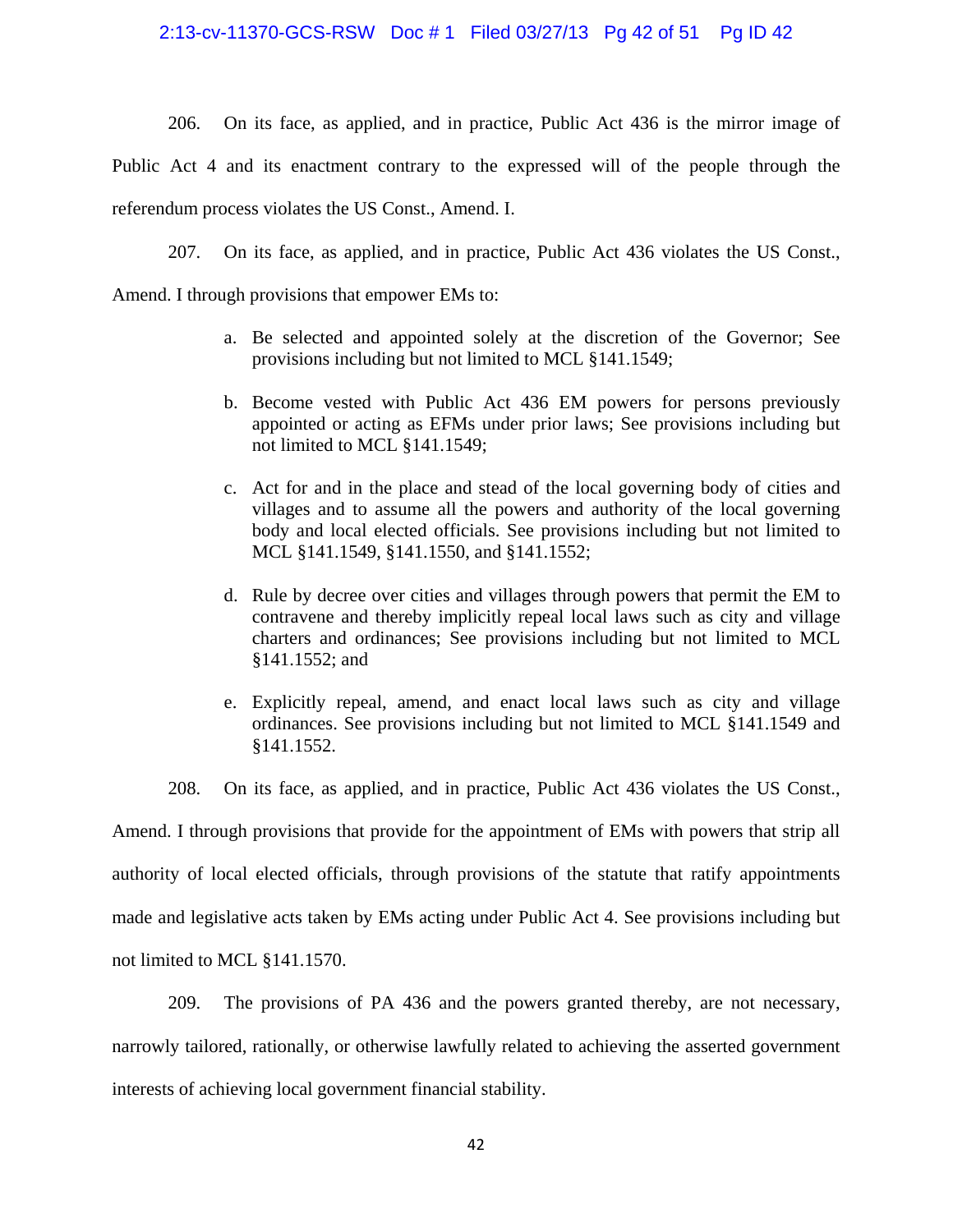#### 2:13-cv-11370-GCS-RSW Doc # 1 Filed 03/27/13 Pg 43 of 51 Pg ID 43

210. As a direct and proximate result of the enactment of Public Act 436 and Defendants' actions, Plaintiffs have suffered and will continue to suffer a loss of their constitutionally-protected rights.

### **COUNT IX – 42 U.S.C. §1983 -- Constitutional Violation US Const, Amend, I –Right to Petition Government – City of Detroit**

211. Plaintiffs Catherine Phillips, Joseph Valenti, and Michigan AFSCME Council 25 incorporate by reference paragraphs 1 through 210 above as though fully stated herein.

212. Plaintiffs Catherine Phillips, Joseph Valenti, and Michigan AFSCME Council 25 bring this claim pursuant to 42 U.S.C. §1983

213. Acting under color of law and pursuant to the customs, policies and practices of the State of Michigan, Defendants, acting in their respective individual and/or official capacities, have engaged in conduct and adopted laws and policies that violate Plaintiffs' Catherine Phillips, Joseph Valenti, and Michigan AFSCME Council 25 rights under Amend. I of the U.S. Constitution.

214. Amendment I of the US Constitution states in pertinent part, "Congress shall make no law ... abridging ... [right] to petition the Government for a redress of grievances."

215. Plaintiffs have a clearly established Constitutionally protected right to organize, assemble, and to engage in political, social and economic activities to advance their views and petition their local governments on matters of public concern by interacting with duly elected local officials, expressing their concerns, and having their concerns heard.

216. The state Local Emergency Financial Assistance Loan Board appointed Kevyn Orr as EFM, and by the terms of the new law, he will be made an EM under Public Act 436 on and after March 28, 2013.

217. Kevyn Orr is a partner in the Jones Day law firm and retains a financial interest in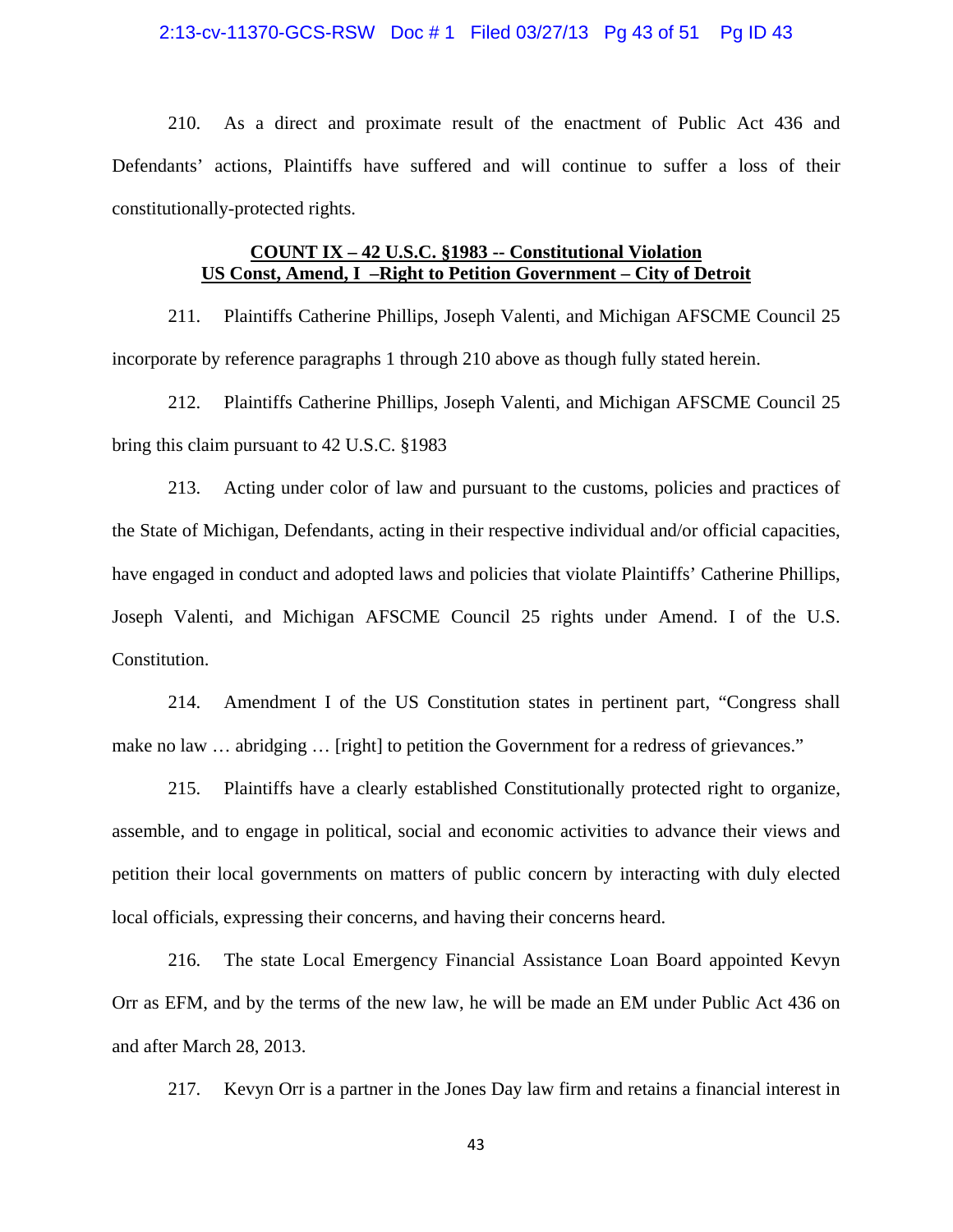### 2:13-cv-11370-GCS-RSW Doc # 1 Filed 03/27/13 Pg 44 of 51 Pg ID 44

the firm. Alternatively, Kevyn Orr nominally resigned from the Jones Day law firm at or about the time of his appointment as EFM of the City of Detroit.

218. At the same time, the Jones Day law firm has been selected as "restructuring counsel" for the City of Detroit under EM Kevyn Orr as the government of the City of Detroit. As such, the law firm is a contractual creditor to the City of Detroit.

219. Upon information and belief, the Jones Day law firm represents other financial institutions, including but not limited to the Bank of American, who are potential creditors to the City of Detroit.

220. On its face, as applied, and in practice, Public Act 436 and appointment of the

City of Detroit's EFM and as EM violates the US Const., Amend. I through provisions that:

- c. Permit Kevyn Orr to act for and in the place and stead of the local governing body of cities and villages and to assume all the powers and authority of the local governing body and local elected officials. See provisions including but not limited to MCL §141.1549, §141.1550, and §141.1552;
- d. Vest the full powers of the local government of the City of Detroit, legislative, executive, administrative, police power, taxing power, powers to sue and be sued, to sell, lease, or purchase assets, to make governmental decisions regarding economic development, public safety, environmental health and, without limitation, all other powers of local government, would be concentrated and held by a single entity represented by Kevyn Orr and the Jones Day law firm;
- e. Concentrate all local government powers in this way in a single entity abridges the rights of people who are citizens and residents of the City of Detroit to engage in core protected First Amendment activities to petition government, to organize, assemble, engage in political, social and economic activities to advance their views and interests;
- f. Allow concentration of all local government powers in this way in a single entity offers opportunities to Defendants to exploit, profit, sell, lease, purchase, develop, contract and otherwise use their powers of local government for their own private and political as well as economic benefit, and that of their clients and associates, with no significant check or balance because of the disenfranchisement of Plaintiffs and all other residents of the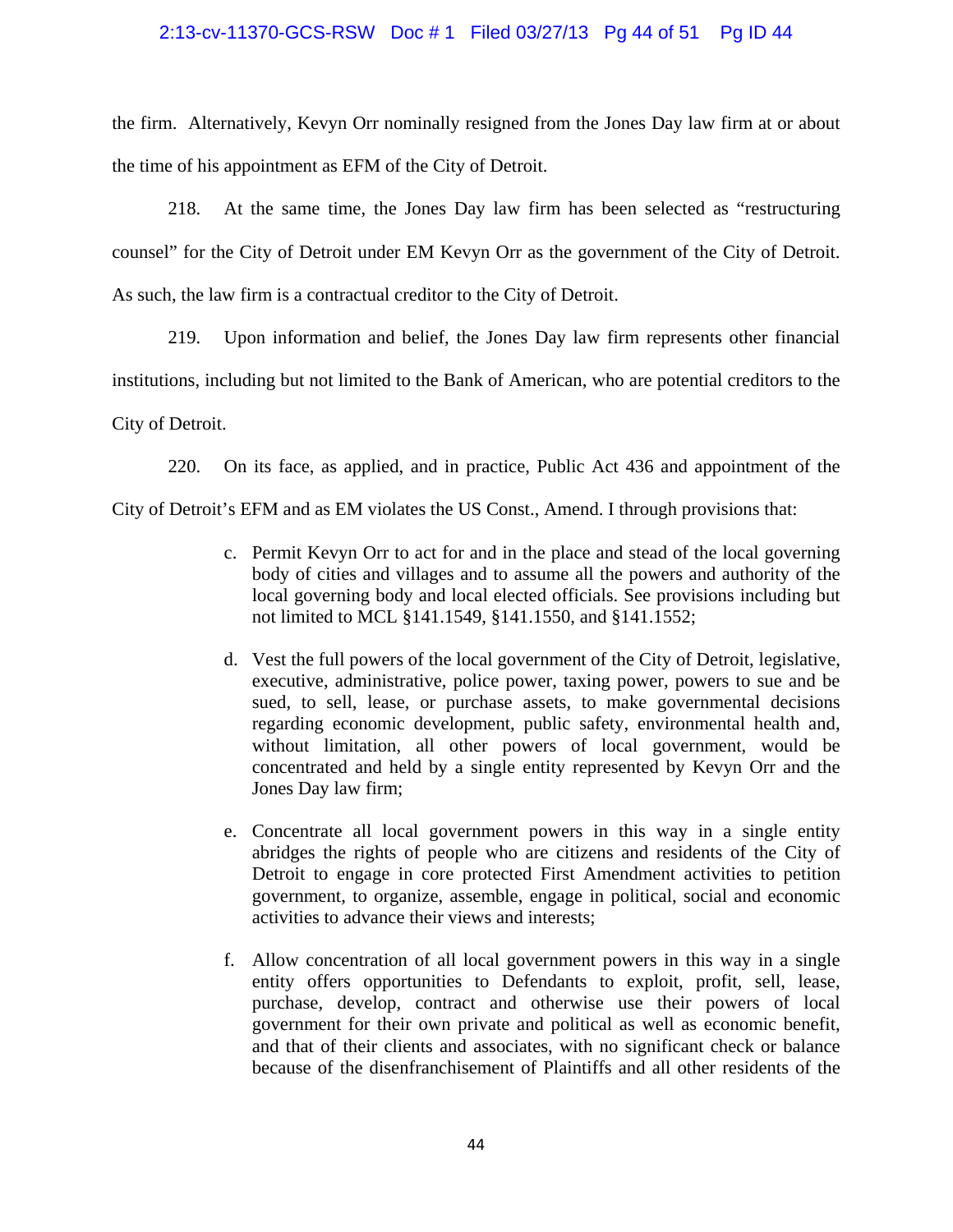City of Detroit from participation in any of the decisions of local government, in violation of the First Amendment and the State Constitution;

g. Plaintiffs have no personal, political, commercial, economic or social connection or access to Defendants, and their fundamental First Amendment Rights to petition government, to organize, assemble, engage in political, social and economic activities to advance their views and interests, among other rights and constitutionally protected interests, are therefore violated by this new and unprecedented unitary form of local government of the City of Detroit.

221. The provisions of PA 436 and the powers granted thereby and the actions of the Defendants are not necessary, narrowly tailored, rationally or otherwise lawfully related to achieving the asserted government interests of achieving local government financial stability.

222. As a direct and proximate result of the enactment of Public Act 436 and Defendants' actions, Plaintiffs Catherine Phillips, Joseph Valenti, and Michigan AFSCME Council 25 have suffered and will continue to suffer a loss of their constitutionally-protected rights.

# **COUNT X – 42 U.S.C. §1983 -- Constitutional Violation US Const, Amend. XIII, § 1 – Vestiges of Slavery – Voting Rights**

223. Plaintiffs incorporate by reference paragraphs 1 through 222 above as though fully stated herein.

224. Plaintiffs bring this claim pursuant to 42 U.S.C. §1983.

225. Acting under color of law and pursuant to the customs, policies and practices of the State of Michigan, Defendants, acting in their respective individual and/or official capacities, have engaged in conduct and adopted laws and policies that violate Plaintiffs' rights under Amend. XIII of the U.S. Constitution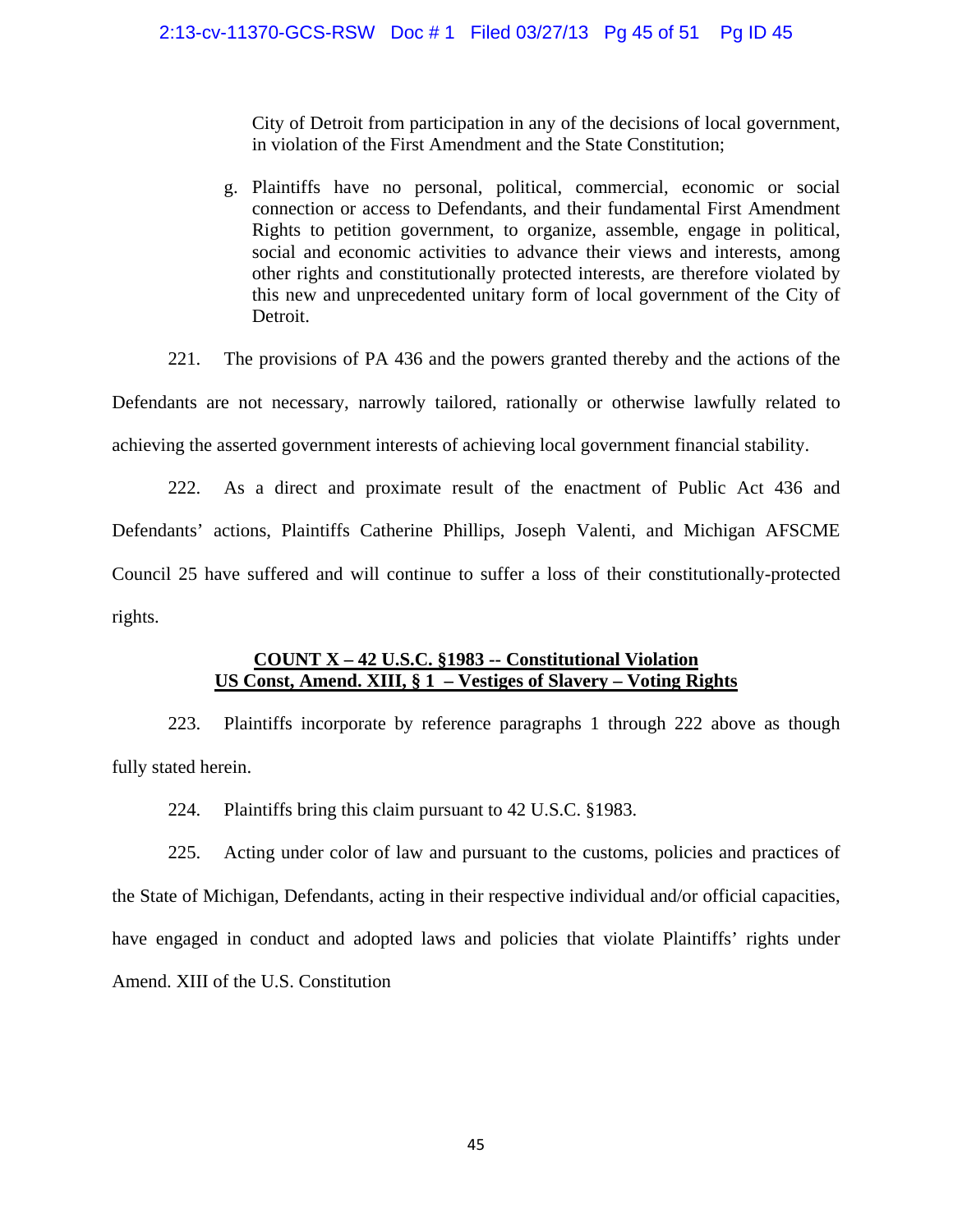# 2:13-cv-11370-GCS-RSW Doc # 1 Filed 03/27/13 Pg 46 of 51 Pg ID 46

226. Amendment XIII, § 1 bans and form of "slavery or involuntary servitude" within the jurisdiction of the United States of America. The Thirteenth Amendment further bans acts which perpetuate the badges and incidents of servitude.

227. Systematic denial of voting rights in local elections to Michigan's Black/African-American citizens is a perpetuation of the vestiges of slavery and involuntary servitude.

228. Public Act 436 effectively revokes the right to vote by intentionally stripping governing authority from local elected officials and transferring such authority to one unelected EM who serves as the overseer of municipalities or school districts, which are overwhelming Black/African American majority communities, with no accountability to local citizens.

229. On its face, as applied, and in practice, Public Act 436 violates the US Const., Amend. XIII, § 1 through provisions of the statute that perpetuate the vestiges of slavery by discriminatorily and intentionally revoking the community's right to vote for local officials based on the racial composition of that community. Such provisions include those that provide for EMs to:

- a. Be selected and appointed solely at the discretion of the Governor; See provisions including but not limited to MCL §141.1549;
- b. Become vested with Public Act 436 EM powers for persons previously appointed or acting as EFMs under prior laws; See provisions including but not limited to MCL §141.1549;
- c. Act for and in the place and stead of the local governing body of cities and villages and to assume all the powers and authority of the local governing body and local elected officials. See provisions including but not limited to MCL §141.1549, §141.1550, and §141.1552;
- d. Rule by decree over cities and villages through powers that permit the EM to contravene and thereby implicitly repeal local laws such as city and village charters and ordinances; See provisions including but not limited to MCL §141.1552; and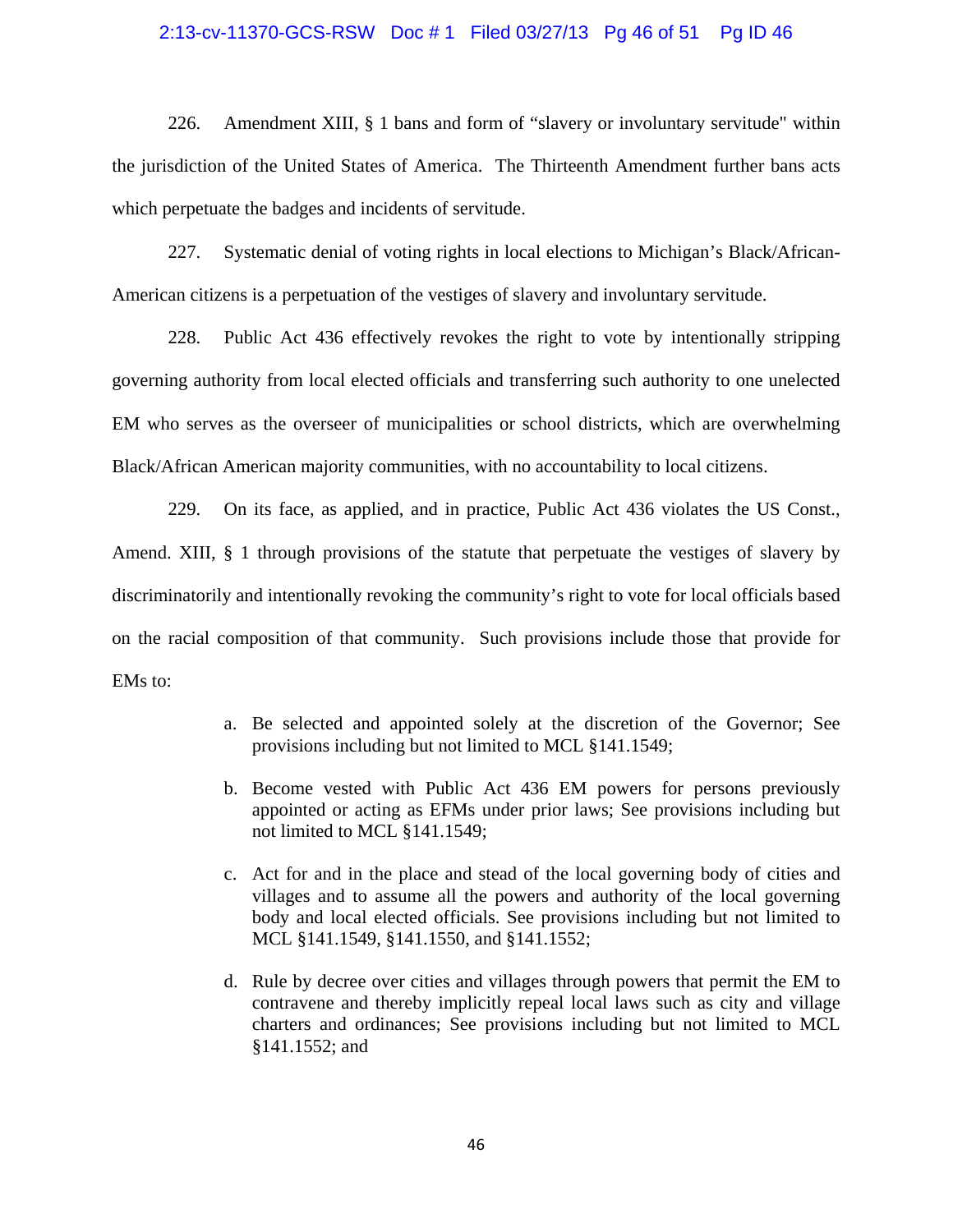#### 2:13-cv-11370-GCS-RSW Doc # 1 Filed 03/27/13 Pg 47 of 51 Pg ID 47

e. Explicitly repeal, amend, and enact local laws such as city and village ordinances. See provisions including but not limited to MCL §141.1549 and §141.1552.

230. On its face, as applied, and in practice, Public Act 436 violates the US Const., Amend. XIII, § 1 through provisions of the statute that perpetuate the vestiges of slavery by discriminatorily revoking the community's right to vote for local officials based on the racial composition of the community that ratify appointments made and legislative acts taken by EMs acting under Public Act 4. See provisions including but not limited to MCL §141.1570.

231. Defendants have caused injury to the Plaintiffs by exercising the authority granted under Public Act 436 by intentionally terminating and/or removing the authority of duly elected public officials in various municipalities comprising more than fifty-two percent (52%) of the state's population of citizens who are of African American descent.

232. The provisions of PA 436 and the powers granted thereby, are not necessary, narrowly tailored, rationally, or otherwise lawfully related to achieving the asserted government interests of achieving local government financial stability.

233. As a direct and proximate result of the enactment of Public Act 436 and Defendants' actions, Plaintiffs have suffered and will continue to suffer a loss of their constitutionally-protected rights.

# **COUNT XI – 42 U.S.C. §1983 -- Constitutional Violation US Const, Amend. XIV, §1 –Equal Protection – Removal of Emergency Managers**

234. Plaintiffs incorporate by reference paragraphs 1 through 233 above as though fully stated herein.

235. Plaintiffs bring this claim pursuant to 42 U.S.C. §1983.

236. Acting under color of law and pursuant to the customs, policies and practices of the State of Michigan, Defendants, acting in their respective individual and/or official capacities,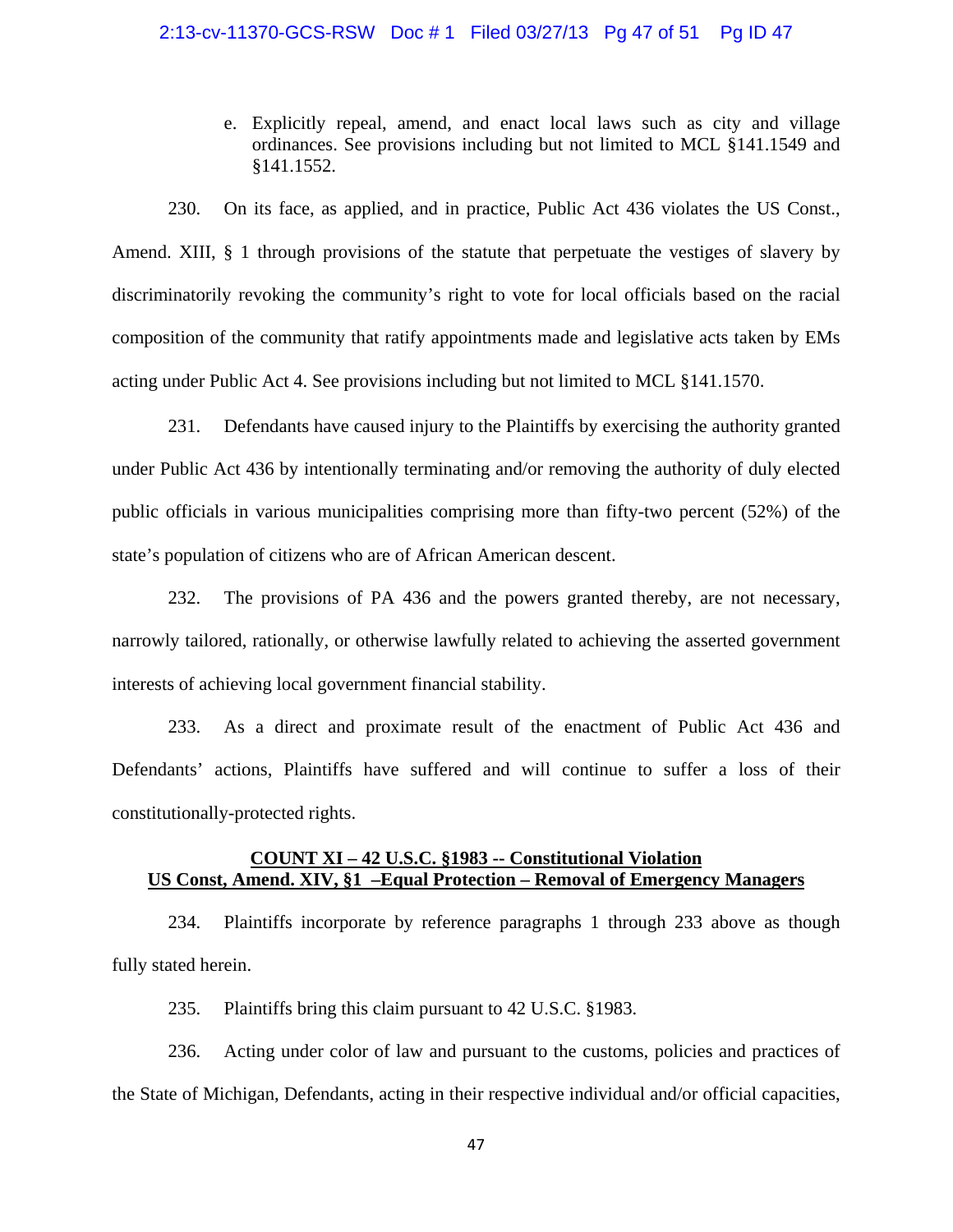#### 2:13-cv-11370-GCS-RSW Doc # 1 Filed 03/27/13 Pg 48 of 51 Pg ID 48

have engaged in conduct and adopted laws and policies that violate Plaintiffs' rights under Amend. XIV, §1 of the U.S. Constitution.

237. Amendment XIV, §1 states in pertinent part, "No state shall make or enforce any law which shall ... deny to any person within its jurisdiction the equal protection of the laws."

238. The Equal Protection Clause protects against laws and the application of laws that invidiously discriminate between similarly situated individuals or between groups of persons in the exercise of fundamental rights.

239. The Equal Protection Clause also protects against laws and the application of laws that discriminate among similarly situated individuals or between groups of persons when no rational basis exists for such discrimination.

240. Public Act 436 permits cities and school boards to pass a resolution by a 2/3 vote and with the approval of strong mayors thereby remove their EMs after 18 months in office.

241. At the same time, Public Act 436 converts all existing EFMs to EMs. Many of the existing managers have been in place for months and even years longer than the 18 month time period after which elected officials to pass a resolution by a 2/3 vote and the approval of strong mayors for the removal such managers.

242. Thus, the law discriminates against cities and school districts where EFMs and EM have been and are currently in place. The law discriminates against these municipalities requiring them to suffer an additional 18 months with an EM despite their having had such officials in place much longer than this time period. At the same time, municipalities that newly receive such managers will be permitted to after which elected officials to pass a resolution by a 2/3 vote and the approval of strong mayors for the removal of such officials after they have been in office for 18 months.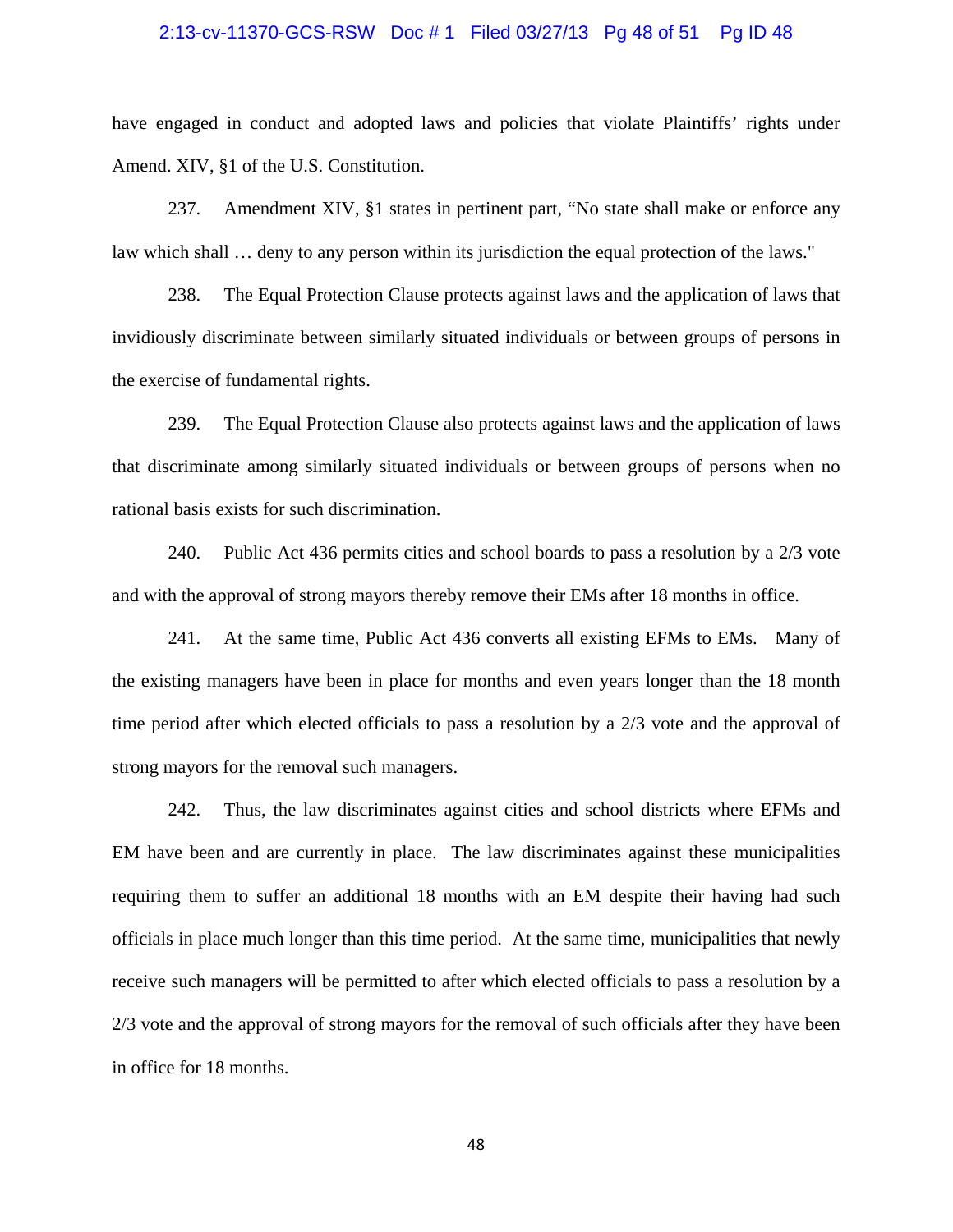#### 2:13-cv-11370-GCS-RSW Doc # 1 Filed 03/27/13 Pg 49 of 51 Pg ID 49

243. On its face, as applied, and in practice, Public Act 436 violates the Equal Protection Clause of US Const., Amend. XIV, § 1 through provisions of the statute discriminate between cities and school boards that presently have had EMs for significantly longer than 18 months and those that will receive EMs after March 28, 2013. Such provisions include but are not limited to MCL §141.1549(11).

244. The provisions of PA 436 and the powers granted thereby, are not necessary, narrowly tailored, rationally, or otherwise lawfully related to achieving the asserted government interests of achieving local government financial stability.

245. As a direct and proximate result of the enactment of Public Act 436 and Defendants' actions, Plaintiffs have suffered and will continue to suffer a loss of their constitutionally-protected rights.

#### **PRAYER FOR RELIEF**

WHEREFORE, Plaintiffs pray this Honorable court enter Judgment against Defendants providing:

- a. For declaratory relief holding that Public Act 436 violates the United States Constitution, Art. 4, §4; Amend I; Amend XIII; and Amend. XIV; and the Voting Rights Act of 1965, 42 U.S.C. §§ 1973 *et. seq*.;
- b. For injunctive relief restraining the Defendants and any present and future EMs from implementing or exercising authority and powers purportedly conveyed Public Act 436;
- c. For declaratory relief finding that Defendants have impaired and are impairing the rights of the Plaintiffs Catherine Phillips, Joseph Valenti, Michigan AFSCME Council 25 and their covered members in violation of their right to due process of law;
- d. For injunctive relief restraining Defendants, and all persons and entities acting in concert with them, from taking any actions to oppose or frustrate the City of Detroit's recognition and ratification of the Coalition-ratified contract or encourage rejection of said contract;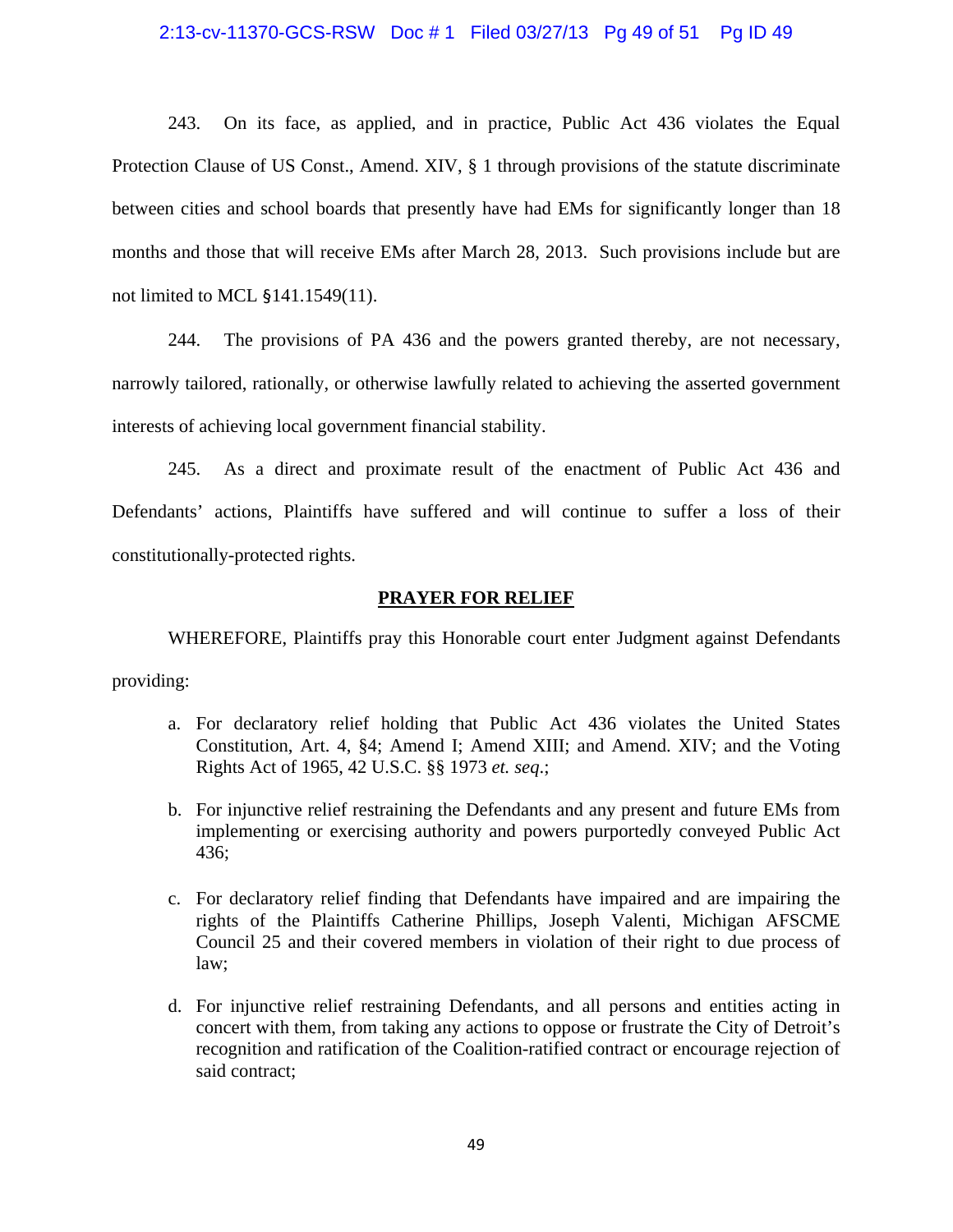- e. For injunctive relief invalidating and restraining the terms of present and future consent agreements entered into under Public Act 436 that abridge or diminish powers granted to local elected officials under local charters and ordinances;
- f. For liquidated, compensatory, and punitive damages in an amount fair and just under the circumstances;
- g. For attorneys' fees and costs; and
- h. For such further relief as is just and equitable.

March 27, 2013 Respectfully Submitted,

By: */S/ Herbert A. Sanders* Herbert A. Sanders (P43031) THE SANDERS LAW FIRM PC 615 Griswold St. Ste. 913 Detroit, Michigan 48226 (313) 962-0099/Fax: (313) 962-0044 haslawpc@gmail.com Attorneys for Plaintiffs

John C. Philo (P52721) Anthony D. Paris (P71525) SUGAR LAW CENTER FOR ECONOMIC & SOCIAL JUSTICE 4605 Cass Ave., 2nd Floor Detroit, Michigan 48201 (313) 993-4505/Fax: (313) 887-8470 jphilo@sugarlaw.org tparis@sugarlaw.org Attorneys for Plaintiffs

Julie H. Hurwitz (P34720) William H. Goodman (P14173) GOODMAN & HURWITZ PC on behalf of the DETROIT & MICHIGAN NATIONAL LAWYERS GUILD 1394 E. Jefferson Ave. Detroit, Michigan 48207